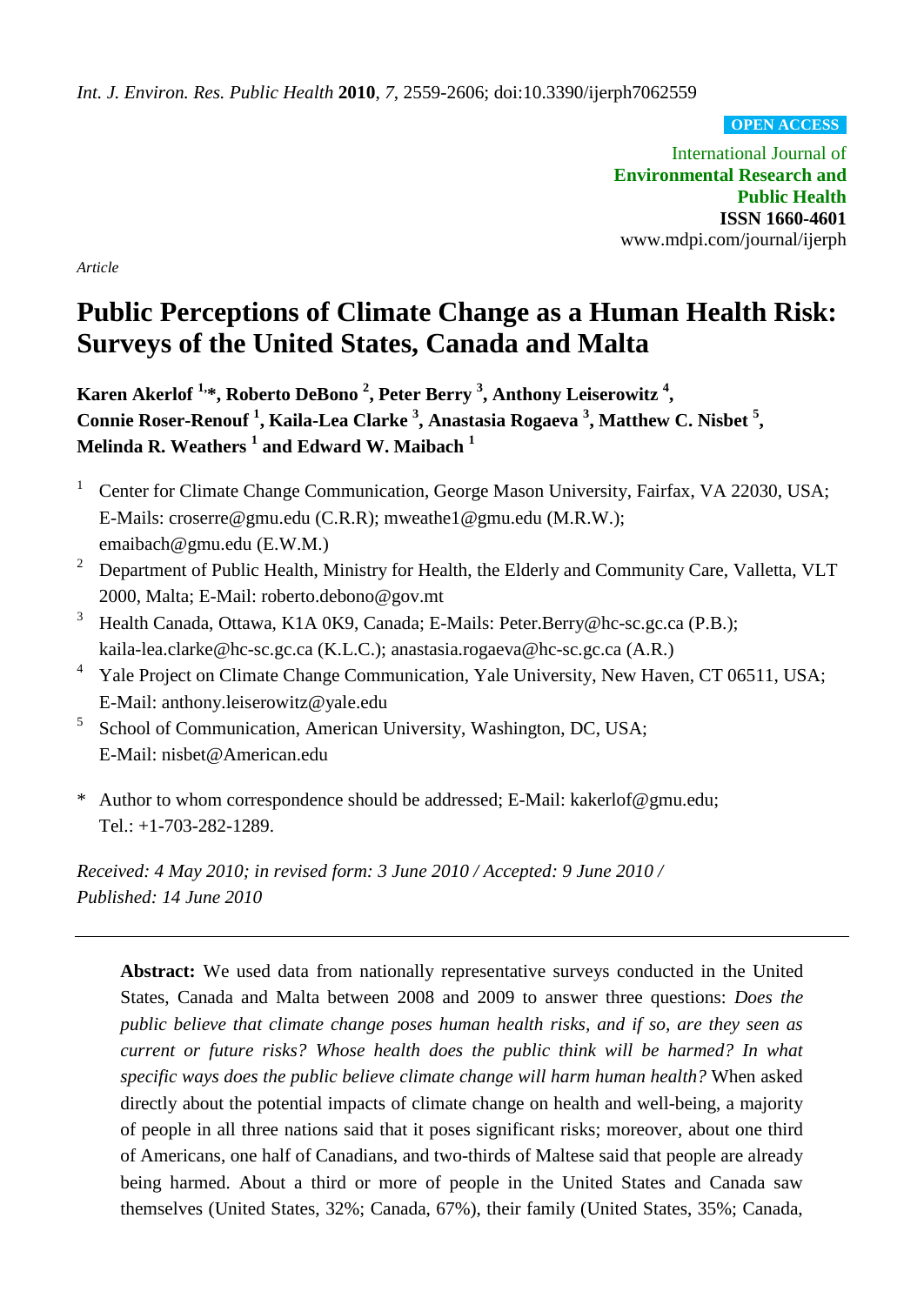46%), and people in their community (United States, 39%; Canada, 76%) as being vulnerable to at least moderate harm from climate change. About one third of Maltese (31%) said they were most concerned about the risk to themselves and their families. Many Canadians said that the elderly (45%) and children (33%) are at heightened risk of harm, while Americans were more likely to see people in developing countries as being at risk than people in their own nation. When prompted, large numbers of Canadians and Maltese said that climate change can cause respiratory problems (78–91%), heat-related problems (75–84%), cancer (61–90%), and infectious diseases (49–62%). Canadians also named sunburn (79%) and injuries from extreme weather events (73%), and Maltese cited allergies (84%). However, climate change appears to lack salience as a health issue in all three countries: relatively few people answered open-ended questions in a manner that indicated clear top-of-mind associations between climate change and human health risks. We recommend mounting public health communication initiatives that increase the salience of the human health consequences associated with climate change.

**Keywords:** climate change; global warming; public health; opinion poll; survey; United States; Canada; Malta

# **1. Introduction**

Little evidence of the human health impacts of climate change existed in 2001 [1] when the Intergovernmental Panel on Climate Change's third assessment report was released, but by 2007, the international panel of research scientists announced with very high confidence that "climate change currently contributes to the global burden of disease and premature deaths" [2]. Epidemiological research that until recently had only linked climate change to human injuries, deaths and illnesses resulting from heat waves and infectious diseases is beginning to be augmented by studies that address other potential stressors that may also impact population health, such as refugee migrations and increased vulnerability to poverty [3,4] among others.

Public health officials, at least in some nations, are aware of the growing human health risks associated with climate change. A 2008 survey of Ministries of Health in the British Commonwealth including Malta's―found that of the 31 health ministries that responded from 53 member states, all were concerned about climate change's current or future public health impacts, particularly on children, the elderly and those in poverty, from flooding and sea level rise, changes in temperature and precipitation, and food insecurity [5]. In the United States, a 2008 survey of local public health department directors found that almost 70% believed that their jurisdiction (a county or city) would experience serious negative health effects associated with climate change over the next two decades [6]. Public health officials at all levels―from local to international―are calling for more attention to the issue [7-9].

There has been relatively little research on public awareness and understanding of the human health impacts and risks associated with climate change, and almost none of the research has been published or synthesized in the academic literature. A 2001 survey of the public in 30 countries found that when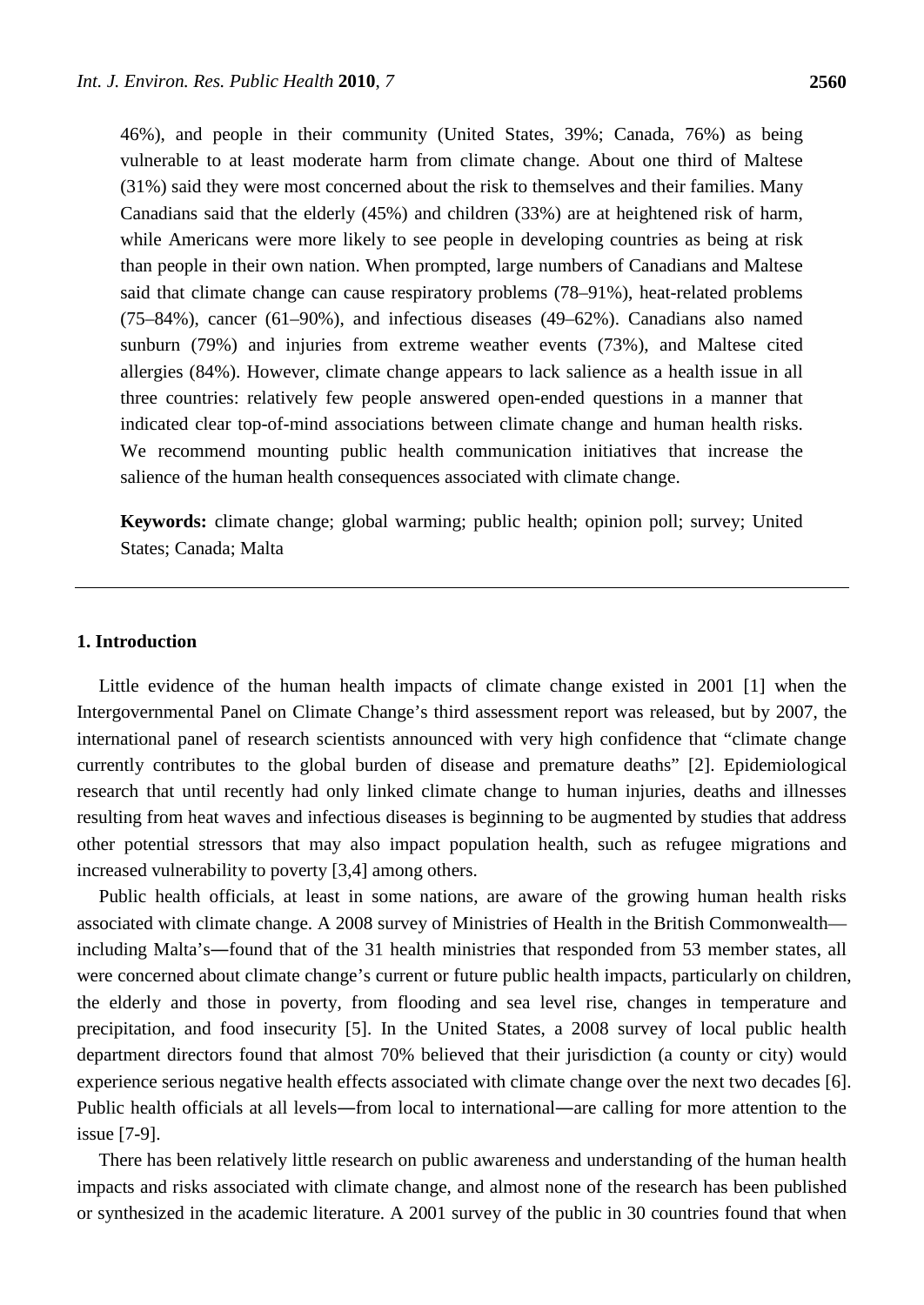respondents were provided with a list of potential climate change impacts almost a third of respondents named human health as their greatest concern, the most of any category and higher than droughts and water shortages, extreme weather, and sea level rise [10]. People in developing nations were more likely to cite health impacts as a concern than people in developed nations. Recent polls in Canada also found high rates of identification of climate change as a human health threat when closed-ended questions were used. A survey in 2006 found that 65% of Canadians thought that greenhouse gases would negatively affect health [11], and another in 2007 found 81% were concerned about risks to health associated with climate change [12]. Although not focused primarily on this research question, surveys in the United States have indicated that Americans are less likely to identify climate change as a potential risk to their own health and that of others [13-15]. Therefore, it appears there may be large differences in the ways in which people across different countries respond to survey questions about the risks of climate change to human health, even when prompted.

There have been few cross-national studies on climate change public opinion [16], but even less research is available that compares international perceptions of climate change health impacts. Three national surveys that solely or substantially focused on public perceptions about the health impacts of climate change were conducted recently over a one-year period―February 2008 to 2009―in the United States [17], Canada [18,19] and Malta [20]. While these studies were conducted independently, there was some overlap in the research questions and survey measures due to correspondence between the investigators. The lead investigators in the Canadian (PB) and the American survey (AL and EM) exchanged ideas prior to those surveys being fielded, and one of the American investigators (AL) served as an academic advisor to the Maltese investigator (RD). In this paper, we draw from the data collected in these surveys to answer three broad research questions among members of three developed Western nations:

- RQ1: Does the public believe that climate change poses human health risks? And if so, are they seen as current or future risks?
- RQ2: Whose health does the public think will be harmed?
- RQ3: In what specific ways does the public believe climate change will harm human health?

#### **2. Methodology**

The three surveys were conducted in 2008 and early 2009 with nationally representative samples of adults in the United States, Canada and Malta. The population samples reflect similar gender divisions and age distributions, but somewhat different proportions of educational attainment (46% of the Canadian sample had a university degree or higher compared to 27% in the U.S. and 17% in Malta) (Table S1, Appendix). All the studies asked questions about respondents' beliefs, attitudes and behaviors regarding global warming/climate change. The Canadian and Maltese studies specifically addressed the extent of public knowledge and concern about the human health consequences of climate change; the American study addressed this as one of many topics covered in the survey. The American survey employed the term "global warming," while the Canadian and Maltese studies used "climate change." Additional crosstabular analysis of the response measures by age, income and education is provided in tables in the Appendix. Further details of study methodology follow below.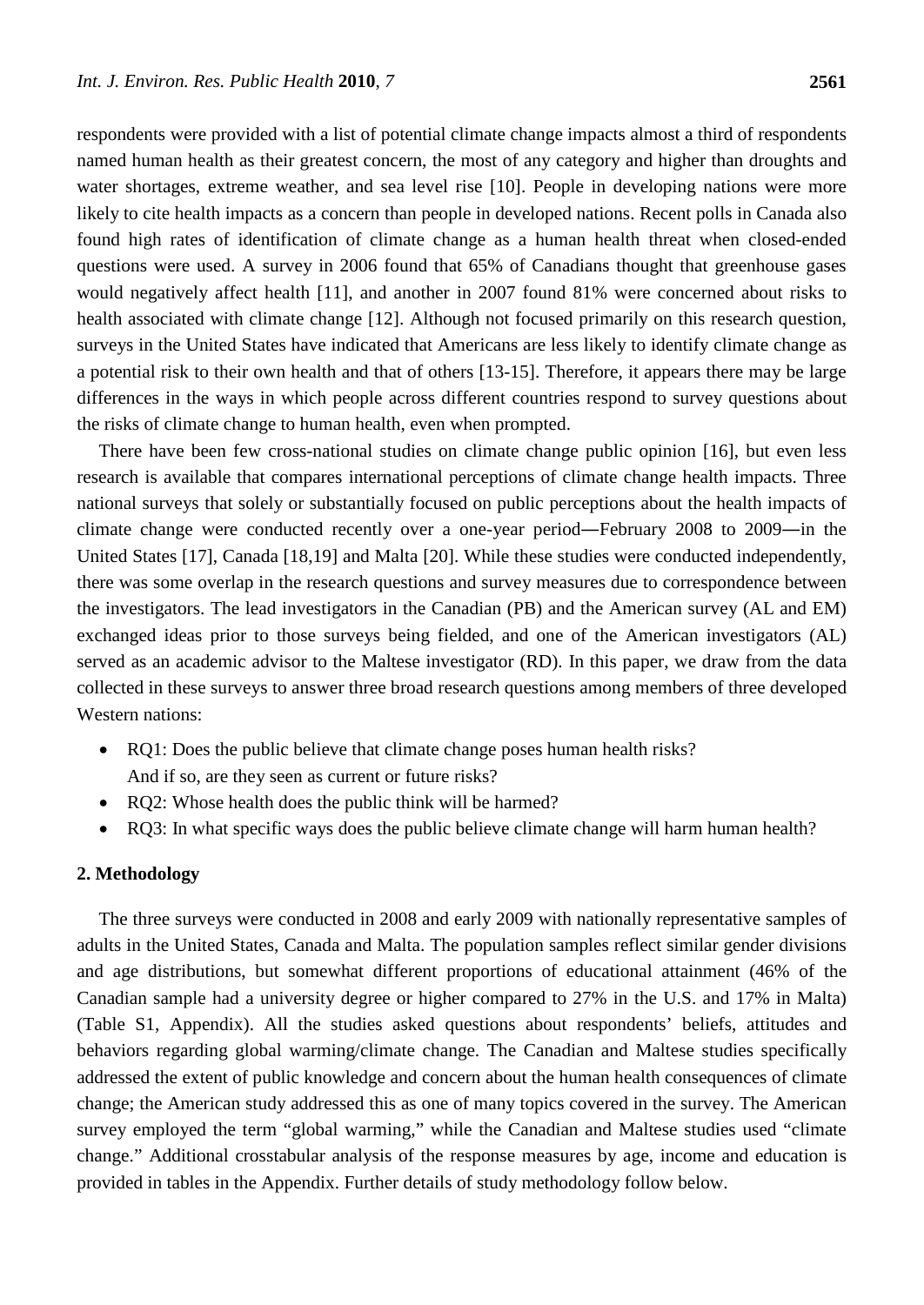#### *2.1. United States*

This survey was conducted by the Yale Project on Climate Change Communication and George Mason University's Center for Climate Change Communication using Knowledge Networks' nationally representative online panel of adults in the United States. Panel members are initially recruited using random digit dialing from a sampling frame of all U.S. phone numbers. Participants are provided hardware and Internet access to enable them to access Web-based questionnaires. The recruitment success rate is approximately 56%. A random sample of these panel members was drawn for the U.S. survey.

To accommodate a large number of survey measures, the U.S. instrument was divided into two questionnaires that were administered between October 7 and November 12, 2008. Of the original 3,997 invited respondents, 2,164 completed both questionnaires, a 54% response rate. The online panel tracks the U.S. Census Bureau's Current Population Survey (CPS) on demographic variables such as age, race, Hispanic ethnicity, geographic region and employment. In order to adjust for non-coverage or non-response biases, the data was weighted to reflect CPS distributions of age, race, gender and education. The margin for error for the weighted data is  $\pm 2\%$  within a 95% probability. Yale and George Mason University's Human Subjects Review Boards approved the study protocol.

#### *2.2. Canada*

This survey was conducted by Environics Research Group between February 12 and March 3, 2008, using telephone interviews of 1,600 respondents. The sample of households was chosen using random-digit dialing. Household members 18 years of age or older with the most recent birthday were interviewed, either in English or French. The response rate was 10%. The data was weighted based on the Canadian 2006 Census to reflect regional population demographic characteristics for the country's 10 provinces and three territories, and by age and gender in line with national population percentages. The final weighted sample under-represented those with lower education levels (25% high school education or less compared to 45% in the 2006 Census). The margin of error for the entire sample is  $\pm 2.4$ % with a 95% probability. Health Canada, which commissioned the research, does not require human subjects approval for public opinion research.

#### *2.3. Malta*

Using a list-based telephone survey method, this survey was conducted by one of the authors (RD) between January 12 and February 28, 2009. The March 2008 Electoral Register provided the sample frame for the study; phone numbers were identified through the online directories of the two main telephone providers. Interviews were conducted primarily in Maltese (97.4%), with the remaining in English. The sample―stratified by gender, age group, and regional district representative of distributions found within the Maltese adult population―yielded 543 completed questionnaires, a 92.7% completion rate. The final respondent sample was compared to the characteristics of the initial sample of 800 and found to be statistically indistinguishable by age, gender and region. In comparing the sample to the 2005 Census across the categories of labor status, occupation and education, the respondents were slightly more likely to be employed, professionals, and more highly educated. The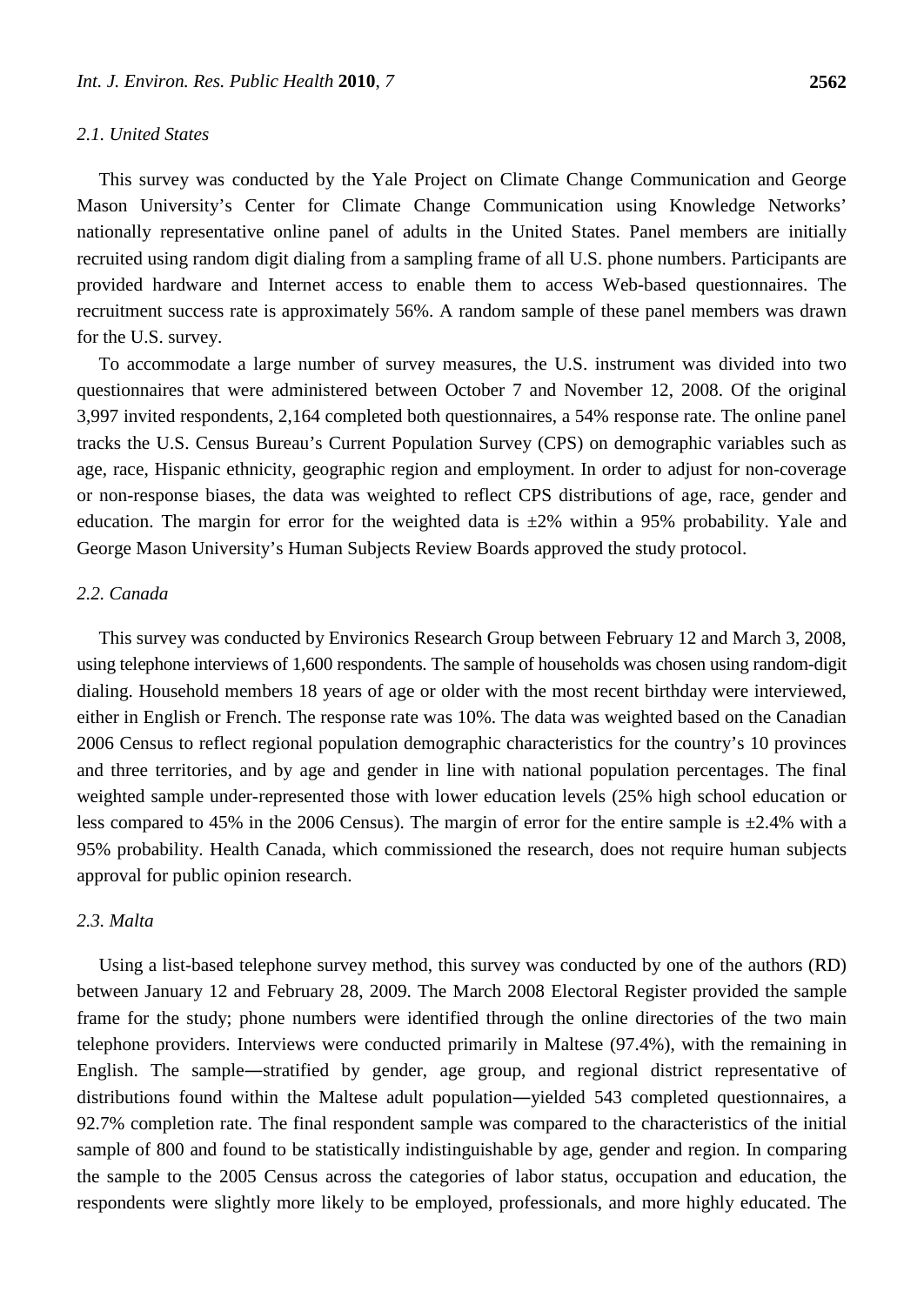margin of error is ±5% with a 95% probability. The University Research Ethics Committee provided prior approval of the study protocol.

# **3. Results**

# *3.1. Does the Public Believe that Climate Change Poses Human Health Risks? And if so, Are They Seen as Current or Future Risks?*

Fifty percent or more of Canadians and Maltese said that climate change is already harming people's health, while only slightly more than a third of Americans said the same. A majority in all three countries said that in the future climate change will likely cause poverty/reduced standards of living, water shortages, and disease (United States and Malta), and more severe/frequent hurricanes and heat waves (United States and Canada), all of which either directly or indirectly undermine public health.

# 3.1.1. United States

A majority of Americans said that global warming will cause a range of environmental and societal impacts over the next 20 years (Figure 1). They were more likely to believe global warming will cause more frequent droughts and water shortages (65%), severe heat waves (66%), famines and food shortages (63%), and intense hurricanes (62%) than increases in epidemics (53%), people living in poverty (51%) and refugee migration (51%). About a quarter of respondents said they did not know what the effects of global warming would be (19 to 27%), and slightly fewer said that these events will not increase due to global warming (14 to 22%).

**Box 1.** U.S. survey questions addressing if and when global warming will cause health risks.

- **Worldwide over the next 20 years, do you think global warming will cause more or less of the following, if nothing is done to address it?** Droughts and water shortages, extinctions of plant and animal species, people living in poverty, refugees, disease epidemics, intense hurricanes, floods, forest fires, expanding deserts, melting ice caps and glaciers, intense rainstorms, severe heat waves, famines and food shortages, abandoning large coastal cities due to rising sea levels *[Many more, a few more, no difference, a few less, many less, don't know]*
- **Now please think about the human health effects of global warming. (Please choose the answer corresponding to your best estimate.) Worldwide, how many people do you think …**
	- o Currently die each year due to global warming?
	- o Are currently injured or become ill each year due to global warming?
	- o Will die each year 50 years from now due to global warming?
	- o Will be injured or become ill each year 50 years from now due to global warming? *[Millions, thousands, hundreds, none, don't know]*
- **When do you think global warming will start to harm people in the United States?** *[They are being harmed now, in 10 years, in 25 years, in 50 years, in 100 years, never].*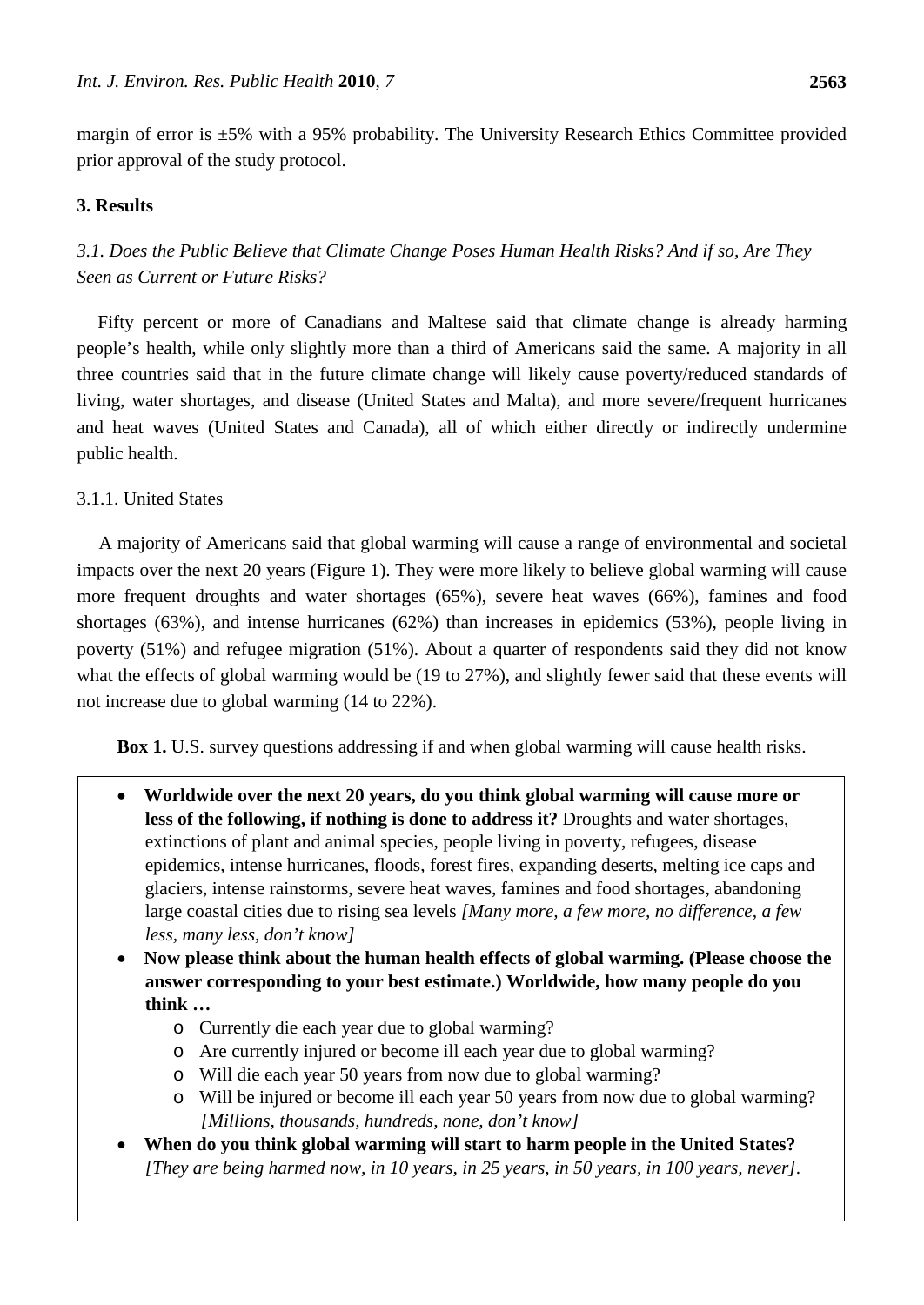

#### **Figure 1.** U.S. public perceptions of impacts from global warming.

Worldwide, over the next 20 years, do you think global warming will cause more or less of the following**, if nothing is done to address it?** 

Sixty percent of Americans thought that global warming will begin to harm people in the United States within the next quarter century (Figure 2). About a third said that people in the United States are already being harmed, and 38% said this is true of people around the world. Only a small proportion―14 to 15%―believed that people will never be harmed by global warming.

**Figure 2.** U.S. perceptions of timing of harm to people from global warming.



Americans had difficulty estimating the number of people worldwide who are currently—or will be in the future―harmed by global warming. Almost half responded they do not know whether hundreds, thousands or millions of people are currently being injured/becoming ill (46%) or dying (48%) as a result of global warming (Figures 3 and 4), and slightly more indicated "don't know" regarding these health impacts in the future (50% injuries/illness; 50%, deaths). Of those who were willing to estimate current health impacts, a plurality estimated "none" (21%, injuries/illness; 23%, deaths), followed by thousands (15%, injuries/illness; 14%, deaths), hundreds (13%, injuries/illness; 12%, deaths) and millions (5%, injuries/illness; 3%, deaths). Larger numbers of people estimated there would be injuries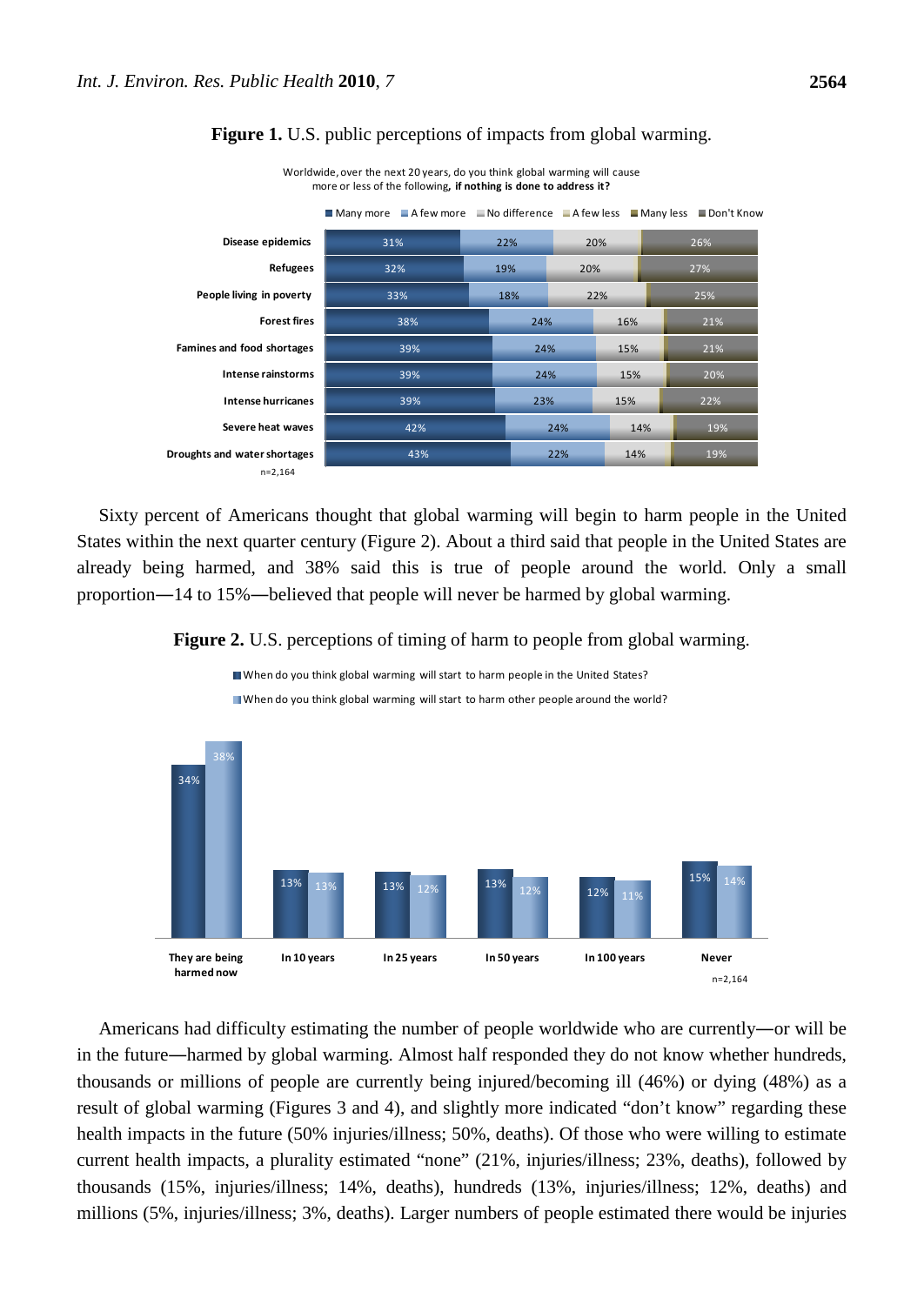and deaths in 50 years as a result of global warming: millions of future injuries (13%), and thousands (17%) or millions (11%) of future deaths. Only 14 to 15% of Americans foresaw no harm to people worldwide by the next half century.



Now please think about the human health effects of global warming. (Please choose the answer corresponding to your best estimate.) Worldwide, how many people do you think …

- **Currently die** each year from global warming?
- **Will die each year 50 years from now** due to global warming?





Now please think about the human health effects of global warming. (Please choose the answer corresponding to your best estimate.) Worldwide, how many people do you think …

- Are **currently injured or become ill** each year due to global warming?
- **Will be injured or become ill each year 50 years from now** due to global warming?

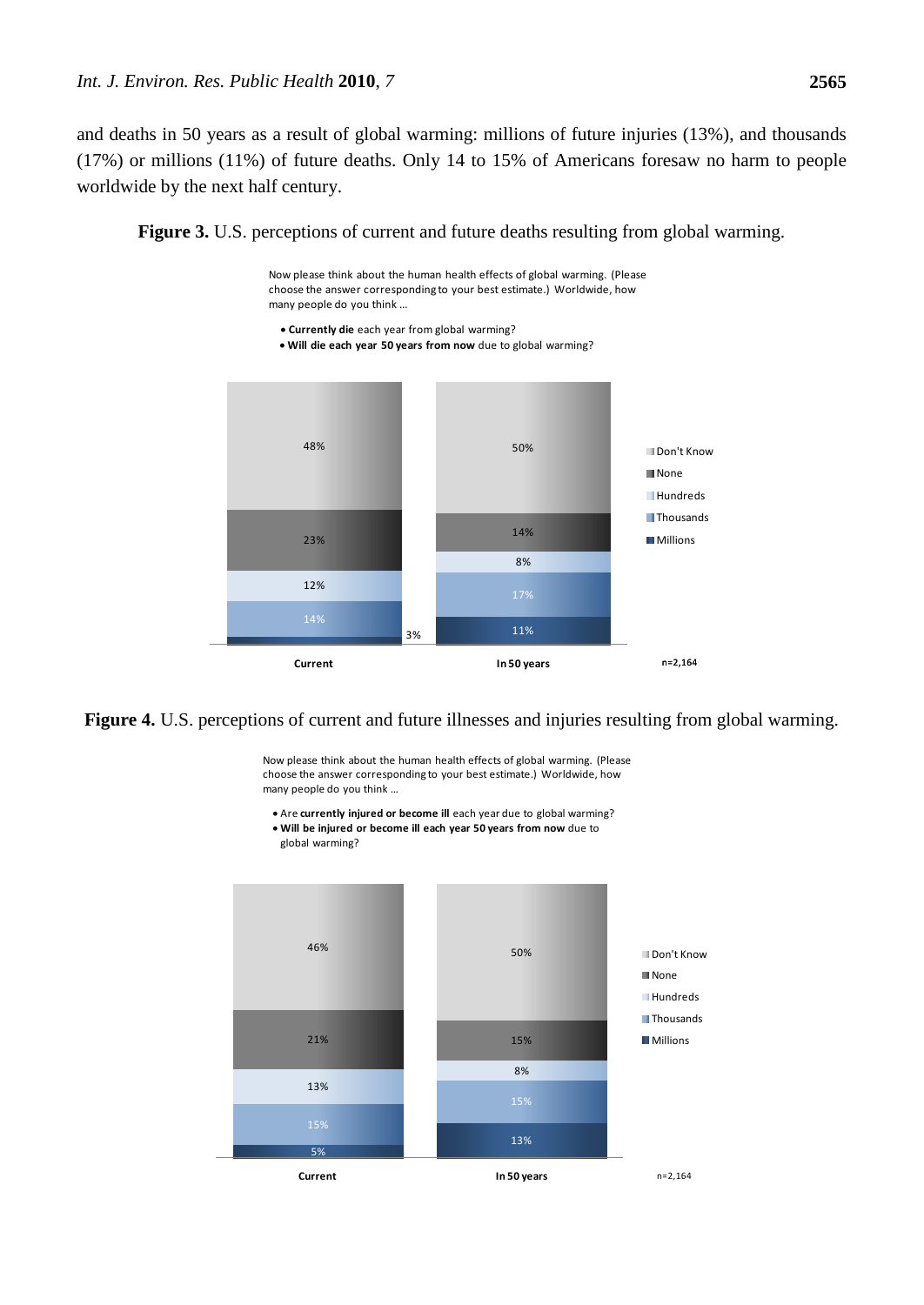# 3.1.2. Canada

**Box 2.** Canada survey questions addressing if and when climate change will cause health risks.

- **Would you say that climate change definitely causes, likely causes, likely does not cause or definitely does not cause each of the following types of environmental impacts in Canada?** Heat waves, more frequent storms including hurricanes, drought conditions, flooding of rivers/coastal areas, extreme cold weather, melting permafrost in Arctic, loss of wildlife habitat, coastal erosion, forest fires *[Read only 6 of 9 items to reduce burden of response]*
- **For each of these potential risks to health, would you say the risks to Canadians have generally increased, have generally decreased, or remained the same over the past ten years or so?** Heat waves, more frequent storms including hurricanes, drought conditions, flooding of rivers/coastal areas, extreme cold weather, melting permafrost in Arctic, loss of wildlife habitat, coastal erosion, forest fires *[Read only 6 of 9 items to reduce burden of response]*
- (Unprompted) **In your view, what environmental problem or hazard would you say poses the greatest risk to the health of Canadians?**
- **I will now read you a list of potential risk to the health of Canadians. Please tell me whether you think each of the following poses a major risk, a moderate risk, a minor risk, or no risk at all to the health of Canadians.** Second-hand smoke from tobacco, chemical pollution, climate change, air pollution, heat waves, obesity, heart disease, pesticides in food, pandemic flu epidemics, West Nile virus, extreme cold weather, tap water *[Read only 8 of 12 items to reduce burden of response]*
- **Do you think that climate change already poses a risk to Canadians today, or do you think this is something that will happen in the future?**
- (Asked if respondents answer either "depends" or "in the future" to the above question) **Do you think climate change will start affecting the health of Canadians:** [in the] next 5 years, next 6-10 years, next 11-25 years, at least 25 years from now, never, depends, don't know, not applicable.

When asked in an open-ended question what environmental problem or hazard poses the greatest risk to their nation's public health, only 10% of Canadians named climate change, while 54% cited air pollution/smog and 18% cited water pollution. When specifically prompted, a large majority said that climate change is likely to trigger environmental conditions that are harmful to human health (61–87%, Figure 5). Similar to Americans, sizable numbers of Canadians said that climate change likely or definitely causes more frequent storms/hurricanes (79%), flooding of rivers and coastal areas (79%), heat waves (79%), and drought conditions (78%).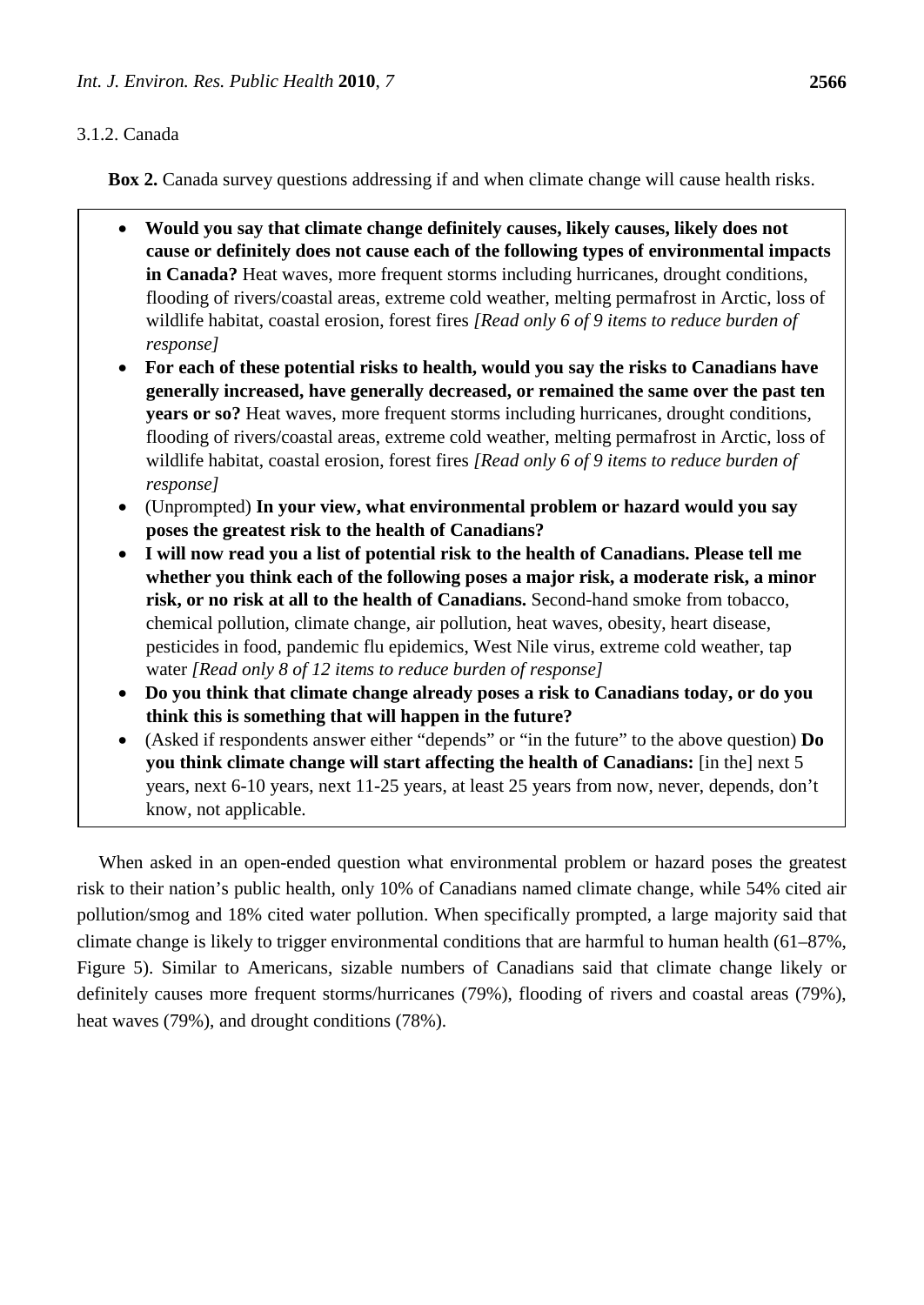**Figure 5.** Canadian perceptions of environmental impacts resulting from climate change.

Would you say that climate change definitely causes, likely causes, likely does not cause or definitely does not cause each of the following types of environmental impacts in Canada? *[Read only 6 of 9 items to reduce burden response]*

|                                     | Definitely | Like | $\blacksquare$ Likely not |     |     | $\blacksquare$ Definitely not |     | Depends/DK/NA |       |       |
|-------------------------------------|------------|------|---------------------------|-----|-----|-------------------------------|-----|---------------|-------|-------|
| <b>Extreme cold weather</b>         | 25%        |      |                           | 36% |     |                               | 25% |               | 10%   | 5%    |
| <b>Forest fires</b>                 |            | 29%  |                           | 35% |     |                               | 23% |               | 9%    | 4%    |
| <b>Coastal erosion</b>              |            | 34%  |                           | 37% |     |                               | 13% | 5%            | 11%   |       |
| <b>Heat waves</b>                   |            | 36%  |                           |     | 43% |                               |     | 12%           |       | 5% 4% |
| <b>Drought conditions</b>           |            | 37%  |                           | 41% |     |                               | 12% |               | 5% 5% |       |
| Flooding of rivers/coastal areas    |            | 39%  |                           | 40% |     |                               |     | 11%           |       | 5% 5% |
| Loss of wildlife habitat            |            | 40%  |                           |     | 36% |                               |     | 15%           |       | 6% 4% |
| More frequent storms/hurricanes     |            | 41%  |                           |     |     | 38%                           |     | 11%           |       | 5% 4% |
| <b>Melting permafrost in Arctic</b> |            | 58%  |                           |     |     |                               | 29% |               | 5%    | 6%    |
| $n=1,600$                           |            |      |                           |     |     |                               |     |               |       |       |

# 3.1.3. Malta

**Box 3.** Malta survey questions addressing if and when climate change will cause health risks.

- **How likely do you think it is that each of the following will occur during the next 50 years due to climate change?**
	- o Worldwide, many people's standard of living will decrease due to climate change.
	- o Worldwide, water shortages will occur due to climate change.
	- o Increased rates of serious disease worldwide due to climate change.
	- o You or your family's standard of living will decrease due to climate change.
	- o Water shortages will occur in Malta due to climate change.
	- o The chance of you or your family getting a serious disease will increase due to climate change.

*[Very unlikely, somewhat unlikely, somewhat likely, very likely, don't know]*

- **Do you think people can die because of climate change?** *[Yes, no, don't know]*
- **If yes, worldwide, do you think this is happening now or is it something that will happen in the future?** *[Now, future, don't know]*
- **Do you think people can become ill because of climate change?** *[Yes, no, don't know]*
- **If yes, worldwide, do you think this is happening now or is it something which will happen in the future?** *[Now, future, don't know].*

When asked to classify a series of threats posed to the health of Canadians as being major, moderate, minor or no risk, 32% ranked climate change as a major risk, below obesity (70%), heart disease (65%), and air pollution (62%), but above pandemic flu epidemics (29%), heat waves (20%) and West Nile virus (16%).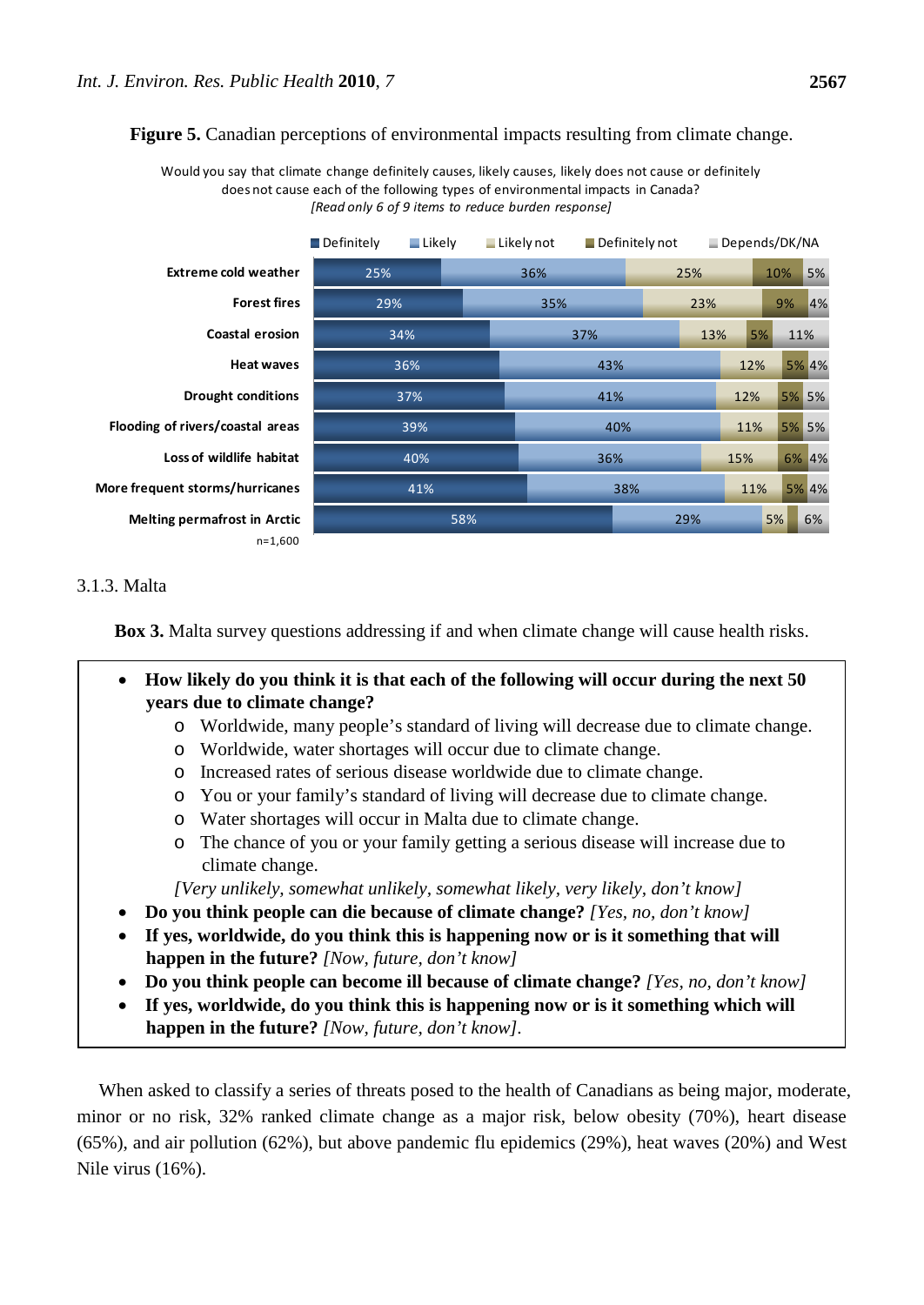More than half of Canadians (54%) identified climate change as a current risk to the health of their nation's citizens as opposed to a future threat (39%). Very few said climate change will never pose health risks (4%) with about the same number (3%) saying that it depends/don't know/not applicable. Of those who reported health impacts will not be felt until the future or that it depends, 40% said health impacts will begin within the next 10 years, 29% said health impacts will begin in 11–25 years, and 22% said 25 years or more.

Large numbers of Canadians said that health risks to Canadians from climate change (69%) and related problems including air pollution (76%), West Nile virus (50%), and heat waves (48%) have been increasing over the past decade.

About half or more (47–85%) of Maltese said that climate change over the next half century will cause declines in people's standard of living, and increases in rates of serious disease and water shortages (Figure 6). Increasing rates of serious disease were seen as the most likely consequence of climate change of the options presented (worldwide, 85%; you/your family, 71%), followed by declines in standard of living (worldwide, 63%; you/your family, 50%). Water shortages were least likely to be identified as a climate change impact both worldwide (57%) and in Malta (47%).

**Figure 6.** Maltese perceptions of likelihood of health risks resulting from climate change.

How likely do you think it is that each of the following will occur during the next 50 years due to climate change?



 $\blacksquare$  Very likely  $\blacksquare$  Somewhat likely  $\blacksquare$  Somewhat unlikely  $\blacksquare$  Very unlikely  $\blacksquare$  Don't know

Compared to Americans, a much larger proportion of the Maltese said that climate change is already causing death and illness worldwide. Nearly all (89%) Maltese said that climate change can cause illness, with nearly two-thirds (63%) saying that it is happening now. Somewhat fewer said that people can die because of climate change (77%), with half (50%) saying that this is already happening now. Only small percentages said they do not believe climate change can cause people to die (11%) or become ill (6%), and similarly small percentages said they "don't know" (12% and 5%, respectively).

#### *3.2. Whose Health does the Public Think will be Harmed?*

Less than half of Americans said that they believe they themselves, or those people close to them, will be harmed by global warming; they were more likely to cite people in developing countries and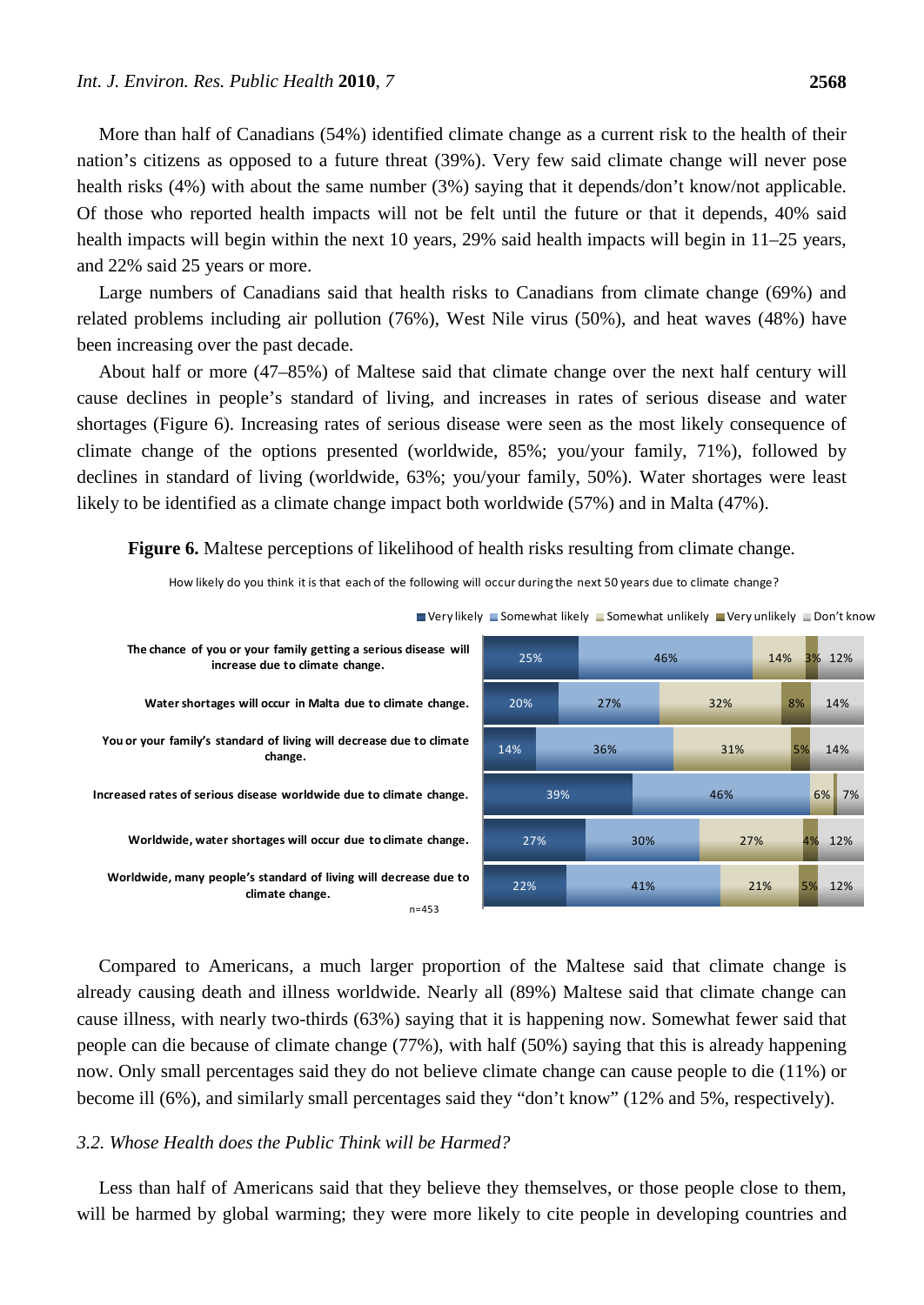future generations as those who are most at risk. Conversely, between about one-half to three-quarters of Canadians said that they themselves, their community, and their family are vulnerable to the human health impacts of climate change, and about equal numbers of Maltese were concerned about climate change's impacts on people all over the world, and on themselves and their families.

# 3.2.1. United States

**Box 4.** U.S. survey questions addressing whose health will be harmed by global warming.

- **How concerned are you about the impact of global warming on … ?** All people, all children, your children, people in the United States, you, your health, your lifestyle, your future *[Scale from 1=not at all concerned to 7=extremely concerned]*
- **How much do you think global warming will harm … ?** You personally, your family, your community, people in the United States, people in other modern industrialized countries, people in developing countries, future generations of people *[A great deal, a moderate amount, only a little, not at all, don't know].*

Americans were far more likely to see climate change as a problem for people geographically and temporarily distant, rather than for themselves (Figure 7). A majority of respondents said that global warming will harm future generations (61%) and people in developing countries (53%) a great deal or moderate amount. Conversely, far fewer respondents said global warming will harm themselves (32%), their family (35%), or their community (39%) to the same degree.



Figure 7. U.S. perceptions of who will be the most harmed from global warming.

Americans on average said that they were more concerned about the effects of global warming on human beings than not. On a scale from not at all concerned (1) to extremely concerned (7), they indicated the most concern for all children  $(M = 5.01)$ , all people (4.79) and their children (4.78) and the least amount of worry about global warming's impacts on their own lifestyle (4.03).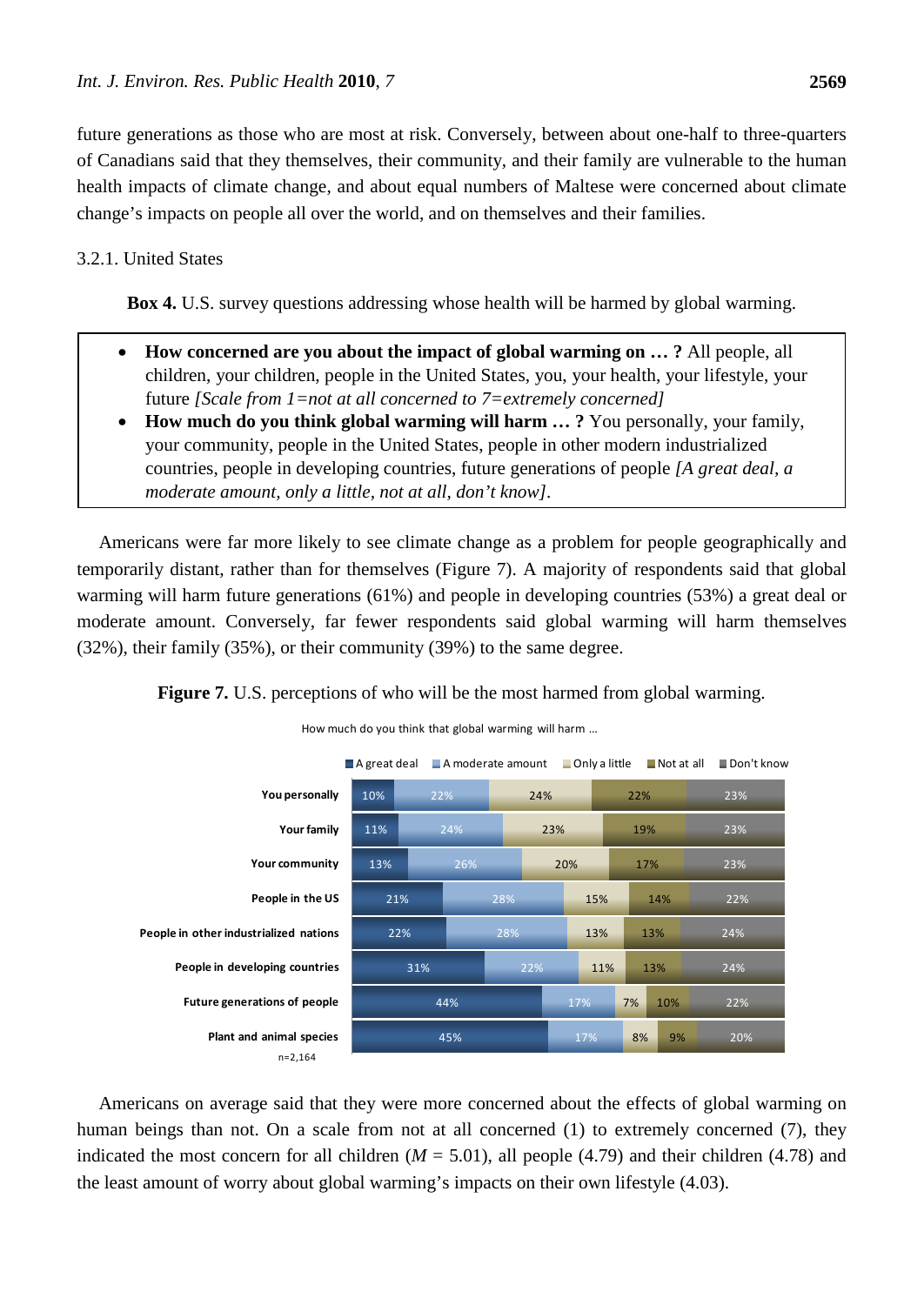#### 3.2.2. Canada

**Box 5.** Canada survey questions addressing whose health will be harmed by climate change.

- **What about your own health? Do you believe that you personally are definitely, likely, likely not, or definitely not vulnerable to the potential health impacts of climate change?**
- **Do you believe that people living in your community are definitely vulnerable, likely vulnerable, likely not vulnerable, or definitely not vulnerable to the potential health impacts of climate change?**
- (Open-ended) **What types of Canadians, if any, do you think might be most likely to experience the negative effects of climate change?**

Canadians said that the elderly (45%), children (33%) and people with illnesses (14%) will be the most likely to experience the negative effects of climate change. Though Canada is an Arctic nation with long coastlines, relatively few said people in the North/Arctic (8%) and those living near oceans/coasts (5%) would be especially vulnerable. Two thirds reported feeling personally vulnerable to the potential health impacts of climate change (67%) and almost one half (46%) said someone in their immediate household is especially vulnerable. Additionally, a large majority of Canadians viewed their community as being definitely or likely vulnerable (76%).

#### 3.2.3. Malta

**Box 6.** Malta survey questions addressing whose health will be harmed by climate change.

• **Which of the following are you most concerned about? The impacts of climate change on …?** You and your family, the Maltese people, people all over the world, non-human nature, not at all concerned.

About a third of Maltese said they were most worried about the impacts of climate change on themselves and their families (31%), another third identified other people around the world (32%), and a quarter indicated that they were most worried about non-human nature (26%). Only a small proportion of respondents said they were most concerned about impacts on the Maltese people (5%) or that they were not at all concerned (6%).

# *3.3. In What Specific Ways does the Public Believe Climate Change will Harm Human Health?*

When presented with a list of potential health risks from climate change, the majority of people in both Canada and Malta said the changing climate will cause increased respiratory and breathing difficulties, cancer and heat-related health problems. No questions addressed this topic in the United States survey.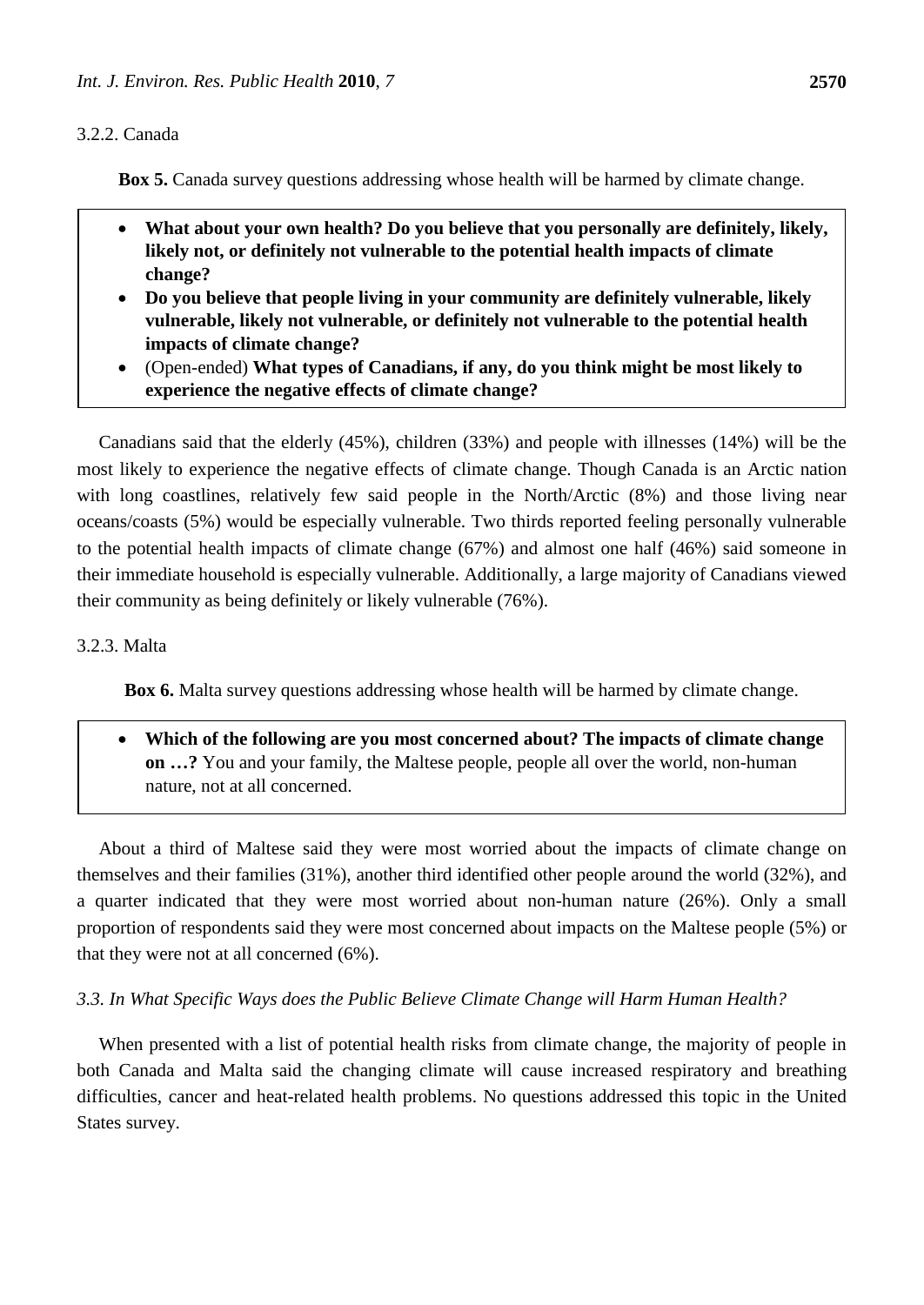#### 3.3.1. Canada

**Box 7.** Canada survey questions addressing types of health conditions affected.

#### **Canada:**

- (Open-ended) **I would now like to ask you about how climate change may affect the health of Canadians. In what ways, if any, do you think climate change poses a risk to the health of Canadians?**
- **I will now read you a list of health risks that affect many Canadians today. Would you say that climate change definitely, likely, likely not or definitely does not increase the risk of:** cancer, heat stroke, respiratory/breathing problems, infectious diseases, injuries from storms/extreme weather events, sunburn.

In the Canadian survey, respondents were first asked without prompting to identify one or more health conditions that are impacted by climate change. Sixty percent could name at least one, but the answers were exceedingly diverse, with low percentages of responses in any one category  $\langle$  <22%). In response to the open-ended question "In what ways, if any, do you think climate change poses a risk to the health of Canadians?" the most common answers were respiratory/breathing problems (22%), infectious diseases (11%), cancer (11%), and air quality impacts (8%). One of the most commonly cited health risks from climate change, respiratory or breathing problems, was mentioned unprompted by less than a quarter of Canadians, but when asked specifically almost 80% said they thought it was a definite or likely consequence (Figure 8). Indeed, when prompted with a list of potential conditions that may be affected, a large majority of Canadians (62–79%, Figure 8) cited multiple health consequences from climate as definitely or likely. This difference in responses between prompted and unprompted questions may be an indication that climate change health risk information is still relatively new for the public and either unknown or less cognitively salient.

**Figure 8.** Canadian perceptions of likelihood of increased specific risks from climate change.

46% 46% 39% 32% 32% 27% 33% 32% 36% 41% 29% 35% 12% 14% 15% 18% 22% 25% 7% 6% 7% 3% 7% 3% 11% 8% 6% 6% **Sunburn Respiratory/breathing problems Heat stroke Injuries from storms/extreme weather events Cancer Infectious diseases** Definitely Likely Likely not Definitely not Depends/DK/NA n=1,600

Would you say that climate change definitely, likely, likely not or definitely does not increase the risk of:

*(Prompted)* I will now read you a list health risks that affect many Canadians today.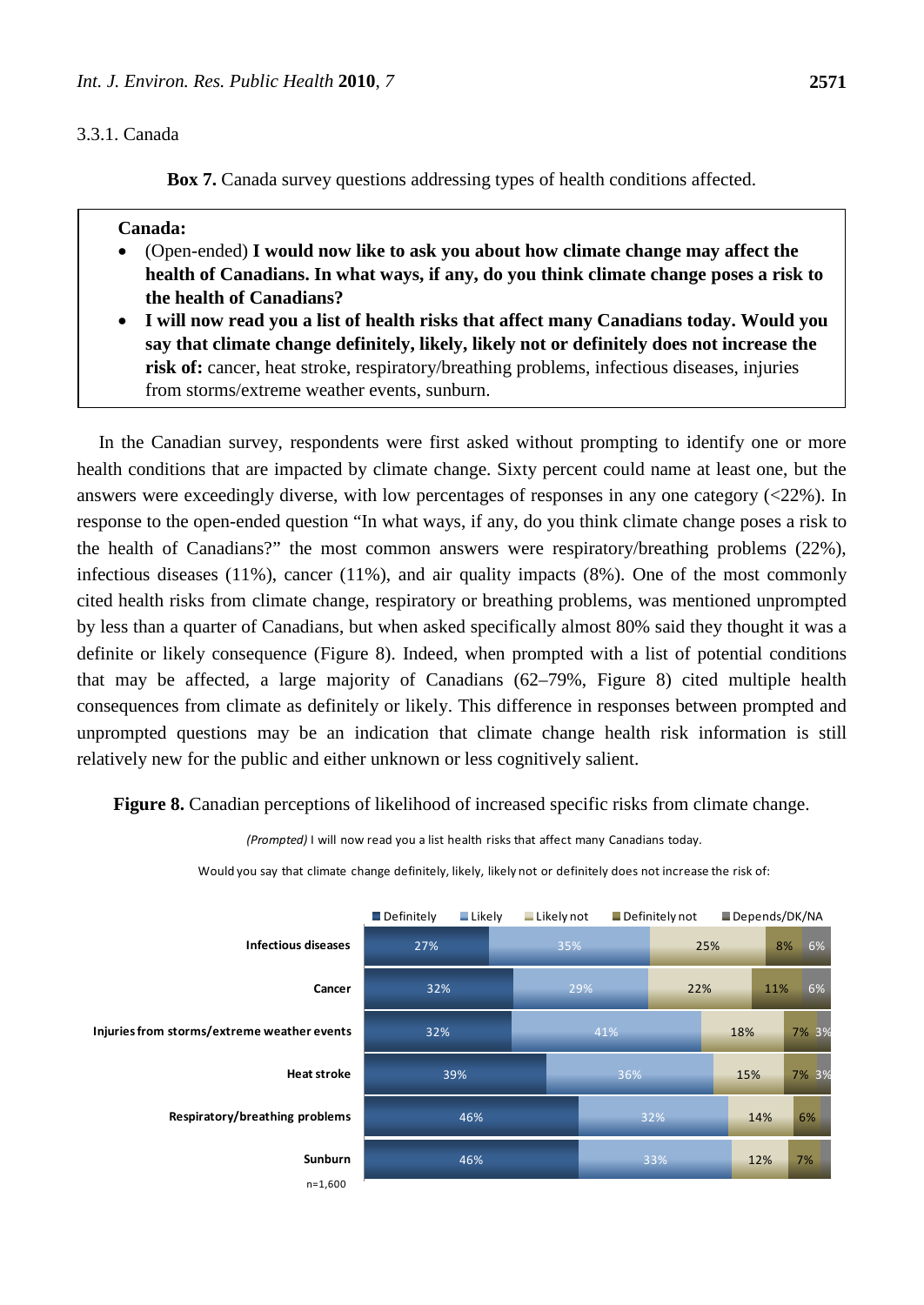#### 3.3.2. Malta

**Box 8.** Malta survey questions addressing types of health conditions affected.

#### **Malta:**

• **The following list contains items, some of which are affected by climate change while others are not. Which of the following is affected by climate change?** Heat waves, skin cancer, infections which can cause diarrhea, cardiovascular conditions, allergies, infectious diseases such as malaria, asthma and respiratory conditions.

Large percentages of Maltese identified asthma and respiratory difficulties (91%), skin cancer (90%), heat wave events (84%), and allergies (84%) as being associated with climate change (Figure 9). Only about a third identified cardiovascular problems as a result of climate change, and just less than half said a changing climate will cause more infectious and diarrheal diseases.

**Figure 9.** Maltese public perceptions of types of health risks from climate change.

The following list contains items, some of which are affected by climate change while others are not. **Which of the following is affected by climate change?**



#### **4. Discussion**

In this paper, we have attempted to synthesize findings from three largely independent representative national surveys conducted in three distinctly different, albeit developed Western nations. That said, we urge appropriate caution in interpreting our findings due to limitations in the methods. While each of the surveys used was methodologically sound, synthesizing their findings to answer a set of overarching research questions is inherently limited by differences in measures, research questions, and foci (e.g., while the Canada survey focused solely on perceived health impacts for Canadians, the U.S. and Malta surveys also assessed perceived impacts on people elsewhere in the world). Research has indicated that even the use of the term global warming as opposed to climate change, as was done in these surveys (global warming in the U.S. survey, and climate change in Malta and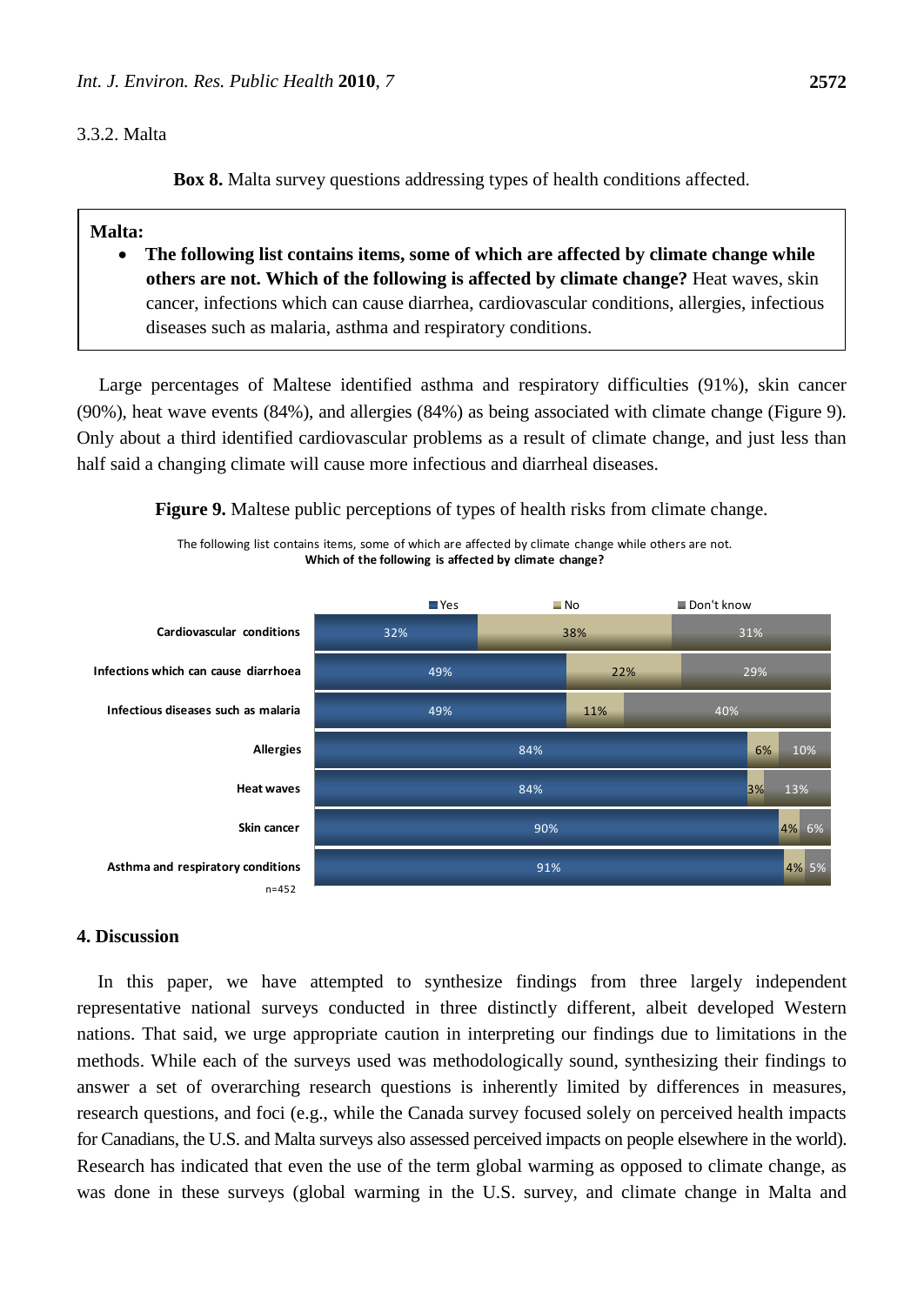Canada's), may impact survey responses [21,22]. We have presented a range of detailed results, but will limit our discussion to the big picture findings that emerge from the data.

# *RQ1: Does the public believe that climate change poses human health risks? And if so, are they seen as current or future risks?*

Substantial numbers of the American, Canadian and Maltese people appear to believe that climate change poses important risks to human health and well-being now or in decades to come. With regard to timing, about one third of Americans believe that health impacts are already occurring, while about half of Canadians and two thirds of Maltese believe that people are being harmed now.

The most commonly perceived threats to health and well-being, however, differed between countries. For example, Americans saw droughts and water shortages as one of the most "likely" global warming impacts (65%), the Maltese saw it as the least likely (where water shortages in Malta and worldwide were seen as "likely" by 47% and 57%, respectively), and Canadians placed it in the middle of the range of likely impacts, although they were more apt to see it as a likely risk than Americans (drought conditions, 78%). These differences are probably due in part to the array of response options provided in each of the surveys. Cultural differences, local and regional climate conditions, and personal experiences may also have played a role in these differences. Many regions of the United States and Canada have experienced drought conditions over the past decade [23], which may influence perceptions. Malta is unique in this respect as it has the capacity to supply demand for potable water by desalinating sea water.

Even by the early 1990s, concern over climate change was highest internationally in Canada, Europe and South America, and lower in the United States [15]. American concern over global warming has continued to rank lower compared to other nations, in part due to the larger representation of climate change deniers [24]. Standardized questions about health impact should be developed so that future surveys can more meaningfully explore these perceptions within and between regions and nations, and particularly address potential differences between developed and developing countries.

It is important to note, however, that climate change may lack salience as a health issue in the three countries studied. When asked closed-ended questions, many respondents gave answers consistent with beliefs in climate change as a threat to human health. Conversely, when asked open-ended questions, and closed-ended questions of a more specific nature, relatively few respondents gave answers consistent with perceptions of climate change as a serious risk to human health. For example, few Canadians, unprompted, identified climate change as the environmental problem or hazard that poses *the greatest health risk* to their nation. About half of the American survey respondents were unwilling to venture even a general guess (e.g., hundreds, thousands, millions) as to how many people are being―or will in the future be―harmed worldwide by global warming. A World Health Organization study estimated that by the year 2000 climate change was causing 150,000 deaths across the globe annually, with another 5 million 'disability-adjusted life years' per year due to increased illness and malnutrition [25]. Of those in the United States who did guess how many deaths currently are caused by global warming, the majority underestimated by at least a factor of 10, choosing "hundreds" or "none" instead of thousands. Only 5% of Americans said correctly that estimates of current global warming injuries and illnesses are in the millions. These numbers have been publicized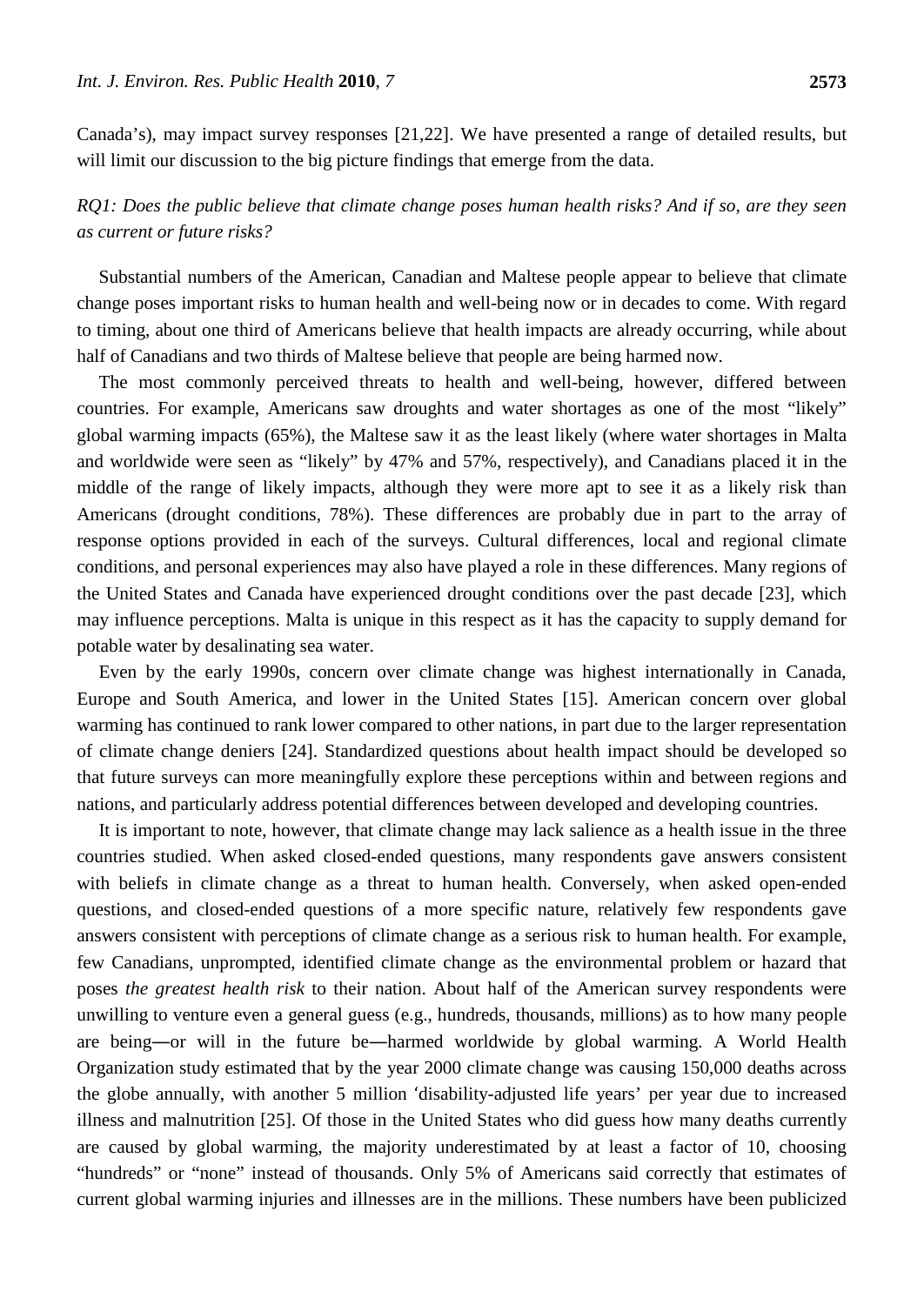by the World Health Organization and in some media reports [26,27]. Yet even in Malta, when asked "What comes to your mind when you hear the terms 'climate change' or 'global warming'?", only 9.5% of respondents unprompted associated climate change with human health, and even so may be the result of confusion between greenhouse gas impacts and other types of air pollution [20].

The low salience of the human health implications of climate change should not come as a surprise. Climate change receives relatively little news coverage [28], and when it does, the human health consequences are rarely mentioned [29]. Rather, news representations and entertainment programming representations of climate change impacts tend to focus on attributes of the environment such as polar ice and glaciers, and non-human species such as polar bears and pine trees [30]. Moreover, until relatively recently, public health officials have been largely silent about climate change as a health risk [31,32]. Much of the recent public health communication activity about climate change appears to be targeted internally―from leaders in the public health community to members of the public health community at large―rather than aimed at the public. Health Canada recently conducted a study of provincial and local health authority websites and found that while 69% provide information related to health conditions that may be exacerbated by climate change, only 10% mention climate change specifically [18]. The same appears to be true of American and Maltese public health websites, although formal assessments have not been conducted.

#### *RQ2: Whose health does the public think will be harmed?*

There were substantial differences among the three surveys with regard to questions used to assess perceptions of who is most susceptible to harm. The U.S. and Maltese questionnaires asked about harm to people both at home and abroad, while the Canadian questionnaire focused exclusively on Canadian communities and people. Furthermore, the U.S. questionnaire asked about harm to "future generations of people," which proved to be the category of people that Americans were most likely to see as being harmed by global warming. Similarly, the Maltese questionnaire asked respondents to indicate whether they thought climate change impacts are occurring or will happen in the future.

Although the range of responses across the surveys was sizable, about a third or more of people in the United States and Canada saw themselves (United States, 32%; Canada, 67%), their family (United States, 35%; Canada, 46%), and people in their community (United States, 39%; Canada, 76%) as being vulnerable to at least moderate harm from with climate change. About one third of Maltese (31%) said they were most concerned about the risk to themselves and their families. Americans were the least likely to see themselves, their family and their community as being at risk, and viewed distant people elsewhere (in the United States, in other countries, and in future generations) as more likely to be harmed. Canadians, when asked this in an open-ended question, were most likely to see the elderly and children as most susceptible to harm; relatively few respondents pointed to other at-risk groups such as people with low incomes or who live in the Arctic or coastal regions that will be more heavily affected by climate change.

A large literature in the field of health and risk communication points to an individual's *personal* sense of risk as the most powerful motivator of behavioral change [33,34]. This theory suggests that the closer to home a threat is, the more likely individuals will be to recognize and act on it. This may be particularly relevant in encouraging public adoption of adaptation measures to avoid increased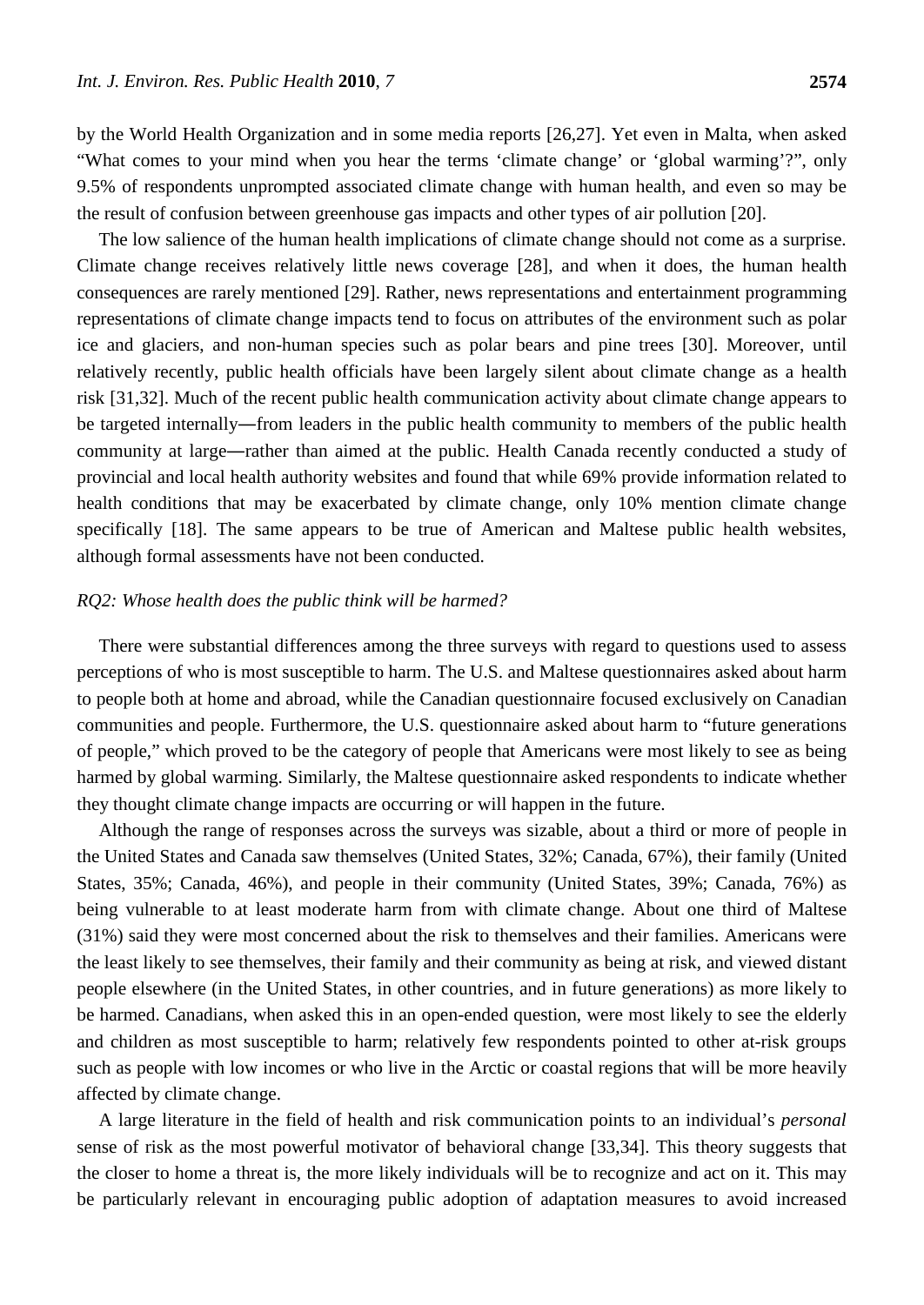climate health risks. A competing literature in political science―of perhaps more relevance to campaigns that seek to use public health as a frame for motivating reductions in national greenhouse gas emissions―finds that perceptions of *national* threat are sufficient drivers of policy support [35], and that the importance of self-interest in motivating behavior is over-estimated [36]. Thus, the importance of perceived personal as opposed to national health consequences of climate change is an important research question remaining to be answered.

The fact that substantial numbers of people in all countries did not view themselves as vulnerable or did not identify at-risk groups identified by scientists to be vulnerable should also not come as a surprise. Public health authorities have only just begun over the last decade to formulate approaches to identify and assess vulnerabilities in specific communities and regions [37,38] with assessments being conducted by many countries as a function of their commitment to the United Nations Framework Convention on Climate Change, including Canada [39] and Malta. Because these assessments are only relatively recent, there has been little communication of this information to the public.

#### *RQ3: In what specific ways does the public believe climate change will harm human health?*

Canadian's responses to an open-ended question about the ways in which climate change can harm the health of Canadians further reinforce our previously stated conclusion that the human health implications of climate change may lack salience. While 60% of Canadian respondents were able, unprompted, to name at least one specific health threat, a wide range of threats were mentioned but even the most commonly mentioned―respiratory diseases―was named by only 22% of respondents.

When specifically prompted, however, Canadians and Maltese in large numbers expressed their belief that climate change can cause respiratory/breathing problems (78–91%), heat-related problems (75–84%), cancer (61–90%), and infectious diseases (49–62%). Large numbers of Canadians also indicated sunburn (79%) and injuries from extreme weather events (73%), and large numbers of Maltese indicated allergies (84%). Some of these beliefs are misperceptions―both sunburn and (skin) cancer are likely tied to the common misperception that climate change is caused by the hole in the earth's ozone layer [40]―but these findings indicate that the Canadian and Maltese public accept the claim that climate change can harm human health in specific ways, even if they are not based upon an accurate scientific understanding. Future educational efforts may need to focus on increasing knowledge of these specific risks and ensuring that the public is aware of their hazards, symptoms and of preventative measures.

# *What actions, if any, do these findings suggest for public health officials?*

Across all three countries, large numbers of people are already willing to accept that climate change has implications for human health. It is widely recognized by public health officials [8] and research scientists from other disciplines [1,2] that people in all nations need to take actions to reduce greenhouse gas emissions and to adapt to the risks posed by climate change. The willingness of Americans, Canadians and the Maltese to accept climate change as a health issue may indicate an opportunity for public health officials to educate the public not just about climate change's health risks, but about actions needed to limit climate change and to adapt successfully to its risks.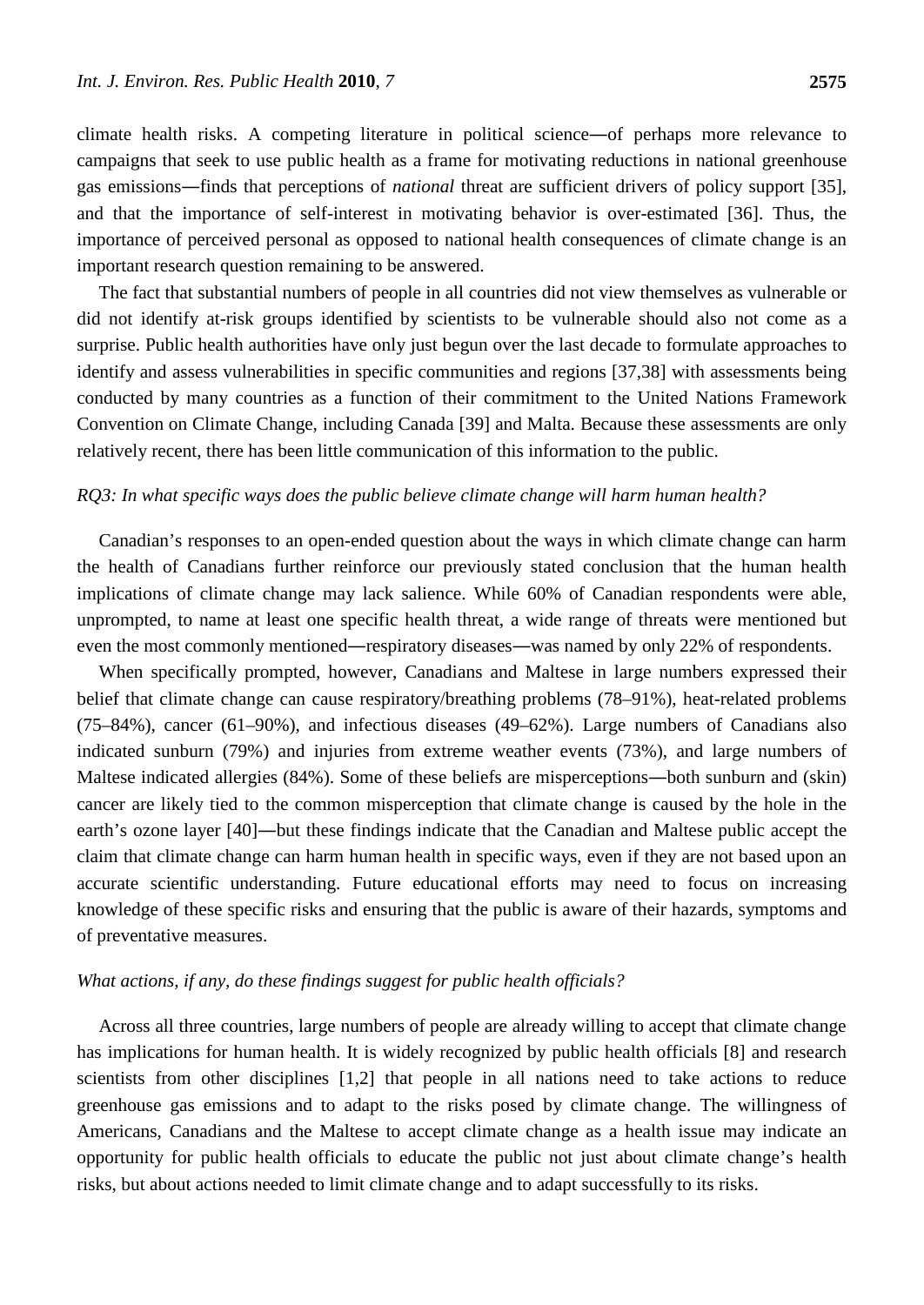Krosnick and colleagues [41] demonstrated that Americans who view climate change as being harmful to people are significantly more likely to support climate policy responses. More recently, research has shown that segments of the American public who understand that climate change is harming people here (rather than only in nations far away) and now (rather than at some time in the future, if at all), are more engaged in personal actions and more supportive of climate change policies [42,43]. Other studies that have assessed population behavior changes for climate change and air quality, however, have found that regional and perceptual barriers may exist as well [44,45].

Framing is an important process by which communicators can enhance their impact by linking messages and recommendations to their audience members' deeply held values and beliefs. By defining or "framing" the relevance of climate change in ways that connect to the core values of specific audience segments—and repeatedly reinforcing that information through a variety of trusted sources and networks of recruitment—purposive communication can foster enhanced public engagement with the issue.

The public health frame—*i.e.*, that climate change is a major threat to people's health and well-being has considerable potential to motivate individuals to reduce greenhouse gas emissions and take adaptive actions to reduce their health risks from expected impacts. The health frame connects a complex and poorly understood topic (such as climate change) to risks the public already understand and accept as important (e.g., asthma, respiratory problems, vulnerability to extreme heat, food-borne illness and infectious disease) [30,46,47]. Several of the authors have argued that a public health frame could shift the climate debate in the United States from one based on environmental values to public health values, which are more widely held, cutting across ideology and partisanship [30,31,48]. It would also enable a new and highly respected group of voices—such as doctors, nurses and public health officials—to engage the public in the issue. And finally, it moves the location of impacts closer to home, replacing polar bears with vulnerable people, such as children, the elderly and the poor. These three surveys indicate that people in the United States, Canada and Malta are receptive to the idea that climate change will have human health impacts—and thus this may be an indication that this type of message framing is likely to be effective. People who perceive climate change as a human health threat may be more willing to adopt lifestyles that are lower in greenhouse gas emissions and support mitigation and adaptation policies. At the same time, the surveys revealed that climate change health risks are not necessarily well-known or understood, suggesting that campaigns that impart this knowledge will be viewed as imparting novel and potentially useful information.

Recent research in the United States has found that when global warming is introduced as a health problem and information is provided about how specific mitigation-related policy actions will lead to health benefits such as cleaner air to breath, healthier food to eat, and more pedestrian- and bicyclefriendly communities, a broad cross-section of Americans responded positively to this re-framing of the issue [48].

Many of the policy options to reduce greenhouse gas emissions provide direct societal benefits from improved public health, thereby offsetting some of the often more apparent costs of carbon tax, cap or regulatory mechanisms [46]. Public health officials can assist policymakers responsible for actions to reduce greenhouse gas emissions by heightening their awareness of the health co-benefits of climate policies and their monetary value. Recently, a series of papers in the Lancet quantified health outcomes from increased household energy efficiency, walking and cycling, less consumption of animal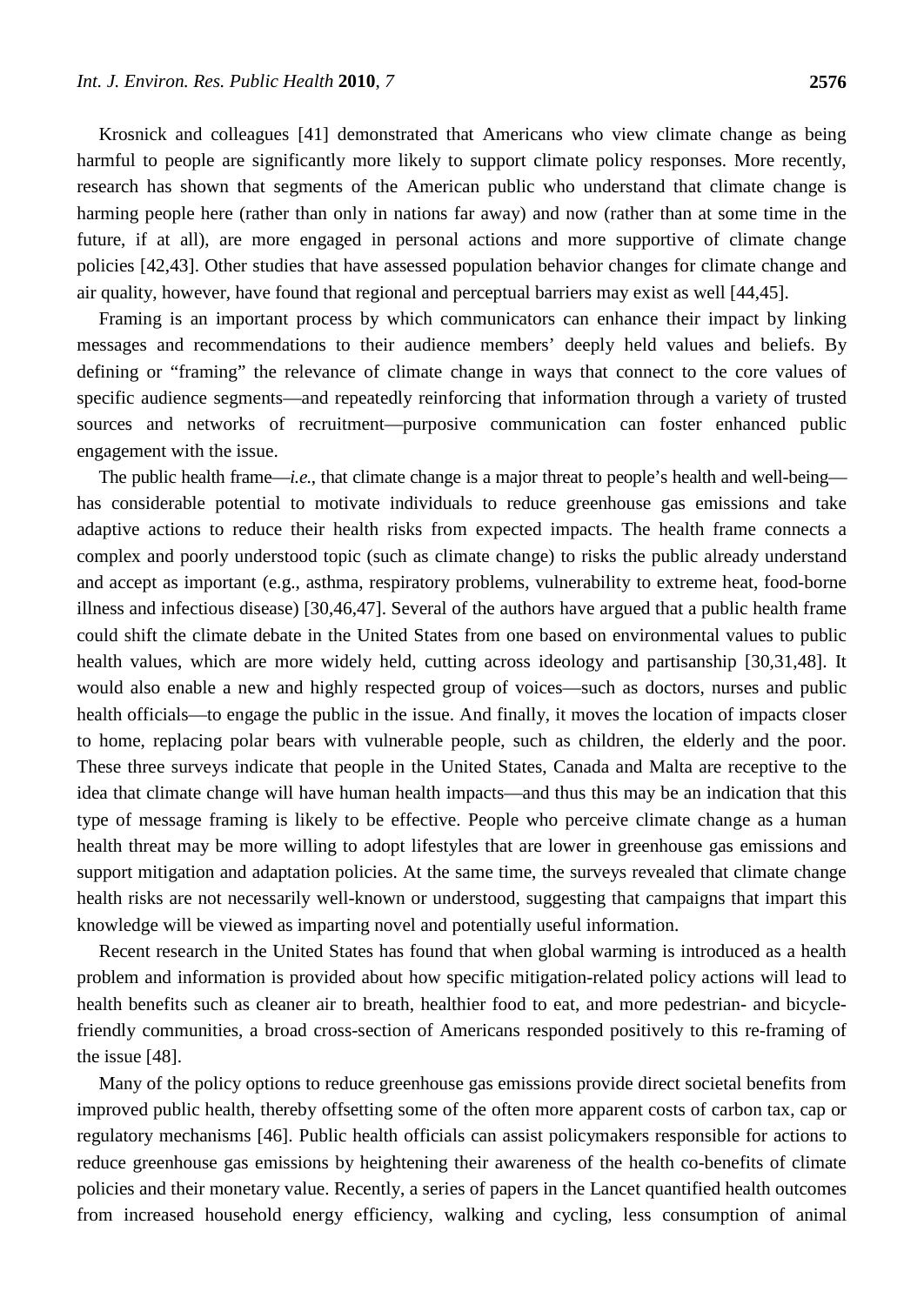products, and cleaner fuels and technologies in order to better integrate health gains, and cost savings, into climate policy decisions [47,49-53]. A public health approach to climate change may also have more relevance at local governmental levels. More walkable communities, public transit systems and urban reforestation serve to protect global climate [46], but of perhaps more relevance to local officials, they also directly reduce air pollution levels in their municipalities, and may aid them in achieving other environmental objectives, such as reduced ground level ozone.

In Canada, health promotion programs already exist that attempt to motivate individuals to reduce their personal risks from climate-related hazards such as West Nile virus, smog, extreme heat and food safety [18]; similar programs exist in the United States and Malta. The 2009 Health Canada report found that virtually all materials produced by these programs on climate-related risks do not refer to climate change, and moreover, even with dissemination of the materials, many Canadians still are not adopting health-protective behaviors. There is little evidence on whether the use of a climate change public health frame in engaging the public on adaptation to these risks would be more effective, however. This raises an important issue that should be addressed in additional research.

#### *What, if any, additional research should be undertaken?*

Little social science research exists to date on the ways in which people—in any country—are thinking about the health risks from climate change. As posited above, introducing a new frame for people to use in understanding the complex issue of climate change may serve to bring a new dimension to help efforts of public health officials increase public knowledge of climate change health risks and motivate individuals to take adaptive and greenhouse gas reduction actions. Several of the authors on this paper are currently conducting research on the effectiveness of a public health message frame compared to traditional environmental and national security frames, and are analyzing the differences in message appeal across audience segments that have previously been defined by their attitudes, beliefs, actions and policy preferences on global warming [42,43]. We expect that the manner in which various audiences process public health information is likely to be influenced by their deeply held values, attitudes and beliefs, and is also a function of variables that differ across individuals, such as political ideology [54] or socioeconomics, as well as those that vary at broader scales, such as national cultural traits [24]. The development of uniform measures of climate health beliefs, risk perceptions and adaptation actions will provide a yardstick by which comparisons can be more easily made at all levels and by teams of researchers working independently, with the end goal of the development of more effective public health outreach campaigns on climate change at all levels local, regional, national and international.

However useful surveys may be in broadly understanding the public's perceptions, more fine-grained information about the mental models they use in processing this information will also need to be obtained using techniques such as those established by Baruch Fischhoff at Carnegie Mellon [55]. In-depth interviews with both members of the scientific community and the public on climate change health risks and adaptation responses will be needed in order to learn what types of information will be most valuable to audiences in affecting behavioral changes to reduce their risks from climate change as individuals and communities. Surveys, such as conducted in Malta, that obtain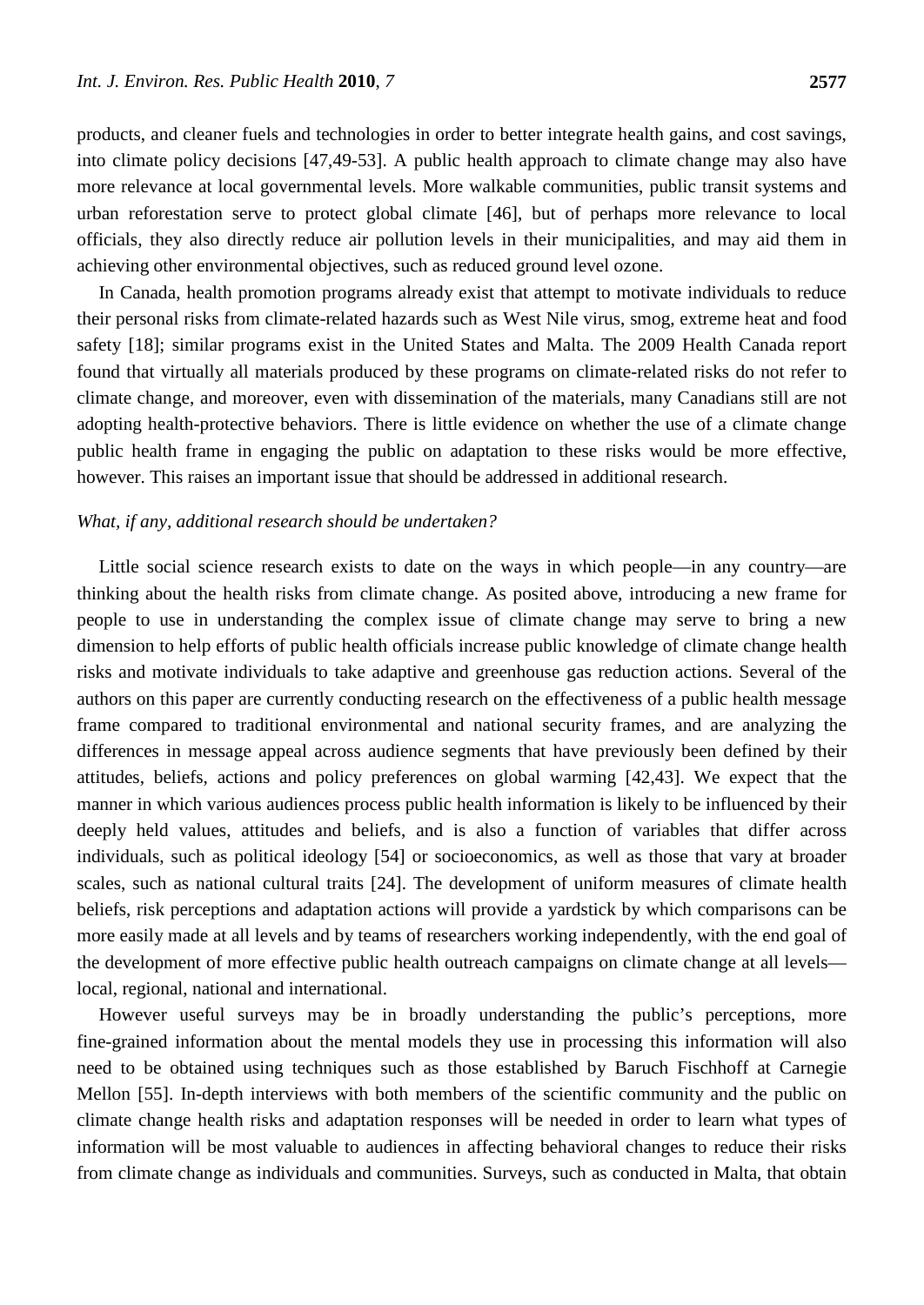richer narrative data may also provide a window to greater understanding of the ways that the public intersects with this issue.

# **5. Conclusion**

The public health community has an opportunity to frame the issue of climate change in a manner that promotes the engagement of individuals, governments, and a range of other stakeholders. Doing so will likely build support for policies that will mitigate climate change and help communities successfully adapt to unavoidable changes, and will encourage individuals to take actions to reduce their own contributions to climate change and protect themselves from its impacts. In the face of aggressive counter-claims against climate science, public beliefs in and concerns about climate change have recently declined in the United States [56] and Europe [57]. This opens a window of opportunity for the public health community to draw attention to climate change's human health consequences using a communication strategy that has proven effective in ameliorating a range of public health problems: simple clear messages, repeated often, by a variety of trusted public health voices within a wider policy environment that supports greenhouse gas reduction behavior and healthy lifestyles.

#### **Acknowledgements**

This research was supported by a RWJF Investigator Award in Health Policy (to Edward Maibach & Matthew Nisbet), and by grants from The Yale Center for Environmental Law and Policy, the Betsy and Jesse Fink Foundation, the 11th Hour Project; and the Pacific Foundation (to Anthony Leiserowitz). The views expressed in this paper are not necessarily endorsed by Health Canada.

#### **References**

- 1. Intergovernmental Panel on Climate Change (IPCC). In *Climate Change 2001: Impacts, Adaptation and Vulnerability, Contribution of Working Group II to the Third Assessment Report of the Intergovernmental Panel on Climate Change*; McCarthy, J.J., Canziani, O.F., Leary, N.A., Dokken, D.J., White, K.S., Eds.; Cambridge University Press: Cambridge, UK, 2001.
- 2. Confalonieri, U.; Menne, B.; Akhtar, R.; Ebi, K.L.; Hauengue, M.; Kovats, R.S.; Revich, B.; Woodward, A. Human Health. In *Climate Change 2007: Impacts, Adaptation and Vulnerability*, *Contribution of Working Group II to the Fourth Assessment Report of the Intergovernmental Panel on Climate Change*; Parry, M.L., Canziani, O.F., Palutikof, J.P., van der Linden, P.J., Hanson, C.E., Eds.; Cambridge University Press: Cambridge, UK, 2007; pp. 391-431.
- 3. Reuveny, R. Climate Change-Induced Migration and Violent Conflict. *Polit. Geogr.* **2007**, *26*, 656-673.
- 4. Ahmed, S.A.; Diffenbaugh, N.S.; Hertel, T.W. Climate Volatility Deepens Poverty Vulnerability in Developing Countries. *Environ. Res. Lett.* **2009**, *4*, 1-8.
- 5. *Commonwealth Health Minister's Update*. Commonwealth Secretariat, Pro-Book Publishing: Suffolk, UK, 2009. Available online: http://www.thecommonwealth.org/files/210353/FileName/ CHMU2009 ebook2.pdf (accessed on 24 May 2010).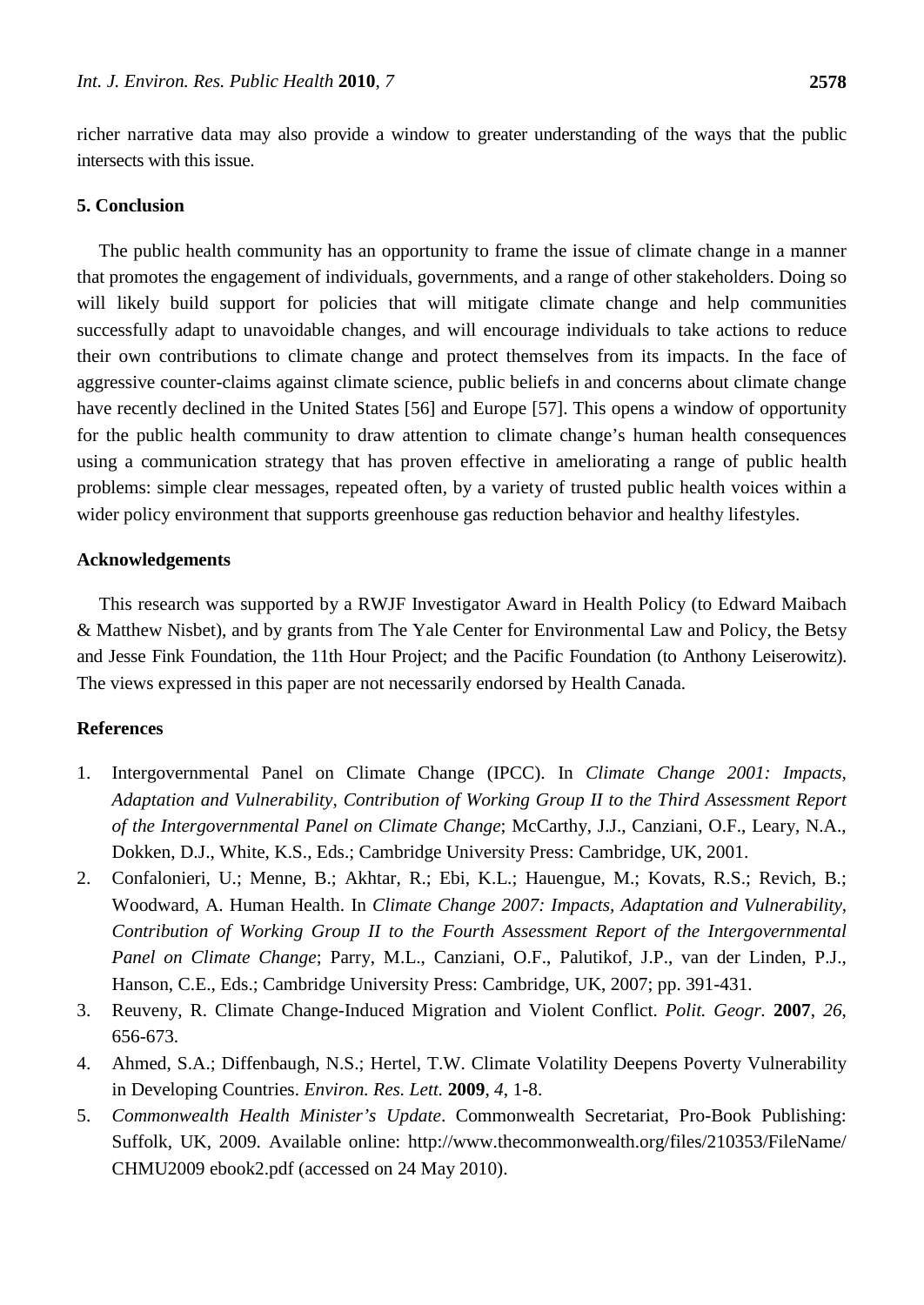- 6. Maibach, E.W.; Chadwick, A.; McBride, D.; Chuk, M.; Ebi, K.L.; Balbus, J. Climate Change and Local Public Health in the United States: Preparedness, Programs and Perceptions of Local Public Health Department Directors. *PLoS ONE* **2008**, *3*, e283.
- 7. American Public Health Association. Addressing the Urgent Threat of Global Climate Change to Public Health and the Environment, Policy Number 20078, 2007. American Public Health Association Website. Available online: http://www.apha.org/advocacy/policy/policysearch/ default.htm?id=1351 (accessed on 24 May 2010).
- 8. World Health Organization. Climate Change and Health: Resolution of the 61st World Health Assembly, 2008. World Health Organization Website. Available online: http://apps.who.int/gb/ ebwha/pdf\_files/A61/A61\_R19-en.pdf (accessed on 24 May 2010).
- 9. Canadian Public Health Association. National Public Education and Outreach Strategy on Climate Change, 2001. Canadian Public Health Association Website. Available online: http://www.cpha.ca/uploads/progs/\_/ccah/strategy\_e.pdf (accessed on 24 May 2010).
- 10. Leiserowitz, A. Public Perception, Opinion and Understanding of Climate Change―Current Patterns, Trends and Limitations. *Human Development Report* 2007/2008. Available online: http://hdr.undp.org/en/reports/global/hdr2007-2008/papers/leiserowitz\_anthony.pdf (accessed on 24 May 2010).
- 11. POLLARA Research. Health Care in Canada Survey 2006: A National Survey of Health Care Providers, Managers, and the Public. Health Care in Canada Survey Website. Available online: http://www.hcic-sssc.ca/pdf/2006\_hcic.pdf (accessed on 24 May 2010).
- 12. Canadian Medical Association. 7th Annual National Report Card on Health Care. Canadian Medical Association Website. Available online: http://www.cma.ca/multimedia/cma/ Content\_images/Inside\_cma/Annual\_Meeting/2007/GC\_page/Report\_Card\_e.pdf (accessed on 24 May 2010).
- 13. Newport, F. Americans' Global Warming Concerns Continue to Drop, 2010. Gallup. Available online: http://www.gallup.com/poll/126560/americans-global-warming-concerns-continue-drop.aspx (accessed on 24 May 2010).
- 14. Leiserowitz, A. Climate Change Risk Perception and Policy Preferences: The Role of Affect, Imagery and Values. *Clim. Change* **2006**, *77*, 45-72.
- 15. Bord, R.J.; Fisher, A.; O'Connor, R.E. Public Perceptions of Global Warming: United States and International Perspectives. *Clim. Res.* **1998**, *11*, 75-84.
- 16. Brechin, S.R. Comparative Public Opinion and Knowledge on Global Climatic Change and the Kyoto Protocol: The U.S. *versus* the World? *Int. J. Soc. Soc. Policy* **2003**, *23*, 106-134.
- 17. Maibach, E.W.; Roser-Renouf, C.; Leiserowitz, A. *Climate Change in the American Mind: Americans' Climate Change Beliefs, Attitudes, Policy Preferences, and Actions*; Yale Project on Climate Change: New Haven, CT, 2009. Available online: http://www.climatechangecommunication.org/images/files/Climate\_Change\_in\_the\_American\_M ind.pdf (accessed on 24 May 2010).
- 18. Berry, P.; Clarke, K.; Pajot, M.; Hutton, D.; Verret, M. *The Role of Risk Perception and Health Communication in Adapting to the Health Impacts of Climate Change in Canada*; Natural Resources Canada: Ottawa, Canada, 2009.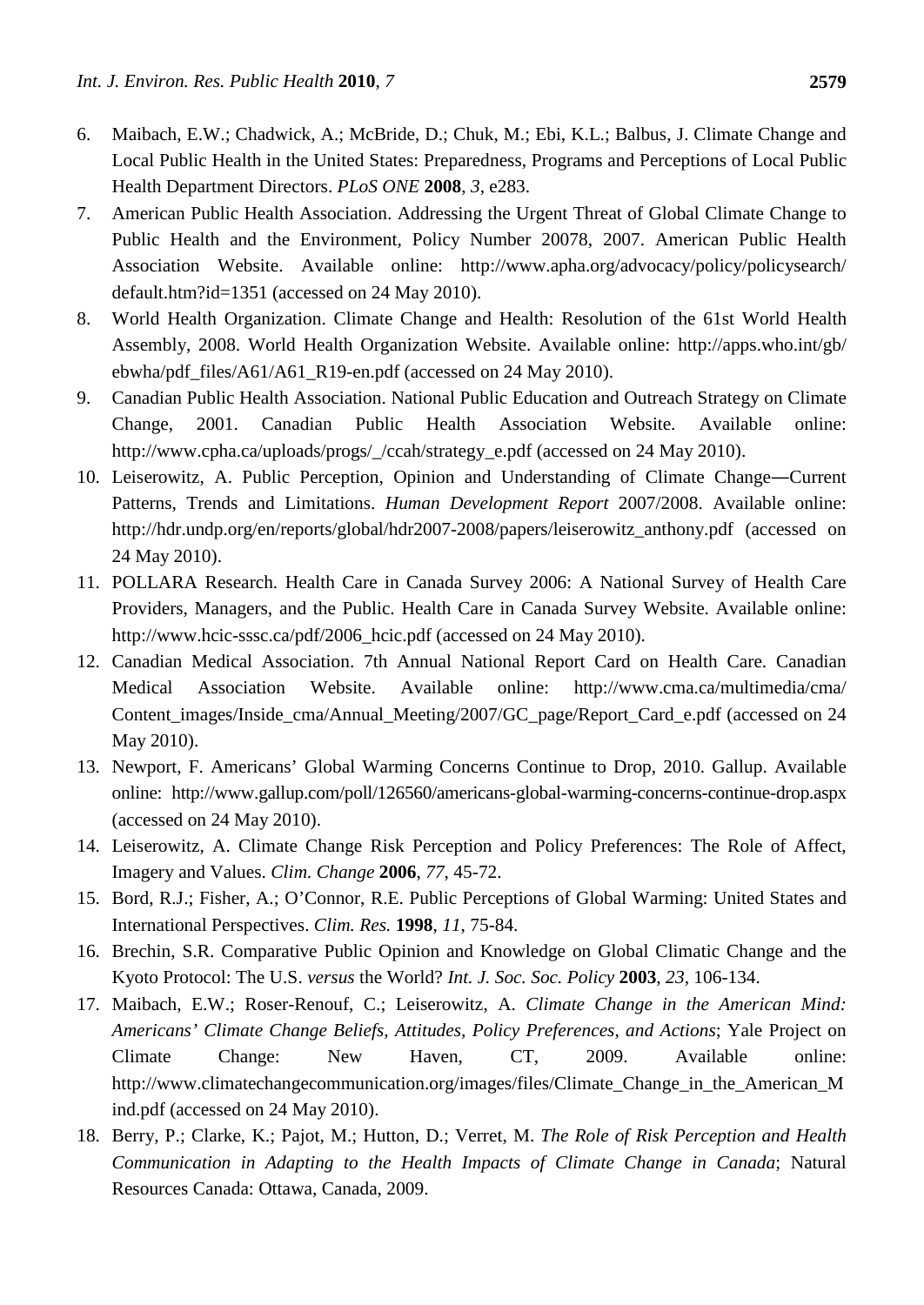- 19. Environics Research Group Ltd. *Assessing Perceived Health Risks of Climate Change: Canadian Public Opinion*; Health Canada: Ottawa, Canada, 2008.
- 20. DeBono, R. Maltese Public Perceptions on Climate Change and Health. M.P.H. Thesis, Faculty of Medicine and Surgery, University of Malta, 2009.
- 21. Kempton, W. How the Public Views Climate Change. *Environment* **1997**, *39*, 12-21.
- 22. Whitmarsh, L. What's in a Name? Commonalities and Differences in Public Understanding of "Climate Change" and "Global Warming". *Pub. Understand. Sci.* **2009**, *18*, 401-420.
- 23. North American Drought Monitor Home Page. Climate Services and Monitoring Division, NOAA/National Climatic Data Center. Available online: http://lwf.ncdc.noaa.gov/oa/climate/ monitoring/drought/nadm/#overview (accessed on 2 June 2010).
- 24. Reiner, D.M.; Curry, T.E.; De Figueiredo, M.A.; Herzog, H.J.; Ansolabehere, S.D.; Itaoka, K.; Johnsson, F.; Odenberger, M. American Exceptionalism? Similarities and Differences in National Attitudes toward Energy Policy and Global Warming. *Environ. Sci. Technol*. **2006**, *40*, 2093-2098.
- 25. Patz, J.A.; Campbell-Lendrum, D.; Holloway, T.; Foley, J.A. Impact of Regional Climate Change on Human Health. *Nature* **2005**, *438*, 310-317.
- 26. Sample, I. Climate Change Will Hit Least Polluting Countries Hardest. The Guardian, November 17, 2005. Available online: http://www.guardian.co.uk/science/2005/nov/17/research.environment (accessed on 24 May 2010).
- 27. Eilperin, J. Climate Shift Tied to 150,000 Fatalities. *The Washington Post*, November 17, 2005. Available online: http://www.washingtonpost.com/wpdyn/content/article/2005/11/16/ AR2005111602197.html (accessed on 24 May 2010).
- 28. Boykoff, M.T. We Speak for the Trees: Media Reporting on the Environment. *Annu. Rev. Env. Resour.* **2009**, *34*, 431-457.
- 29. Nisbet, M.C.; Price, S.; Pascual-Ferra, P.; Maibach, E. Communicating the Public Health Relevance of Climate Change: A News Agenda-building Analysis. *Sci. Commun*. **2010**, in review.
- 30. Nisbet, M.C. Communicating Climate Change: Why Frames Matter for Public Engagement. *Environment* **2009**, *51*, 514-518.
- 31. Maibach E.; Roser-Renouf, C.; Leiserowitz, A. Communication and Marketing as Climate Change Intervention Assets: A Public Health Perspective. *Am. J. Prev. Med.* **2008**, *35*, 488-500.
- 32. Campbell-Lendrum, D.; Bertollini, R. Science, Media and Public Perception: Implications for Climate and Health Policies. *B. World Health Organ.* **2010**, *88*, 242-242. Available online: http://www.who.int/bulletin/volumes/88/4/10-077362.pdf (accessed on 24 May 2010).
- 33. Witte, K.; Allen, M. A Meta-analysis of Fear Appeals: Implications for Effective Public Health Campaigns. *Health Educ. Behav.* **2000**, *27*, 591-615.
- 34. Hale, J.; Dillard, J. Fear Appeals in Health Promotion Campaigns: Too Much, Too little, or Just Right? In *Designing Health Messages*: *Approaches from Communication Theory and Public Health Practice*; Maibach, E., Parrott, R., Eds.; Sage Publications: Thousand Oaks, CA, USA, 1995; pp. 65-80.
- 35. Sears, D.; Funk, C. The Role of Self-interest in Social and Political Attitudes. In *Advances in Experimental Social Psychology*; Zanna, M.P., Ed.; Academic Press: San Diego, CA, USA, 1991; pp. 1-91.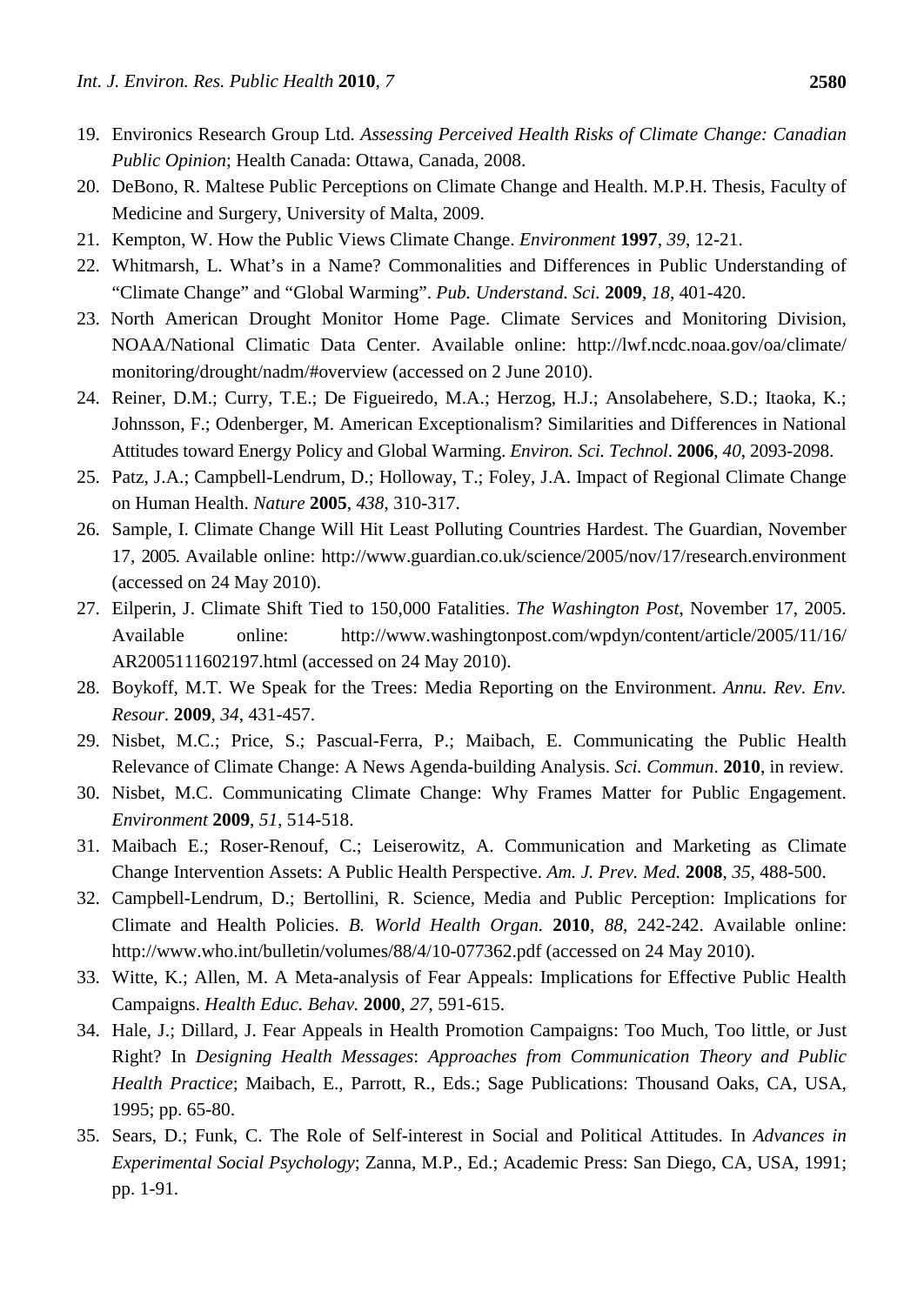- 36. Miller, D.; Ratner, R. The Disparity between the Actual and Assumed Power of Self-Interest. *J. Pers. Soc. Psychol.* **1998**, *74*, 53-62.
- 37. Ebi, K.L.; Kovtas, R.S.; Menne, B. An Approach for Assessing Human Health Vulnerability and Public Health Interventions to Adapt to Climate Change. *Environ. Health Persp.* **2006**, *114*, 1930-1934. Available online: http://www.ncbi.nlm.nih.gov/pmc/articles/PMC1764166/ (accessed on 24 May 2010).
- 38. Kovats, R.S.; Ebi, K.; Menne, B. Methods of Assessing Human Health Vulnerability and Public Health Adaptation to Climate Change: Health and Global Environmental Change Series, No.1, 2003. World Health Organization Regional Office for Europe. Available online: <http://www.euro.who.int/document/E81923.pdf> (accessed on 24 May 2010).
- 39. Seguin, J., Ed. Human Health in a Changing Climate: A Canadian Assessment of Vulnerabilities and Adaptive Capacity, 2008*.* Health Canada. Available online: http://www.sindark.com/ NonBlog/Articles/hc-cc-report/CCandHealth.pdf (accessed on 24 May 2010).
- 40. Bostrom, A.; Lashof, D. Weather or Climate Change? In *Creating a Climate for Change: Communicating Climate Change and Facilitating Social Change*; Moser, S., Dilling, L., Eds.; Cambridge University Press: Cambridge, UK, 2007; pp. 31-43.
- 41. Krosnick, J.A.; Holbrook, A.L.; Lowe, L.; Visser, P.S. The Origins and Consequences of Democratic Citizens' Policy Agendas: A Study of Popular Concern about Global Warming. *Climatic Change* **2006**, *77*, 7-43.
- 42. Leiserowitz, A.; Maibach, E.; Roser-Renouf, C. *Global Warming's "Six Americas": An Audience Segmentation*; Yale Project on Climate Change: New Haven, CT, 2008. Available online: http://www.climatechangecommunication.org/images/files/SixAmericas-final-v3-Web.pdf (accessed on 24 May 2010).
- 43. Maibach, E.; Roser-Renouf, C.; Leiserowitz, A. *Global Warming's Six Americas 2009: An Audience Segmentation*; Yale Project on Climate Change: New Haven, CT, 2009. Available online: http://environment.yale.edu/uploads/6Americas2009.pdf (accessed on 24 May 2010).
- 44. Semenza, J.C.; Hall, D.E.; Wilson, D.J.; Bontempo, B.D.; Sailor, D.J.; George, L.A. Public Perception of Climate Change: Voluntary Mitigation and Barriers to Behavior Change. *Am. J. Prev. Med.* **2008**, *35*, 479-487.
- 45. Semenza, J.C.; Wilson, D.J.; Parra, J.; Bontempo, B.D.; Hart, M.; Sailor, D.J.; George, L.A. Public Perception and Behavior Change in Relationship to Hot Weather and Air Pollution. *Environ. Res.* **2008**, *107*, 401-411.
- 46. Protecting Health from Climate Change: Connecting Science, Policy and People, 2009. World Health Organization. Available online: http://whqlibdoc.who.int/publications/2009/ 9789241598880\_eng.pdf (accessed on 24 May 2010).
- 47. Haines, A.; McMichael, A.J.; Smith, K.R.; Roberts, I.; Woodcock, J.; Markandya, B.; Armstrong, G.; Campbell-Lendrum, D.; Dangour, A.D.; Davies, M.; Bruce, N.; Tonne, C.; Barrett, M.; Wilkinson, P. Public Health Benefits of Strategies to Reduce Greenhouse-Gas Emissions: Overview and Implications for Policy Makers. *Lancet* **2009**, *[374](http://www.thelancet.com/journals/lancet/issue/vol374no9706/PIIS0140-6736%2809%29X6104-0)*, 2006-2015.
- 48. Maibach, E.W.; Nisbet, M.C.; Baldwin, P.K.; Akerlof, K.; Diao, G. Reframing Climate Change as a Public Health Issue: An Exploratory Study of Public Reactions. *BMC Public Health* **2010**, in press.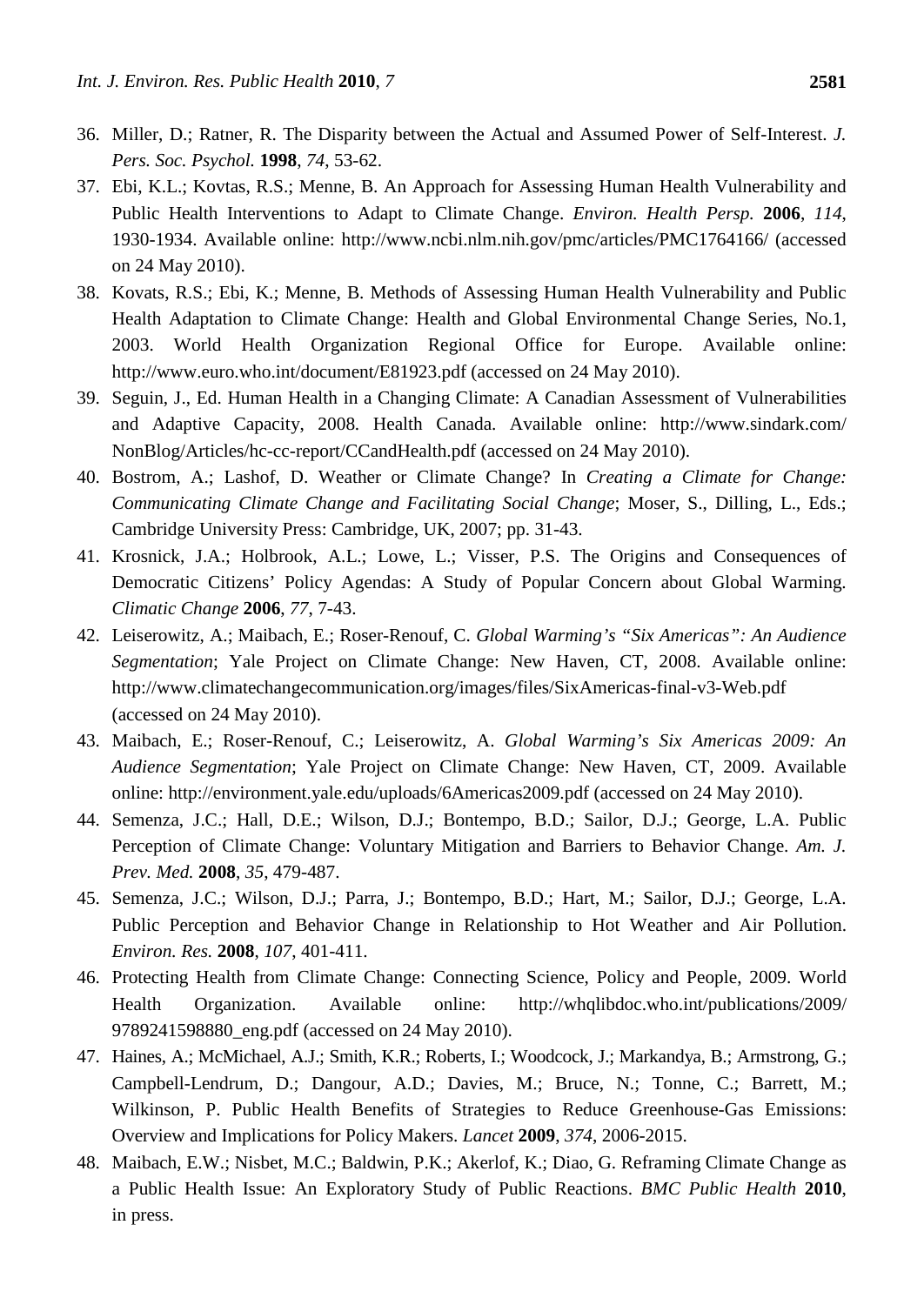- 49. Wilkinson, P.; Smith, K.R.; Davies, M.; Adair, H.; Armstrong, B.G.; Barrett, M.; Bruce, N.; Haines, A.; Hamilton, I.; Oreszczyn, T.; Ridley, I.; Tonne, C.; Chalabi, Z. Public Health Benefits of Strategies to Reduce Greenhouse-Gas Emissions: Household Energy. *Lancet* **2009**, *374*, 1917-1929.
- 50. Woodcock, J.; Edwards, P.; Tonne, C.; Armstrong, B.G.; Ashiru, O.; Banister, D.; Beevers, S.; Chalabi, Z.; Chowdhury, Z.; Cohen, A.; Franco, O.H.; Haines, A.; Hickman, R.; Lindsay, G.; Mittal, I.; Mohan, D.; Tiwari, G.; Woodward, A.; Roberts, I. Public Health Benefits of Strategies to Reduce Greenhouse-Gas Emissions: Urban Land Transport. *Lancet* **2009**, *[374](http://www.sciencedirect.com.mutex.gmu.edu/science?_ob=PublicationURL&_tockey=%23TOC%234886%232009%23996250294%231575091%23FLA%23&_cdi=4886&_pubType=J&view=c&_auth=y&_acct=C000035118&_version=1&_urlVersion=0&_userid=650615&md5=22ca6a612ccbffab8ae67eb366be2d83)*, 1930-1943.
- 51. Markandya, A.; Armstrong, B.G.; Hales, S.; Chiabai, A.; Criqui, P.; Mima, S.; Tonne, C.; Wilkinson, P. Public Health Benefits of Strategies to Reduce Greenhouse-Gas Emissions: Low-Carbon Electricity Generation. *Lancet* **2009**, *374*, 2006-2015.
- 52. Friel, S.; Dangour, A.D.; Garnett, T.; Lock, K.; Chalabi, Z.; Roberts, I.; Butler, A.; Butler, C.D.; Waage, J.; McMichael, A.J.; Haines, A. Public Health Benefits of Strategies to Reduce Greenhouse-Gas Emissions: Food and Agriculture. *Lancet* **2009**, *374*, 2016-2025.
- 53 Smith, K.R.; Jerrett, M.; Anderson, H.R.; Burnett, R.T.; Stone, V.; Derwent, R.; Atkinson, R.W.; Cohen, A.; Shonkoff, S.B.; Krewski, D.; Pope, C.A.; Thun, M.J.; Thurston, G. Public Health Benefits of Strategies to Reduce Greenhouse-Gas Emissions: Health Implications of Short-Lived Greenhouse Pollutants. *Lancet* **2009**, *374*, 2091-2103.
- 54. Malka, A.; Krosnick, J.; Langer, G. The Association of Knowledge with Concern about Global Warming: Trusted Information Sources Shape Public Thinking. *Risk. Anal.* **2009**, *29*, 633-647.
- 55. Morgan, M.G.; Fischhoff, B.; Bostrom, A.; Atman, C.J. *Risk Communication: A Mental Models Approach*; Cambridge University Press: Cambridge, UK, 2002.
- 56. Leiserowitz, A.; Maibach, E.; Roser-Renouf, C. *Climate Change in the American Mind: Public Support for Climate and Energy policies in January 2010.* Yale University and George Mason University. New Haven, CT: Yale Project on Climate Change, 2010. Available online: http://environment.yale.edu/uploads/PolicySupportJan2010.pdf (accessed on 24 May 2010).
- 57. Rosenthal, E. Climate Fears Turn to Doubts Among Britons. *The New York Times*, May 24, 2010, p. 1. Available online: <http://www.nytimes.com/2010/05/25/science/earth/25climate.html> (accessed on 24 May 2010).

# **Appendix**

|             | U.S. | Canada | <b>Malta</b> |
|-------------|------|--------|--------------|
| Gender      |      |        |              |
| Male        | 48%  | 48%    | 49%          |
| Female      | 52%  | 52%    | 51%          |
| Age group   |      |        |              |
| $18-24$ yrs | 11%  | 11%    | 12%          |
| $25-34$ yrs | 19%  | 16%    | 16%          |

**Table S1.** National sample demographic characteristics.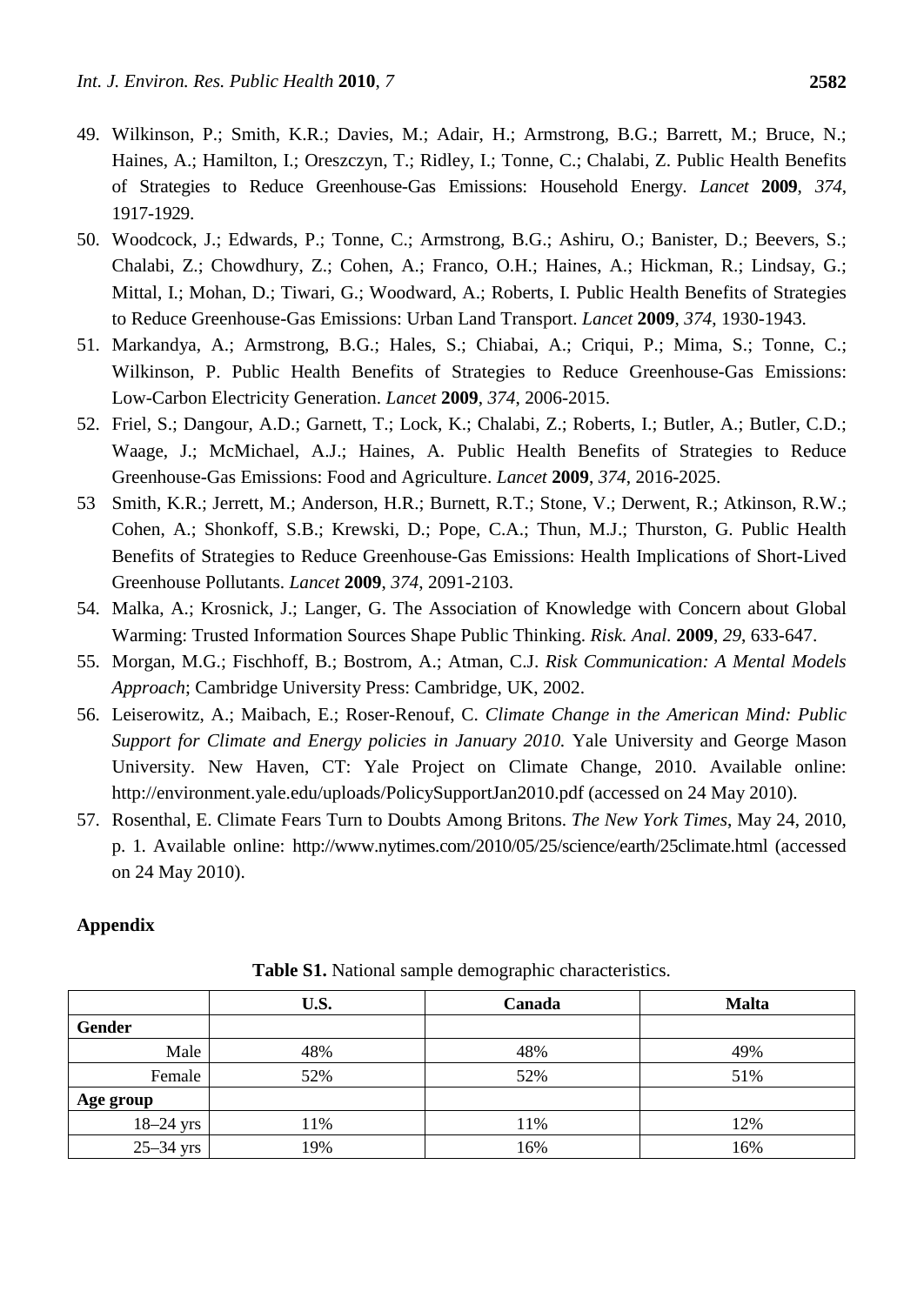| $35-44$ yrs            | 19%                          | 20%                      | 16%                 |
|------------------------|------------------------------|--------------------------|---------------------|
| $45-54$ yrs            | 18%                          | 20%                      | 21%                 |
| $55-64$ yrs            | 18%                          | 15%                      | 18%                 |
| $65-74$ yrs            | 11%                          | $65+$ yrs: 18%           | 11%                 |
| $75+$ yrs              | 5%                           |                          | 6%                  |
| <b>Education level</b> |                              |                          |                     |
|                        | Less than high school: 13%   |                          | Primary: 17%        |
|                        | High school: 32%             | High school or less: 25% | Secondary: 48%      |
|                        | Some college: 28%            | College: 28%             | Post-secondary: 18% |
|                        | Bachelor's degree or higher: | University +: $46\%$     | Tertiary: 17%       |
|                        | 27%                          |                          |                     |

**Table S1.** *Cont.*

**Table S2.** U.S. perceptions of global warming impacts by educational level; *Worldwide over the next 20 years, do you think global warming will cause more or less of the following, if nothing is done to address it?*

|                                     |                 |                  |              |                  | Bachelor's       |
|-------------------------------------|-----------------|------------------|--------------|------------------|------------------|
|                                     | <b>National</b> | Less than        |              |                  | degree or        |
| $\frac{0}{0}$                       | average         | high school      | High school  | Some college     | higher           |
| <b>Droughts and water shortages</b> |                 |                  |              |                  |                  |
| Many more                           | 43              | 50               | 38           | 42               | 46               |
| A few more                          | 22              | 14               | 24           | 20               | 25               |
| No difference                       | 14              | $\overline{7}$   | 13           | 15               | 16               |
| A few less                          | $\mathbf{1}$    | 3                | $\mathbf{1}$ | $\mathbf{1}$     | $\mathbf{1}$     |
| Many less                           | 1               | 1                | $\mathbf{1}$ | $\overline{2}$   | $\boldsymbol{0}$ |
| Don't know                          | 19              | 25               | 23           | 20               | 11               |
| $\chi$ 2, $p < 0.01$ ; $n = 2,129$  |                 |                  |              |                  |                  |
| People living in poverty            |                 |                  |              |                  |                  |
| Many more                           | 33              | 34               | 29           | 34               | 38               |
| A few more                          | 18              | 19               | 21           | 16               | 18               |
| No difference                       | 22              | 12               | 21           | 24               | 27               |
| A few less                          | $\bf{0}$        | $\mathbf{1}$     | $\mathbf{1}$ | $\overline{0}$   | $\mathbf{0}$     |
| Many less                           | $\mathbf{1}$    | $\mathbf{1}$     | $\mathbf{0}$ | $\overline{2}$   | $\mathbf{1}$     |
| Don't know                          | 25              | 32               | 28           | 25               | 17               |
| $\chi$ 2, p < 0.01; n = 2,137       |                 |                  |              |                  |                  |
| Disease epidemics                   |                 |                  |              |                  |                  |
| Many more                           | 31              | 40               | 28           | 31               | 31               |
| A few more                          | 22              | 13               | 23           | 22               | 23               |
| No difference                       | 20              | 9                | 18           | 21               | 25               |
| A few less                          | $\mathbf{1}$    | $\mathbf{1}$     | $\mathbf{1}$ | $\boldsymbol{0}$ | $\mathbf{1}$     |
| Many less                           | $\mathbf{1}$    | $\boldsymbol{0}$ | $\mathbf{0}$ | $\mathbf{1}$     | $\mathbf{1}$     |
| Don't know                          | 26              | 38               | 29           | 25               | 19               |
| $\chi$ 2, p < 0.01; n = 2,131       |                 |                  |              |                  |                  |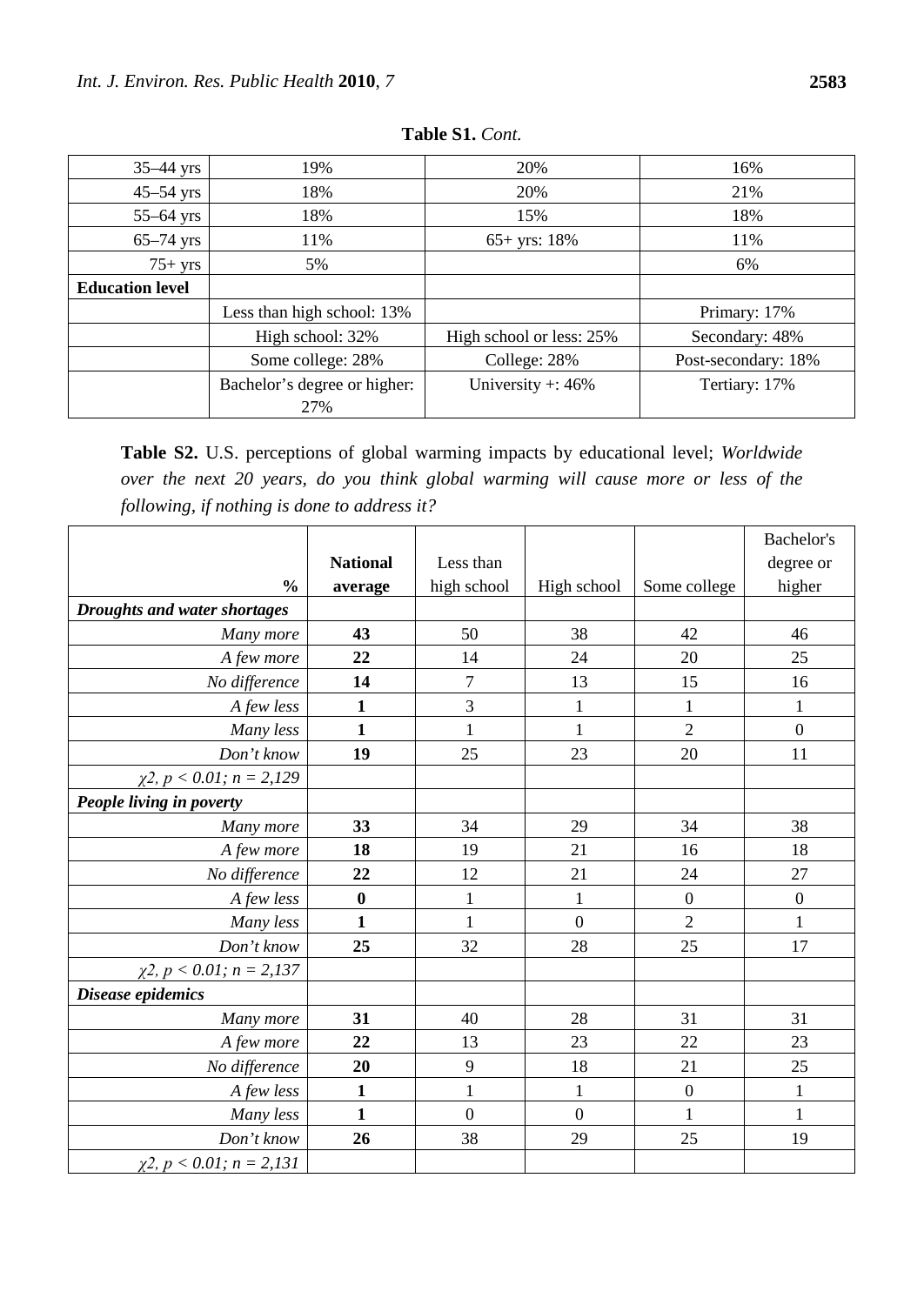| <b>Intense hurricanes</b>          |                  |                  |                |                  |                  |
|------------------------------------|------------------|------------------|----------------|------------------|------------------|
| Many more                          | 39               | 38               | 36             | 40               | 42               |
| A few more                         | 23               | 16               | 24             | 23               | 23               |
| No difference                      | 15               | $\,8\,$          | 14             | 15               | 20               |
| A few less                         | $\boldsymbol{0}$ | $\mathbf{1}$     | $\mathbf{1}$   | $\boldsymbol{0}$ | $\mathbf{1}$     |
| Many less                          | $\mathbf{1}$     | $\overline{0}$   | $\mathbf{1}$   | $\overline{2}$   | $\mathbf{1}$     |
| Don't know                         | 22               | 37               | 25             | 20               | 14               |
| $\chi$ 2, p < 0.01; n = 2,141      |                  |                  |                |                  |                  |
| <b>Intense rainstorms</b>          |                  |                  |                |                  |                  |
| Many more                          | 39               | 42               | 35             | 39               | 42               |
| A few more                         | 24               | 19               | 27             | 22               | 25               |
| No difference                      | 15               | $\,8\,$          | 14             | 16               | 19               |
| A few less                         | $\mathbf{1}$     | $\mathbf{1}$     | $\overline{2}$ | $\boldsymbol{0}$ | $\boldsymbol{0}$ |
| Many less                          | $\mathbf{1}$     | $\boldsymbol{0}$ | $\overline{0}$ | $\overline{2}$   | $\,1$            |
| Don't know                         | 20               | 31               | 22             | 21               | 12               |
| $\chi$ 2, p < 0.01; n = 2,130      |                  |                  |                |                  |                  |
| Severe heat waves                  |                  |                  |                |                  |                  |
| Many more                          | 42               | 43               | 37             | 42               | 45               |
| A few more                         | 24               | 18               | 26             | 24               | 26               |
| No difference                      | 14               | $\,8\,$          | 13             | 14               | 18               |
| A few less                         | $\mathbf{1}$     | $\mathbf{1}$     | $\,1$          | $\boldsymbol{0}$ | $\mathbf{1}$     |
| Many less                          | $\mathbf{1}$     | $\overline{0}$   | $\overline{0}$ | $\overline{2}$   | $\overline{0}$   |
| Don't know                         | 19               | 30               | 22             | 17               | 10               |
| $\chi$ 2, p<0.01; n = 2,136        |                  |                  |                |                  |                  |
| <b>Famines and food shortages</b>  |                  |                  |                |                  |                  |
| Many more                          | 39               | 44               | 34             | 38               | 43               |
| A few more                         | 24               | 14               | 25             | 24               | 27               |
| No difference                      | 15               | 9                | 14             | 16               | 17               |
| A few less                         | $\mathbf{1}$     | $\overline{2}$   | $\mathbf{1}$   | $\boldsymbol{0}$ | $\mathbf{1}$     |
| Many less                          | $\mathbf{1}$     | $\mathbf{1}$     | $\mathbf{1}$   | $\overline{2}$   | $\boldsymbol{0}$ |
| Don't know                         | 21               | 30               | 25             | 20               | 12               |
| $\chi$ 2, $p < 0.01$ ; $n = 2,140$ |                  |                  |                |                  |                  |

**Table S2.** *Cont.*

**Table S3.** U.S. perceptions of global warming impacts by income level; *Worldwide over the next 20 years, do you think global warming will cause more or less of the following, if nothing is done to address it?*

|               | <b>National</b> | Less than | \$25,000 to | \$35,000 to | \$50,000 to | $$75,000$ to | \$100,000 |
|---------------|-----------------|-----------|-------------|-------------|-------------|--------------|-----------|
| $\frac{0}{0}$ | average         | \$25,000  | \$34,999    | \$49,999    | \$74,999    | \$99,999     | or more   |
| Droughts and  |                 |           |             |             |             |              |           |
| water         |                 |           |             |             |             |              |           |
| shortages     |                 |           |             |             |             |              |           |
| Many more     | 43              | 49        | 44          | 41          | 42          | 40           | 42        |
| A few more    | 22              | 15        | 22          | 21          | 24          | 28           | 25        |
| No difference | 14              |           | 12          | 13          | 15          | 16           | 19        |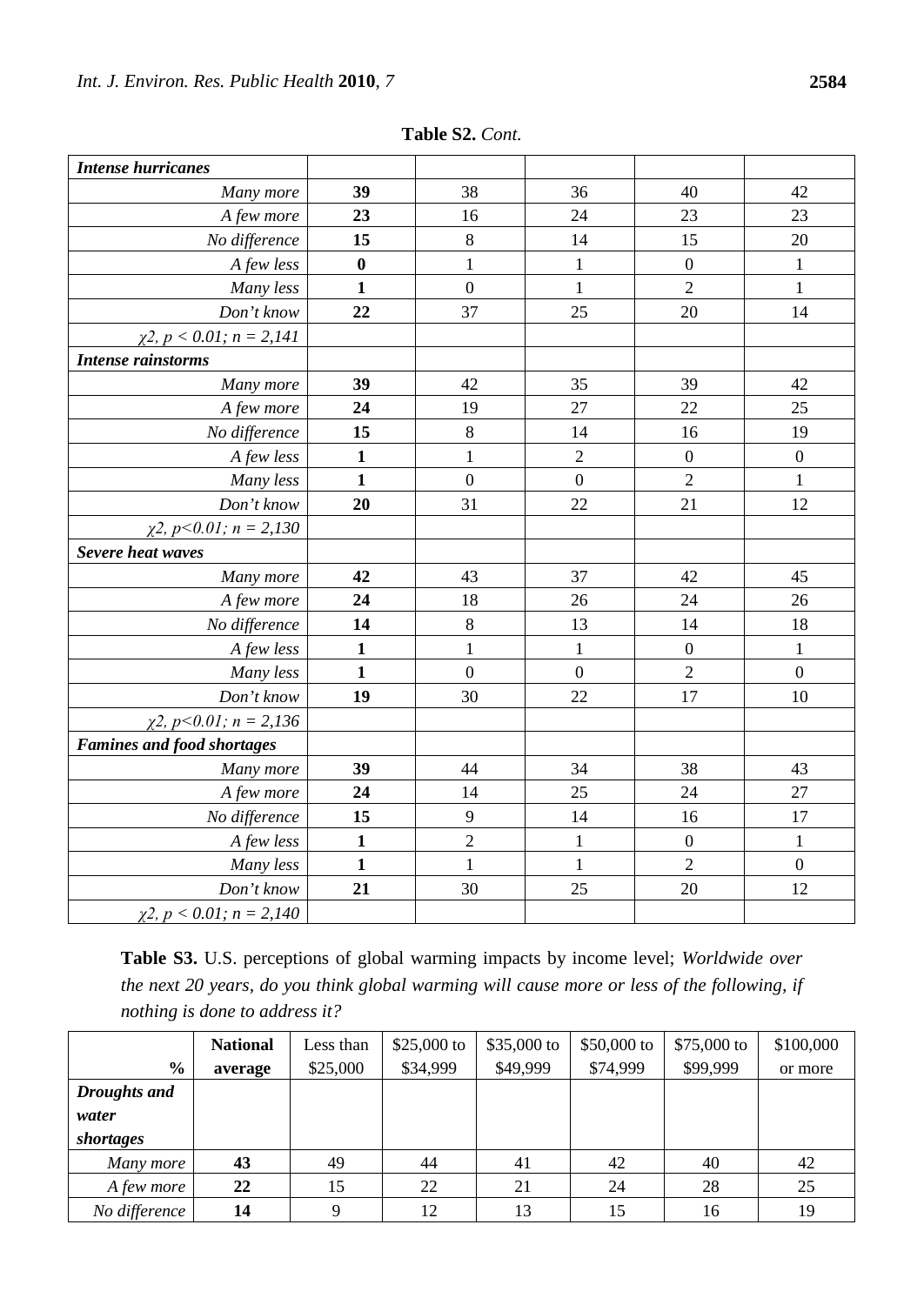**Table S3.** *Cont.*

| A few less              | $\mathbf{1}$     | 3                | $\boldsymbol{0}$ | $\sqrt{2}$       | $\mathbf{1}$     | $\mathbf{2}$     | 1                |
|-------------------------|------------------|------------------|------------------|------------------|------------------|------------------|------------------|
| Many less               | $\mathbf{1}$     | $\mathbf{1}$     | 3                | $\boldsymbol{0}$ | $\mathbf{1}$     | $\mathbf{1}$     | $\boldsymbol{0}$ |
| Don't know              | 19               | 24               | 18               | 23               | 17               | 13               | 13               |
| $\chi^2$ , $p < 0.01$ ; |                  |                  |                  |                  |                  |                  |                  |
| $n = 2,112$             |                  |                  |                  |                  |                  |                  |                  |
| People living in        |                  |                  |                  |                  |                  |                  |                  |
| poverty                 |                  |                  |                  |                  |                  |                  |                  |
| Many more               | 33               | 35               | 35               | 33               | 34               | 30               | 32               |
| A few more              | 19               | 18               | 20               | 15               | 17               | 20               | 23               |
| No difference           | 23               | 16               | 18               | 22               | 24               | 31               | 26               |
| A few less              | $\bf{0}$         | $\mathbf{1}$     | $\boldsymbol{0}$ | $\mathbf{1}$     | $\boldsymbol{0}$ | $\boldsymbol{0}$ | $\boldsymbol{0}$ |
| Many less               | $\mathbf{1}$     | $\boldsymbol{0}$ | 3                | $\mathbf{1}$     | $\mathbf{1}$     | $\mathbf{1}$     | $\boldsymbol{0}$ |
| Don't know              | 24               | 31               | 23               | 28               | 23               | 19               | 18               |
| $\chi^2$ , $p < 0.01$ ; |                  |                  |                  |                  |                  |                  |                  |
| $n = 2,120$             |                  |                  |                  |                  |                  |                  |                  |
| <b>Disease</b>          |                  |                  |                  |                  |                  |                  |                  |
| epidemics               |                  |                  |                  |                  |                  |                  |                  |
| Many more               | 31               | 35               | 34               | 34               | 29               | 27               | 29               |
| A few more              | 22               | 21               | 20               | 19               | 24               | 22               | 25               |
| No difference           | 20               | 12               | 18               | 17               | 21               | 28               | 25               |
| A few less              | $\mathbf{1}$     | $\mathbf{1}$     | $\mathbf{1}$     | $\mathbf{1}$     | $\mathbf{1}$     | $\boldsymbol{0}$ | $\mathbf{1}$     |
| Many less               | $\mathbf{1}$     | $\overline{0}$   | $\boldsymbol{0}$ | $\overline{0}$   | $\mathbf{1}$     | $\mathbf{1}$     | $\overline{0}$   |
| Don't know              | 26               | 31               | 26               | 30               | 24               | $22\,$           | 20               |
| $\chi^2$ , $p < 0.01$ ; |                  |                  |                  |                  |                  |                  |                  |
| $n = 2,117$             |                  |                  |                  |                  |                  |                  |                  |
| <b>Intense</b>          |                  |                  |                  |                  |                  |                  |                  |
| hurricanes              |                  |                  |                  |                  |                  |                  |                  |
| Many more               | 39               | 44               | 37               | 39               | 40               | 38               | 36               |
| A few more              | 23               | 17               | 20               | 23               | 26               | 27               | 25               |
| No difference           | 15               | 11               | 14               | 14               | 13               | 17               | 24               |
| A few less              | $\boldsymbol{0}$ | $\mathbf{1}$     | $\boldsymbol{0}$ | $\boldsymbol{0}$ | $\boldsymbol{0}$ | $\mathbf{1}$     | $\mathbf{1}$     |
| Many less               | $\mathbf{1}$     | $\boldsymbol{0}$ | 3                | $\boldsymbol{0}$ | $\mathbf{1}$     | $\mathbf{1}$     | $\boldsymbol{0}$ |
| Don't know              | 21               | 27               | 26               | 24               | 20               | 17               | 14               |
| $\chi$ 2, $p < 0.01$ ;  |                  |                  |                  |                  |                  |                  |                  |
| $n = 2,123$             |                  |                  |                  |                  |                  |                  |                  |
| <b>Intense</b>          |                  |                  |                  |                  |                  |                  |                  |
| rainstorms              |                  |                  |                  |                  |                  |                  |                  |
| Many more               | 39               | 45               | 37               | 39               | 39               | 34               | 38               |
| A few more              | 24               | 17               | 25               | 24               | 25               | 31               | 25               |
| No difference           | 15               | 10               | 13               | 14               | 15               | 18               | 22               |
| A few less              | $\mathbf{1}$     | $\mathbf{1}$     | $\boldsymbol{0}$ | $\overline{0}$   | $\mathbf{1}$     | $\mathbf{1}$     | $\boldsymbol{0}$ |
| Many less               | $\mathbf{1}$     | $\boldsymbol{0}$ | $\mathfrak{Z}$   | $\boldsymbol{0}$ | $\mathbf{1}$     | $\mathbf{1}$     | $\boldsymbol{0}$ |
| Don't know              | 20               | 26               | $22\,$           | $22\,$           | 19               | 15               | 14               |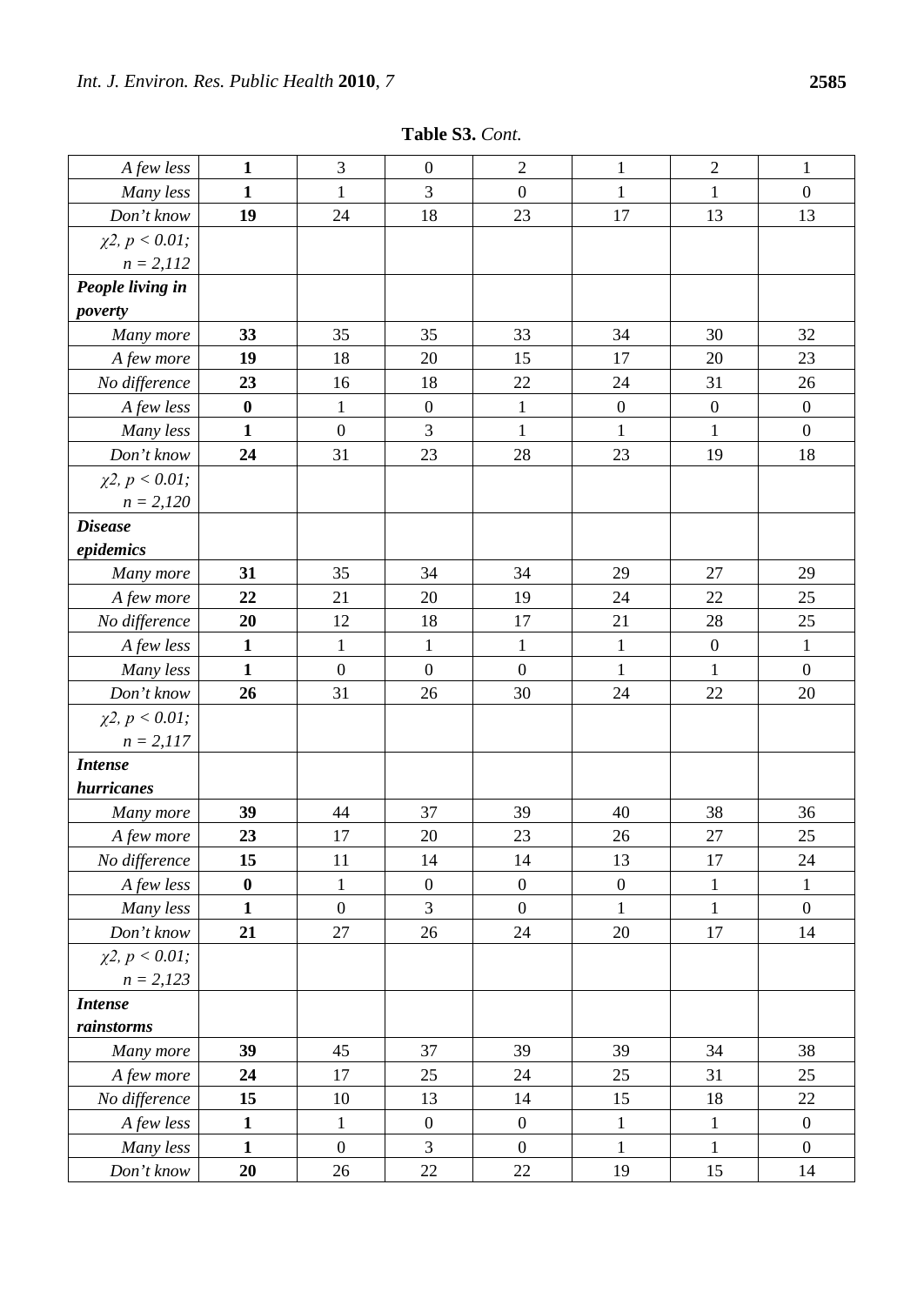| $\chi^2$ , $p < 0.01$ ; |              |                |                  |                  |                  |                  |                |
|-------------------------|--------------|----------------|------------------|------------------|------------------|------------------|----------------|
| $n = 2,114$             |              |                |                  |                  |                  |                  |                |
| <b>Severe heat</b>      |              |                |                  |                  |                  |                  |                |
| waves                   |              |                |                  |                  |                  |                  |                |
| Many more               | 42           | 47             | 39               | 40               | 42               | 41               | 39             |
| A few more              | 25           | 17             | 28               | 23               | 27               | 27               | 28             |
| No difference           | 14           | 10             | 14               | 12               | 11               | 19               | 21             |
| A few less              | $\mathbf{1}$ | $\mathfrak{2}$ | $\boldsymbol{0}$ | $\boldsymbol{0}$ | $\mathbf{1}$     | $\boldsymbol{0}$ | $\mathbf{1}$   |
| Many less               | $\mathbf{1}$ | $\overline{0}$ | $\overline{3}$   | $\overline{0}$   | $\mathbf{1}$     | $\mathbf{1}$     | $\overline{0}$ |
| Don't know              | 18           | 23             | 17               | 24               | 18               | 12               | 11             |
| $\chi^2$ , $p < 0.01$ ; |              |                |                  |                  |                  |                  |                |
| $n = 2,125$             |              |                |                  |                  |                  |                  |                |
| <b>Famines</b> and      |              |                |                  |                  |                  |                  |                |
| food shortages          |              |                |                  |                  |                  |                  |                |
| Many more               | 39           | 43             | 42               | 37               | 39               | 36               | 39             |
| A few more              | 24           | 17             | 21               | 26               | 26               | 25               | 28             |
| No difference           | 15           | 10             | 15               | 12               | 15               | 20               | 18             |
| A few less              | 1            | $\overline{2}$ | $\boldsymbol{0}$ | 1                | $\boldsymbol{0}$ | $\mathbf{1}$     | $\mathbf{1}$   |
| Many less               | 1            | $\overline{0}$ | 3                |                  | 1                | 1                | $\overline{0}$ |
| Don't know              | 20           | 28             | 18               | 23               | 19               | 17               | 14             |
| $\chi^2$ , $p < 0.01$ ; |              |                |                  |                  |                  |                  |                |
| $n = 2,125$             |              |                |                  |                  |                  |                  |                |

**Table S3.** *Cont.*

**Table S4.** U.S. perceptions of global warming impacts by age category; *Worldwide over the next 20 years, do you think global warming will cause more or less of the following, if nothing is done to address it?*

|                         | <b>National</b> |                |                  |                |                |
|-------------------------|-----------------|----------------|------------------|----------------|----------------|
| $\frac{6}{6}$           | average         | $18 - 29$      | $30 - 44$        | $45 - 59$      | $60+$          |
| <b>Droughts</b> and     |                 |                |                  |                |                |
| water shortages         |                 |                |                  |                |                |
| Many more               | 43              | 40             | 43               | 47             | 42             |
| A few more              | 22              | 22             | 24               | 20             | 22             |
| No difference           | 14              | 16             | 14               | 12             | 14             |
| A few less              | $\mathbf{1}$    |                | 1                | $\overline{2}$ | $\overline{2}$ |
| Many less               | $\mathbf{1}$    | $\overline{2}$ | $\boldsymbol{0}$ | 1              |                |
| Don't know              | 19              | 20             | 18               | 19             | 20             |
| $\chi$ 2, $p = 0.130$ ; |                 |                |                  |                |                |
| $n = 2,128$             |                 |                |                  |                |                |
| People living in        |                 |                |                  |                |                |
| poverty                 |                 |                |                  |                |                |
| Many more               | 33              | 27             | 30               | 42             | 32             |
| A few more              | 18              | 20             | 21               | 15             | 18             |
| No difference           | 22              | 28             | 22               | 18             | 23             |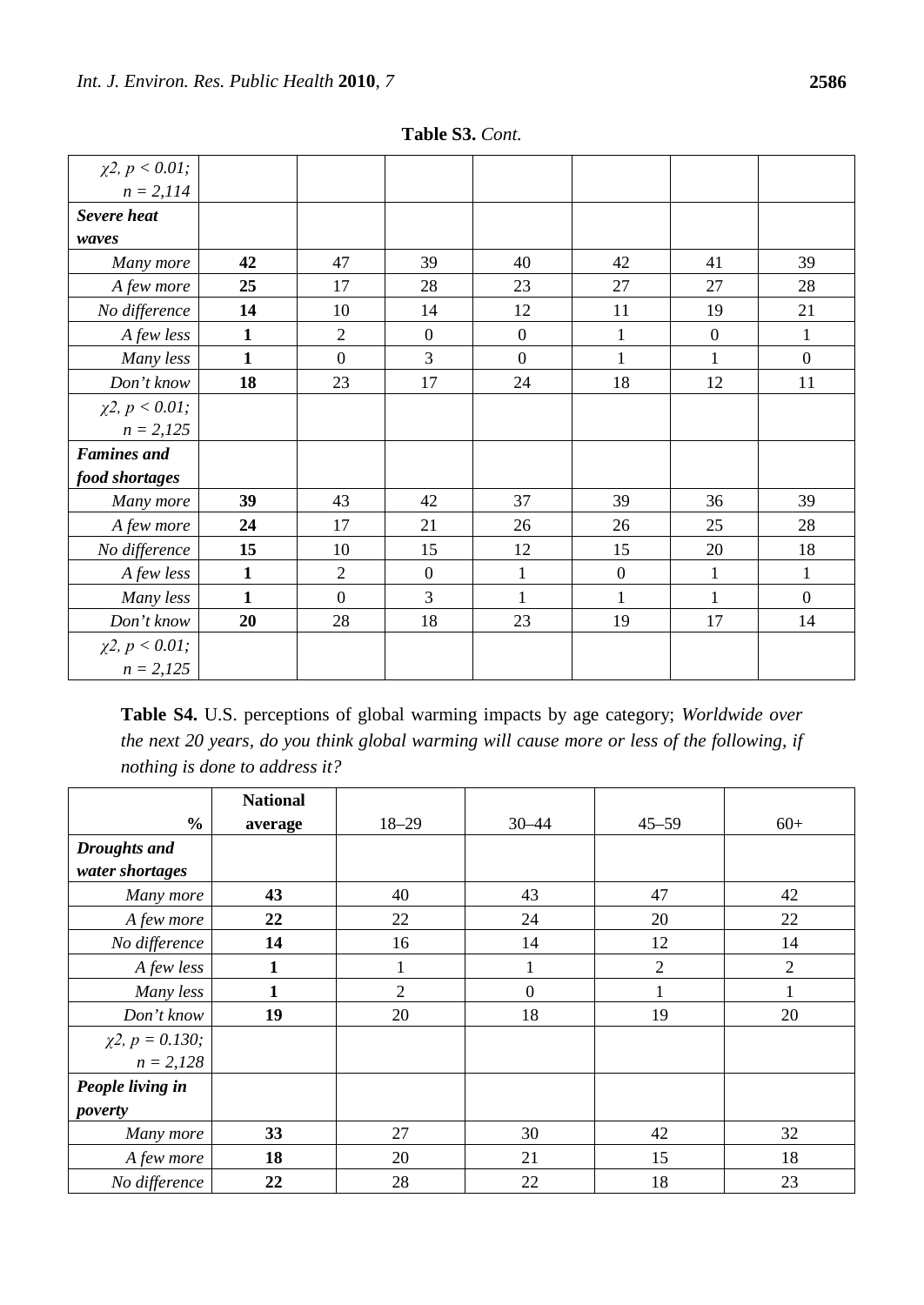| A few less               | $\boldsymbol{0}$ | $\mathbf{1}$     | $\mathbf{1}$     | $\boldsymbol{0}$ | $\boldsymbol{0}$ |
|--------------------------|------------------|------------------|------------------|------------------|------------------|
| Many less                | $\mathbf{1}$     | $\overline{2}$   | $\boldsymbol{0}$ | 1                | $\boldsymbol{0}$ |
| Don't know               | 25               | 23               | 26               | 23               | 27               |
| $\chi^2$ , $p < 0.01$ ;  |                  |                  |                  |                  |                  |
| $n = 2,133$              |                  |                  |                  |                  |                  |
| <b>Disease</b>           |                  |                  |                  |                  |                  |
| epidemics                |                  |                  |                  |                  |                  |
| Many more                | 31               | 28               | 29               | 34               | 32               |
| A few more               | 22               | 26               | 22               | 20               | 20               |
| No difference            | 20               | 21               | 22               | 17               | 19               |
| A few less               | $\mathbf{1}$     | $\boldsymbol{0}$ | $\mathbf{1}$     | $\mathbf{1}$     | $\boldsymbol{0}$ |
| Many less                | $\mathbf{1}$     | $\boldsymbol{0}$ | $\boldsymbol{0}$ | $\mathbf{1}$     | $\mathbf{1}$     |
| Don't know               | 26               | 25               | 25               | 27               | 29               |
| $\chi$ 2, $p = 0.098$ ;  |                  |                  |                  |                  |                  |
| $n = 2,135$              |                  |                  |                  |                  |                  |
| <b>Intense</b>           |                  |                  |                  |                  |                  |
| hurricanes               |                  |                  |                  |                  |                  |
| Many more                | 39               | 35               | 40               | 43               | 37               |
| A few more               | 23               | 25               | 26               | 19               | 21               |
| No difference            | 15               | 15               | 14               | 15               | 16               |
| A few less               | $\boldsymbol{0}$ | $\boldsymbol{0}$ | 1                | $\boldsymbol{0}$ | $\boldsymbol{0}$ |
| Many less                | $\mathbf{1}$     | $\sqrt{2}$       | $\mathbf{1}$     | $\mathbf{1}$     | $\boldsymbol{0}$ |
| Don't know               | 22               | 23               | 19               | 21               | 25               |
| $\chi$ 2, $p < 0.028$ ;  |                  |                  |                  |                  |                  |
| $n = 2,138$              |                  |                  |                  |                  |                  |
| <b>Intense</b>           |                  |                  |                  |                  |                  |
| rainstorms               |                  |                  |                  |                  |                  |
| Many more                | 39               | 35               | 38               | 44               | 38               |
| A few more               | 24               | 26               | 24               | 22               | 25               |
| No difference            | 15               | 16               | 16               | 14               | 15               |
| A few less               | $\mathbf{1}$     | $\mathbf{1}$     | $\sqrt{2}$       | $\boldsymbol{0}$ | $\boldsymbol{0}$ |
| Many less                | $\mathbf{1}$     | $\overline{2}$   | $\mathbf{1}$     | 1                | $\boldsymbol{0}$ |
| Don't know               | 20               | 20               | $20\,$           | 20               | 21               |
| $\chi^2$ , $p < 0.061$ ; |                  |                  |                  |                  |                  |
| $n = 2,133$              |                  |                  |                  |                  |                  |
| <b>Severe</b> heat       |                  |                  |                  |                  |                  |
| waves                    |                  |                  |                  |                  |                  |
| Many more                | 42               | 39               | 44               | 45               | 38               |
| A few more               | 24               | 23               | $27\,$           | 21               | 26               |
| No difference            | 14               | 15               | 13               | 14               | 13               |
| A few less               | $\mathbf{1}$     | $\mathbf{1}$     | $\mathbf{1}$     | $\mathbf{1}$     | $\mathbf{1}$     |
| Many less                | $\mathbf{1}$     | $\overline{2}$   | $\boldsymbol{0}$ | $\mathbf{1}$     | $\mathbf{1}$     |
| Don't know               | 19               | 21               | 16               | 18               | 21               |

**Table S4.** *Cont.*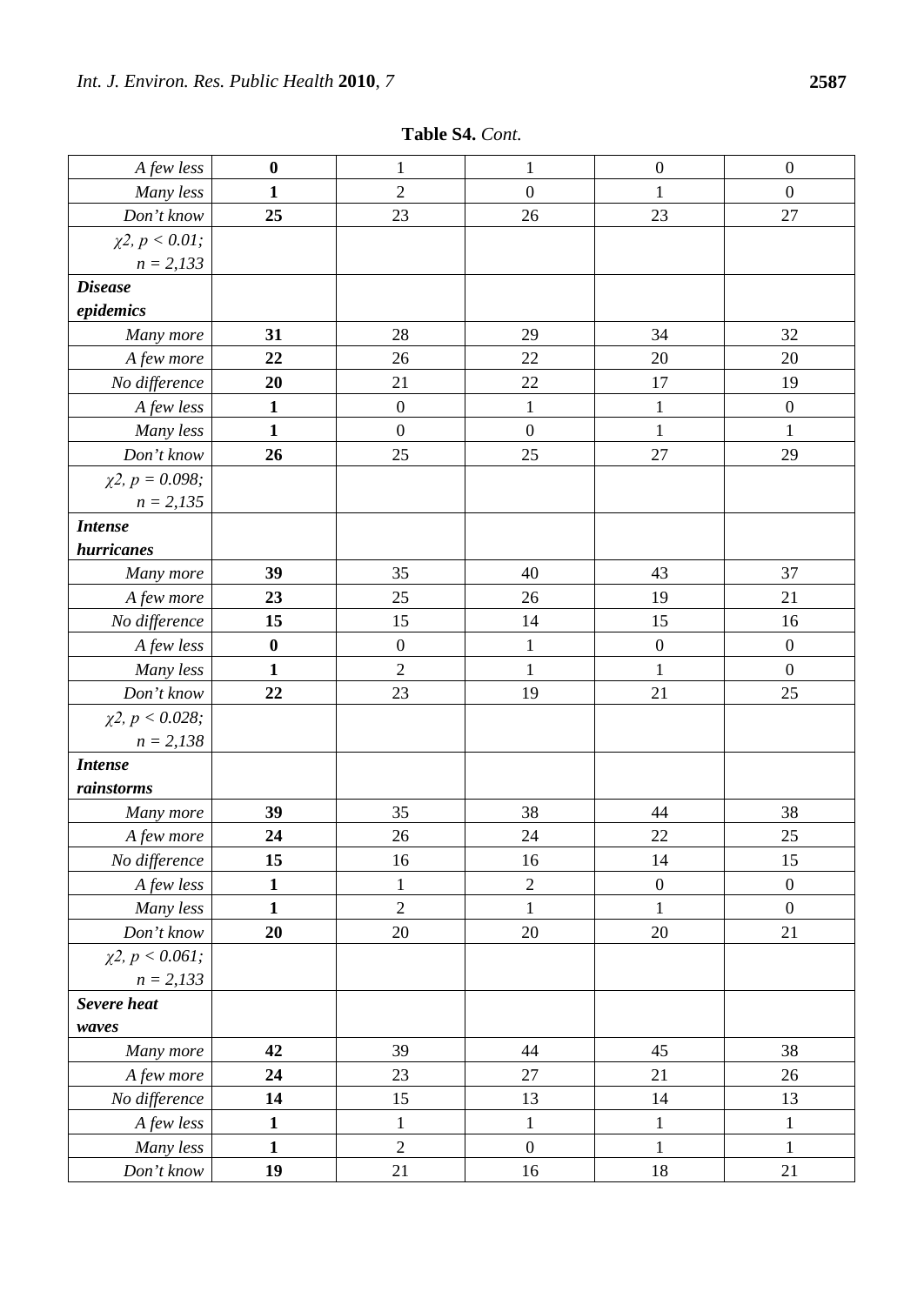| $\chi$ 2, <i>p</i> < 0.186;<br><i>n</i> = 2,140 |    |    |    |                |    |
|-------------------------------------------------|----|----|----|----------------|----|
|                                                 |    |    |    |                |    |
| <b>Famines</b> and                              |    |    |    |                |    |
| food shortages                                  |    |    |    |                |    |
| Many more                                       | 39 | 32 | 38 | 44             | 39 |
| A few more                                      | 24 | 26 | 27 | 21             | 21 |
| No difference                                   | 15 | 17 | 15 | 13             | 15 |
| A few less                                      |    |    |    |                |    |
| Many less                                       |    | ↑  |    | $\mathfrak{D}$ |    |
| Don't know                                      | 21 | 23 | 19 | 20             | 22 |
|                                                 |    |    |    |                |    |
| $\chi^2$ , $p < 0.034$ ;<br>$n = 2,139$         |    |    |    |                |    |

**Table S4.** *Cont.*

**Table S5.** U.S. perceptions of timing of harm to people in the United States by educational level; *When do you think global warming will start to harm people in the United States?*

|                                        | <b>National</b> | Less than high |             |              | Bachelor's       |
|----------------------------------------|-----------------|----------------|-------------|--------------|------------------|
|                                        | average         | school         | High school | Some college | degree or higher |
| They are being                         |                 |                |             |              |                  |
| harmed now                             | 34              | 32             | 35          | 34           | 34               |
| In $10$ years                          | 13              | 15             | 14          | 10           | 14               |
| In 25 years                            | 13              | 15             | 13          | 12           | 13               |
| In 50 years                            | 13              | 14             | 15          | 13           | 11               |
| In $100$ years                         | 12              | 11             | 11          | 14           | 11               |
| Never                                  | 15              | 13             | 12          | 17           | 16               |
|                                        |                 |                |             |              |                  |
| $\chi$ 2, $p = 0.258$ ;<br>$n = 2,097$ |                 |                |             |              |                  |

Table S6. U.S. perceptions of timing of harm to people in the United States by income level; *When do you think global warming will start to harm people in the United States?*

|                                        | <b>National</b> | Less than | \$25,000 to | \$35,000 to | $$50,000$ to | $$75,000$ to | \$100,000 |
|----------------------------------------|-----------------|-----------|-------------|-------------|--------------|--------------|-----------|
|                                        | average         | \$25,000  | \$34,999    | \$49,999    | \$74,999     | \$99,999     | or more   |
| They are being                         |                 |           |             |             |              |              |           |
| harmed now                             | 34              | 40        | 43          | 30          | 35           | 28           | 28        |
| In $10$ years                          | 13              | 14        | 12          | 13          | 11           | 12           | 17        |
| In $25$ years                          | 13              | 12        | 12          | 10          | 19           | 13           | 11        |
| In 50 years                            | 13              | 13        | 13          | 16          | 13           | 11           | 14        |
| In 100 years                           | 12              | 9         | 7           | 15          | 9            | 18           | 11        |
| Never                                  | 15              | 11        | 12          | 17          | 13           | 18           | 20        |
|                                        |                 |           |             |             |              |              |           |
| $\chi$ 2, $p = 0.258$ ;<br>$n = 2,082$ |                 |           |             |             |              |              |           |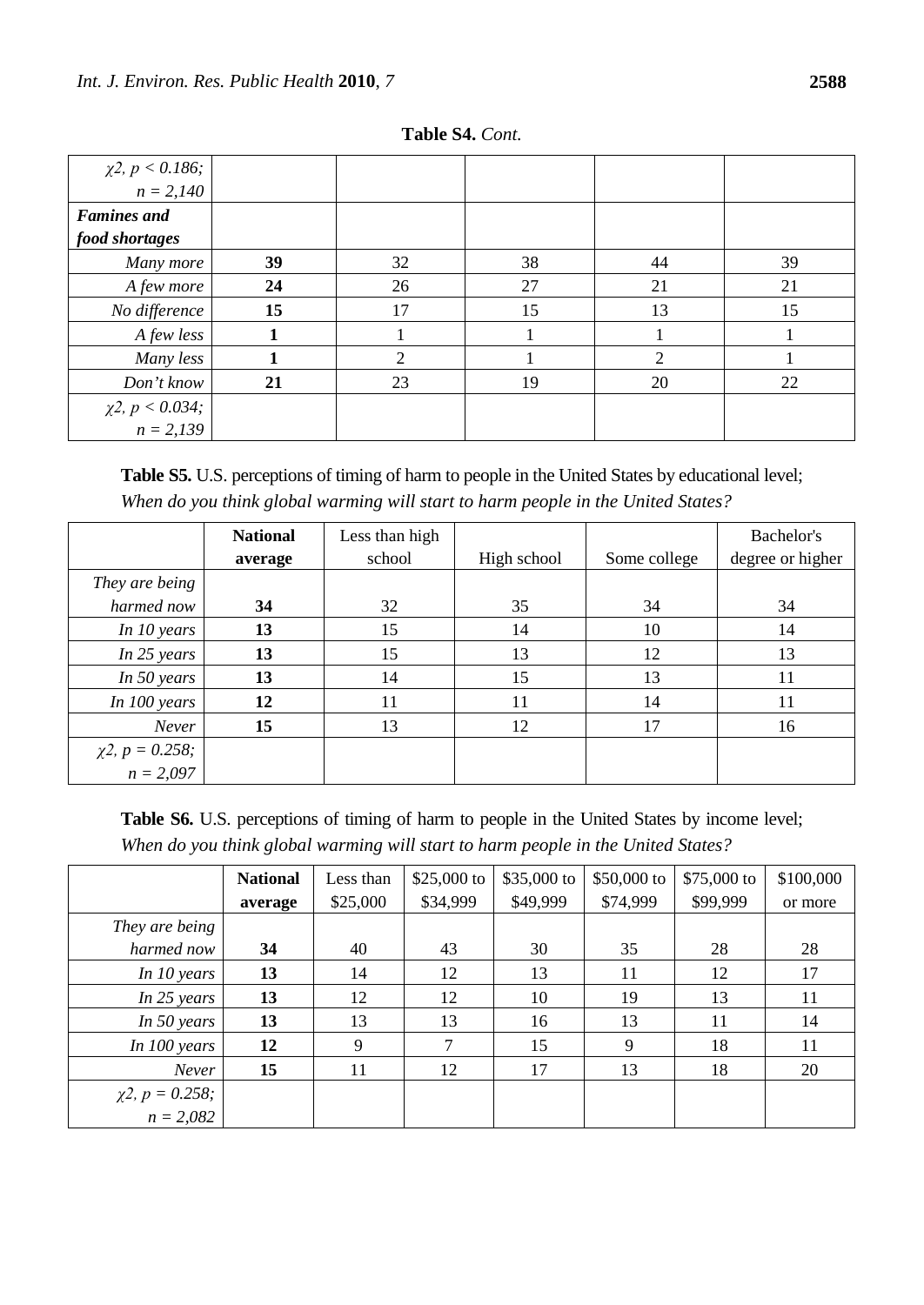|                                        | <b>National</b><br>average | $18 - 29$ | $30 - 44$ | $45 - 59$ | $60+$ |
|----------------------------------------|----------------------------|-----------|-----------|-----------|-------|
| They are being                         |                            |           |           |           |       |
| harmed now                             | 34                         | 30        | 30        | 41        | 33    |
| In 10 years                            | 13                         | 12        | 16        | 11        | 14    |
| In 25 years                            | 13                         | 17        | 11        | 12        | 13    |
| In 50 years                            | 13                         | 14        | 15        | 10        | 15    |
| In 100 years                           | 12                         | 13        | 14        | 11        | 10    |
| Never                                  | 15                         | 14        | 13        | 16        | 15    |
|                                        |                            |           |           |           |       |
| $\chi^2$ , $p < 0.01$ ;<br>$n = 2,097$ |                            |           |           |           |       |

**Table S7.** U.S. perceptions of timing of harm to people in the United States by age; *When do you think global warming will start to harm people in the United States?*

Table S8. U.S. perceptions of timing of harm to people worldwide by educational level; *When do you think global warming will start to harm other people around the world?*

|                                        | <b>National</b> | Less than high |             |              | Bachelor's       |
|----------------------------------------|-----------------|----------------|-------------|--------------|------------------|
|                                        | average         | school         | High school | Some college | degree or higher |
| They are being                         |                 |                |             |              |                  |
| harmed now                             | 38              | 35             | 41          | 36           | 39               |
| In $10$ years                          | 13              | 15             | 11          | 12           | 13               |
| In $25$ years                          | 12              | 14             | 12          | 12           | 12               |
| In 50 years                            | 12              | 12             | 13          | 12           | 11               |
| In $100$ years                         | 11              | 9              | 12          | 12           | 10               |
| Never                                  | 14              | 15             | 12          | 16           | 15               |
|                                        |                 |                |             |              |                  |
| $\chi$ 2, $p = 0.513$ ;<br>$n = 2,090$ |                 |                |             |              |                  |

**Table S9.** U.S. perceptions of timing of harm to people worldwide by income level; *When do you think global warming will start to harm other people around the world?*

|                                        | <b>National</b> | Less than | \$25,000 to | \$35,000 to | \$50,000 to | $$75,000$ to | \$100,000 |
|----------------------------------------|-----------------|-----------|-------------|-------------|-------------|--------------|-----------|
|                                        | average         | \$25,000  | \$34,999    | \$49,999    | \$74,999    | \$99,999     | or more   |
| They are being                         |                 |           |             |             |             |              |           |
| harmed now                             | 38              | 46        | 45          | 34          | 38          | 32           | 33        |
| In 10 years                            | 13              | 10        | 13          | 12          | 13          | 13           | 16        |
| In 25 years                            | 12              | 12        | 12          | 10          | 16          | 12           | 10        |
| In 50 years                            | 12              | 10        | 11          | 14          | 12          | 12           | 12        |
| In $100$ years                         | 11              | 9         | 7           | 14          | 9           | 14           | 12        |
| Never                                  | 14              | 12        | 11          | 16          | 11          | 17           | 17        |
|                                        |                 |           |             |             |             |              |           |
| $\chi^2$ , $p < 0.01$ ;<br>$n = 2,073$ |                 |           |             |             |             |              |           |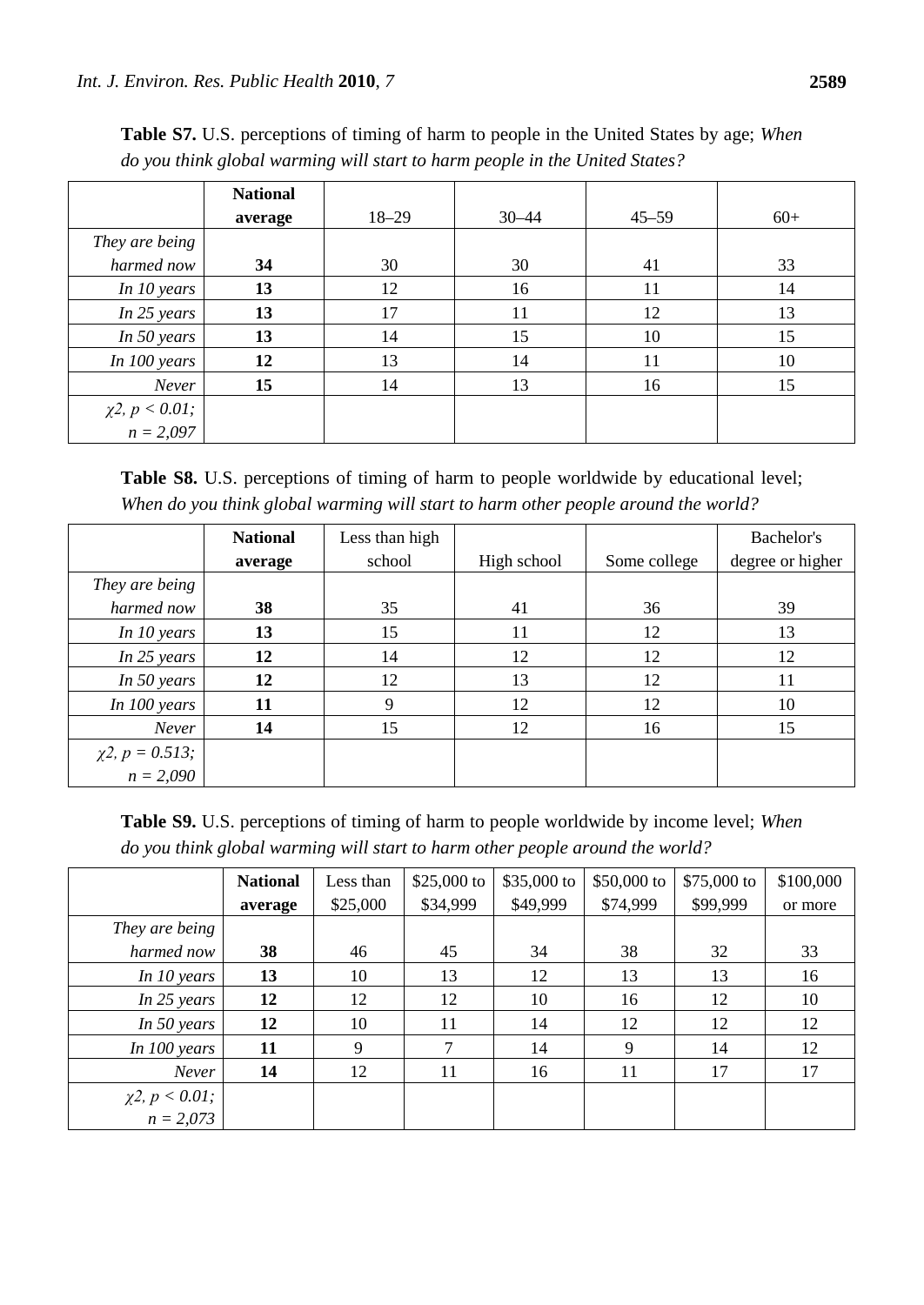|                                        | <b>National</b><br>average | $18 - 29$ | $30 - 44$ | $45 - 59$ | $60+$ |
|----------------------------------------|----------------------------|-----------|-----------|-----------|-------|
| They are being                         |                            |           |           |           |       |
| harmed now                             | 38                         | 30        | 37        | 45        | 39    |
| In 10 years                            | 13                         | 13        | 15        | 10        | 12    |
| In $25$ years                          | 12                         | 18        | 9         | 11        | 13    |
| In 50 years                            | 12                         | 14        | 14        | 8         | 13    |
| In 100 years                           | 11                         | 11        | 13        | 11        | 9     |
| Never                                  | 14                         | 13        | 13        | 15        | 14    |
|                                        |                            |           |           |           |       |
| $\chi^2$ , $p < 0.01$ ;<br>$n = 2,091$ |                            |           |           |           |       |

**Table S10.** U.S. perceptions of timing of harm to people worldwide by age category; *When do you think global warming will start to harm other people around the world?*

**Table S11.** U.S. perceptions of morbidity and mortality rates by educational level; *Now please think about the human health effects of global warming. (Please choose the answer corresponding to your best estimate.) Worldwide, how many people do you think?*

|                               |                         |                |             |              | Bachelor's     |
|-------------------------------|-------------------------|----------------|-------------|--------------|----------------|
|                               | <b>National</b>         | Less than high |             |              | degree or      |
| $\frac{0}{0}$                 | average                 | school         | High school | Some college | higher         |
| Currently die each year       |                         |                |             |              |                |
| due to global warming?        |                         |                |             |              |                |
| <b>Millions</b>               | $\overline{\mathbf{3}}$ | 3              | 3           | 3            | $\overline{4}$ |
| <b>Thousands</b>              | 14                      | 12             | 12          | 11           | 19             |
| <b>Hundreds</b>               | 12                      | 13             | 9           | 14           | 12             |
| None                          | 23                      | 20             | 20          | 24           | 27             |
| Don't Know                    | 48                      | 52             | 56          | 48           | 38             |
| $\chi$ 2, p < 0.01; n = 2,138 |                         |                |             |              |                |
| Will die each year 50         |                         |                |             |              |                |
| years from now due to         |                         |                |             |              |                |
| global warming?               |                         |                |             |              |                |
| <b>Millions</b>               | 11                      | 10             | 6           | 13           | 15             |
| <b>Thousands</b>              | 17                      | 14             | 16          | 14           | 22             |
| Hundreds                      | 8                       | 6              | 9           | 8            | 8              |
| None                          | 14                      | 15             | 11          | 16           | 15             |
| Don't Know                    | 50                      | 56             | 57          | 49           | 40             |
| $\chi$ 2, p < 0.01; n = 2,147 |                         |                |             |              |                |
| Are currently injured or      |                         |                |             |              |                |
| become ill each year due      |                         |                |             |              |                |
| to global warming?            |                         |                |             |              |                |
| <b>Millions</b>               | 5                       | 6              | 3           | 5            | 5              |
| <b>Thousands</b>              | 15                      | 15             | 13          | 14           | 19             |
| Hundreds                      | 13                      | 10             | 11          | 15           | 15             |
| None                          | 21                      | 21             | 17          | 23           | 24             |
| Don't Know                    | 46                      | 48             | 56          | 43           | 36             |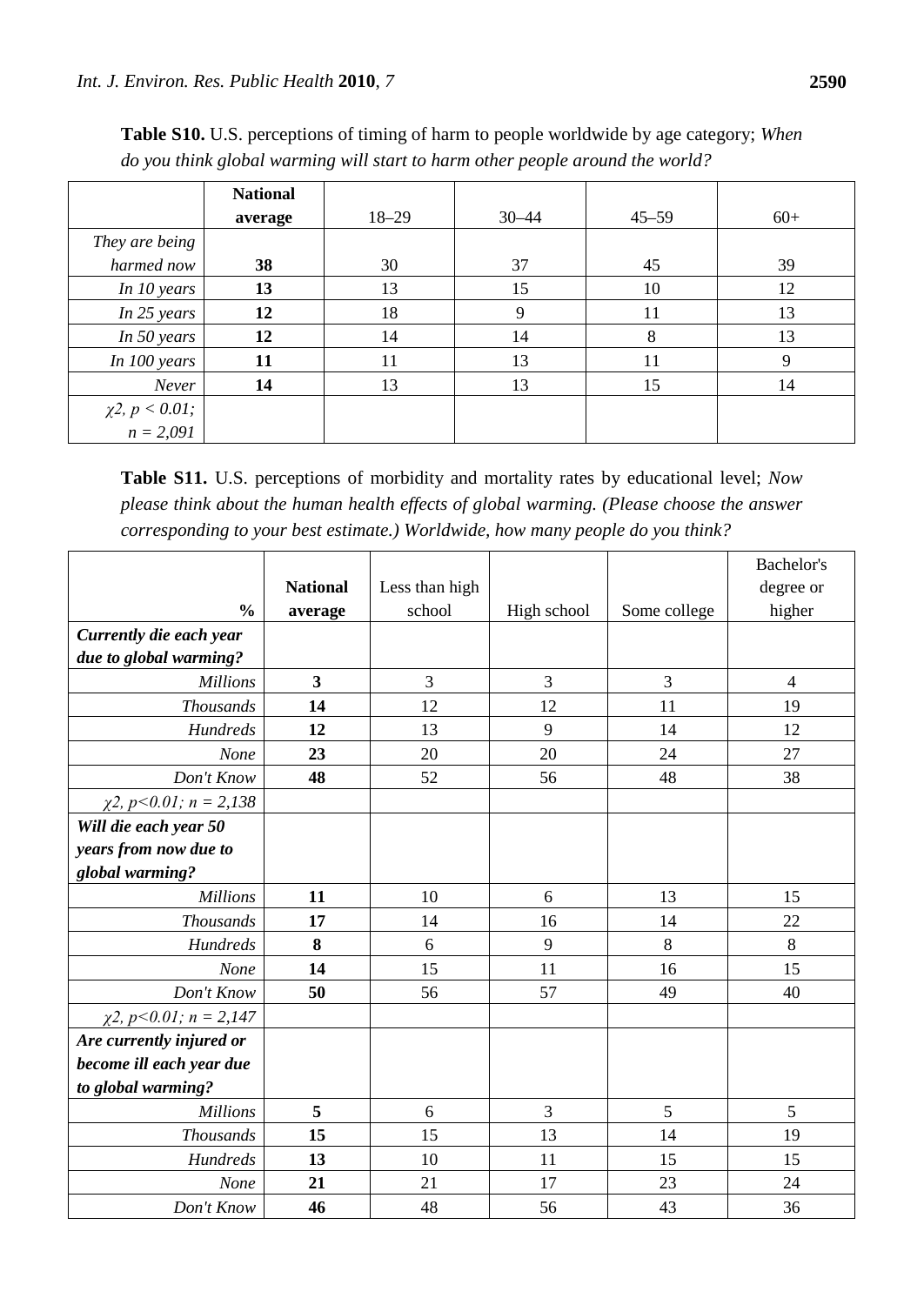| $\chi$ 2, p < 0.01; n = 2,143 |    |    |    |    |    |
|-------------------------------|----|----|----|----|----|
| Will be injured or            |    |    |    |    |    |
| become ill each year 50       |    |    |    |    |    |
| years from now due to         |    |    |    |    |    |
| global warming?               |    |    |    |    |    |
| <b>Millions</b>               | 13 | 12 | 9  | 13 | 17 |
| <b>Thousands</b>              | 15 | 13 | 14 | 14 | 19 |
| <b>Hundreds</b>               | 7  | 8  | 8  |    | 8  |
| None                          | 15 | 14 | 12 | 17 | 15 |
| Don't Know                    | 50 | 53 | 57 | 49 | 41 |
| $\chi$ 2, p < 0.01; n = 2,124 |    |    |    |    |    |

**Table S11.** *Cont.*

**Table S12.** U.S. perceptions of morbidity and mortality rates by income level; *Now please think about the human health effects of global warming. (Please choose the answer corresponding to your best estimate.) Worldwide, how many people do you think?*

|                               |                         |                | \$25,000       | \$35,000 | \$50,000       | \$75,000       |                  |
|-------------------------------|-------------------------|----------------|----------------|----------|----------------|----------------|------------------|
|                               | <b>National</b>         | Less than      | to             | to       | to             | to             | \$100,000        |
| $\frac{0}{0}$                 | average                 | \$25,000       | \$34,999       | \$49,999 | \$74,999       | \$99,999       | or more          |
| Currently die each            |                         |                |                |          |                |                |                  |
| year due to global            |                         |                |                |          |                |                |                  |
| warming?                      |                         |                |                |          |                |                |                  |
| <b>Millions</b>               | $\overline{\mathbf{3}}$ | $\overline{4}$ | $\mathbf{1}$   | 5        | 3              | $\overline{2}$ | $\overline{4}$   |
| <b>Thousands</b>              | 14                      | 17             | 15             | 11       | 13             | 12             | 17               |
| <b>Hundreds</b>               | 12                      | $\,8\,$        | 10             | 9        | 14             | 15             | $\,8\,$          |
| None                          | 23                      | 17             | 22             | 24       | 23             | 30             | 17               |
| Don't Know                    | 48                      | 55             | 52             | 51       | 47             | 41             | 55               |
| $\chi$ 2, p < 0.01; n = 2,120 |                         |                |                |          |                |                |                  |
| Will die each year 50         |                         |                |                |          |                |                |                  |
| years from now due            |                         |                |                |          |                |                |                  |
| to global warming?            |                         |                |                |          |                |                |                  |
| <b>Millions</b>               | 11                      | 11             | $\overline{7}$ | 11       | 12             | 10             | 14               |
| <b>Thousands</b>              | 17                      | 16             | 19             | 12       | 15             | 20             | 21               |
| <b>Hundreds</b>               | 8                       | 7              | $\overline{4}$ | 10       | 12             | 6              | $\boldsymbol{7}$ |
| None                          | 15                      | 9              | 14             | 15       | 15             | 18             | 19               |
| Don't Know                    | 50                      | 57             | 55             | 53       | 46             | 46             | 39               |
| $\chi^2$ , $p < 0.01$ ;       |                         |                |                |          |                |                |                  |
| $n = 2,125$                   |                         |                |                |          |                |                |                  |
| Are currently injured         |                         |                |                |          |                |                |                  |
| or become ill each            |                         |                |                |          |                |                |                  |
| year due to global            |                         |                |                |          |                |                |                  |
| warming?                      |                         |                |                |          |                |                |                  |
| <b>Millions</b>               | 5                       | 5              | $\overline{4}$ | 5        | $\overline{4}$ | $\overline{4}$ | 5                |
| <b>Thousands</b>              | 15                      | 17             | 16             | 14       | 14             | 13             | 16               |
| <b>Hundreds</b>               | 13                      | 9              | 9              | 12       | 15             | 16             | 15               |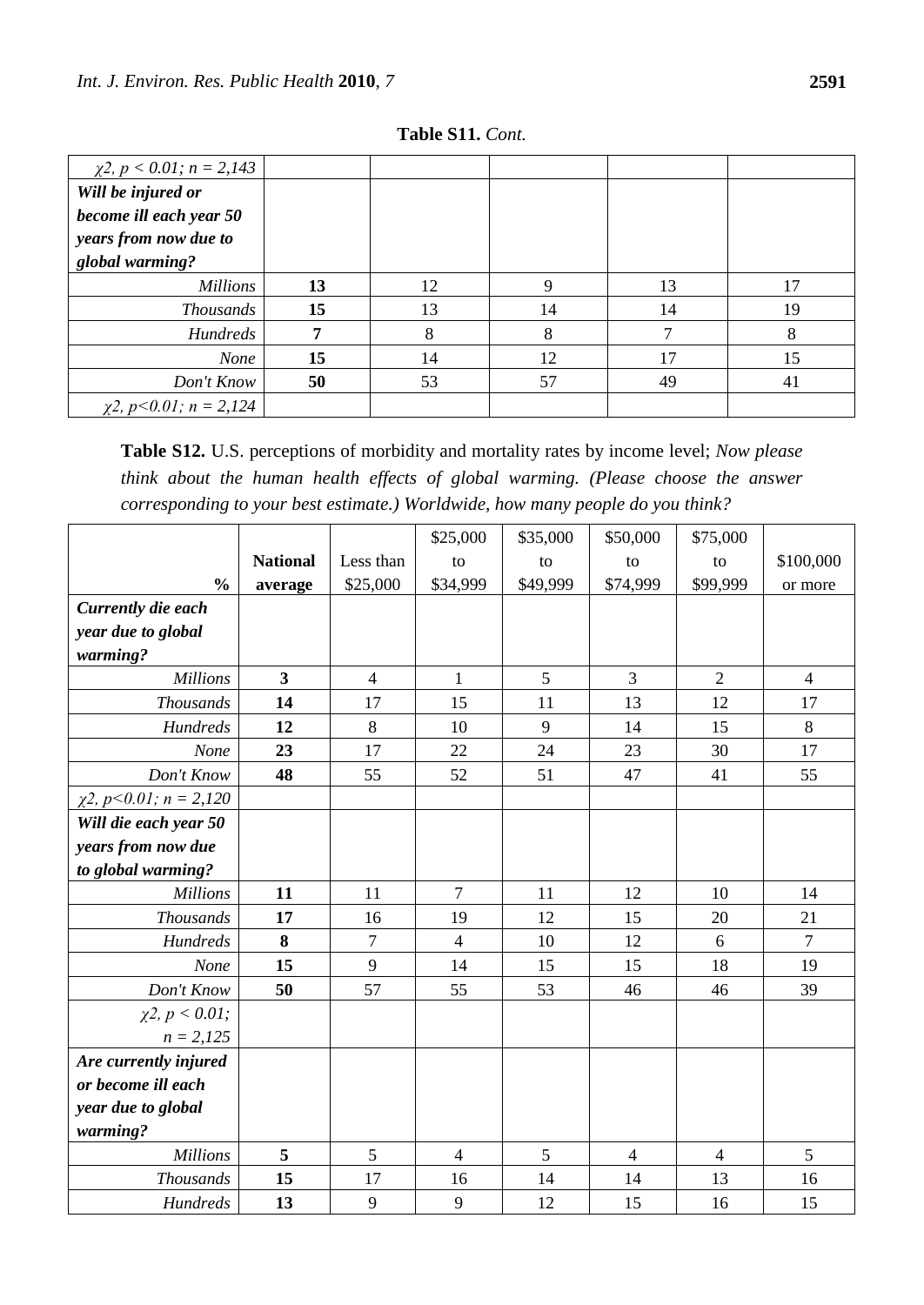| <b>None</b>             | 22 | 14             | 20 | 21 | 21 | 28             | 26 |
|-------------------------|----|----------------|----|----|----|----------------|----|
| Don't Know              | 46 | 54             | 51 | 48 | 45 | 38             | 38 |
| $\chi^2$ , $p < 0.01$ ; |    |                |    |    |    |                |    |
| $n = 2,120$             |    |                |    |    |    |                |    |
| Will be injured or      |    |                |    |    |    |                |    |
| become ill each year    |    |                |    |    |    |                |    |
| 50 years from now       |    |                |    |    |    |                |    |
| due to global           |    |                |    |    |    |                |    |
| warming?                |    |                |    |    |    |                |    |
| <b>Millions</b>         | 13 | 14             | 8  | 10 | 13 | 15             | 16 |
| <b>Thousands</b>        | 15 | 14             | 20 | 13 | 13 | 15             | 19 |
| <b>Hundreds</b>         | 8  | $\overline{7}$ | 3  | 8  | 11 | $\overline{7}$ | 6  |
| <b>None</b>             | 15 | 9              | 14 | 16 | 15 | 17             | 19 |
| Don't Know              | 50 | 56             | 55 | 54 | 47 | 46             | 40 |
| $\chi^2$ , $p < 0.01$ ; |    |                |    |    |    |                |    |
| $n = 2,103$             |    |                |    |    |    |                |    |

**Table S12.** *Cont.*

**Table S13.** U.S. perceptions of morbidity and mortality rates by age; *Now please think about the human health effects of global warming. (Please choose the answer corresponding to your best estimate.) Worldwide, how many people do you think?*

|                                          | <b>National</b>         |                |                |                |       |
|------------------------------------------|-------------------------|----------------|----------------|----------------|-------|
| $\frac{0}{0}$                            | average                 | $18 - 29$      | $30 - 44$      | $45 - 59$      | $60+$ |
| Currently die each year due to global    |                         |                |                |                |       |
| warming?                                 |                         |                |                |                |       |
| <b>Millions</b>                          | $\overline{\mathbf{3}}$ | $\overline{2}$ | $\overline{2}$ | $\overline{4}$ | 3     |
| <b>Thousands</b>                         | 14                      | 12             | 13             | 17             | 12    |
| <b>Hundreds</b>                          | 12                      | 15             | 13             | 10             | 9     |
| <b>None</b>                              | 23                      | 28             | 22             | 21             | 22    |
| Don't Know                               | 48                      | 42             | 50             | 48             | 53    |
| $\chi$ 2, p = 0.001; n = 2,141           |                         |                |                |                |       |
| Will die each year 50 years from now due |                         |                |                |                |       |
| to global warming?                       |                         |                |                |                |       |
| <b>Millions</b>                          | 11                      | 11             | 10             | 14             | 8     |
| <b>Thousands</b>                         | 17                      | 17             | 21             | 14             | 14    |
| <b>Hundreds</b>                          | 8                       | 11             | 8              | 8              | 7     |
| <b>None</b>                              | 14                      | 16             | 14             | 15             | 12    |
| Don't Know                               | 50                      | 45             | 47             | 49             | 59    |
| $\chi$ 2, p < 0.01; n = 2,147            |                         |                |                |                |       |
| Are currently injured or become ill each |                         |                |                |                |       |
| year due to global warming?              |                         |                |                |                |       |
| <b>Millions</b>                          | 5                       | $\overline{4}$ | $\overline{4}$ | 7              | 4     |
| <b>Thousands</b>                         | 15                      | 16             | 15             | 17             | 13    |
| <b>Hundreds</b>                          | 13                      | 18             | 13             | 12             | 9     |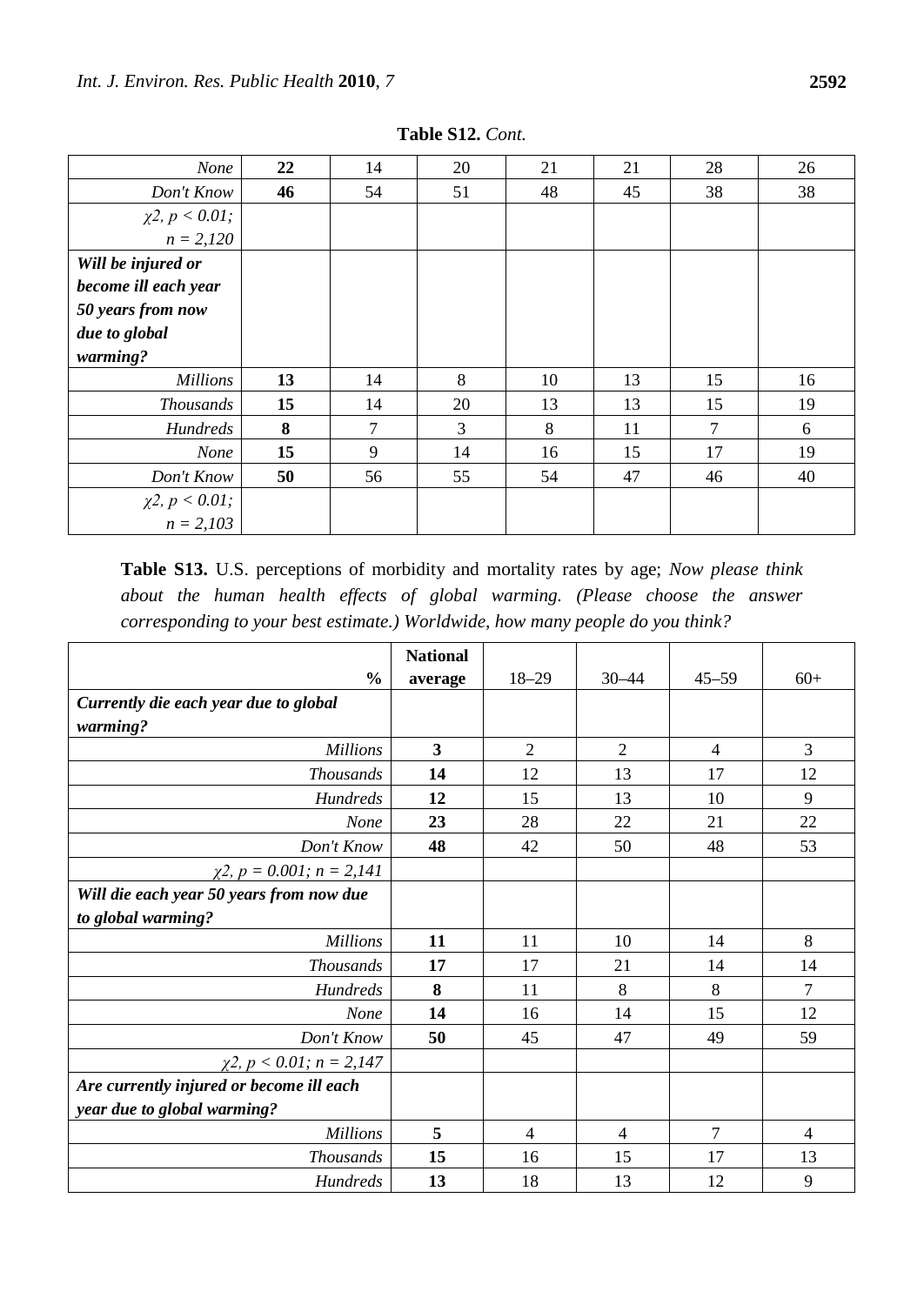| <b>None</b>                                | 21 | 24 | 22 | 20 | 21 |
|--------------------------------------------|----|----|----|----|----|
| Don't Know                                 | 46 | 38 | 47 | 45 | 54 |
| $\chi$ 2, p < 0.01; n = 2,120              |    |    |    |    |    |
| Will be injured or become ill each year 50 |    |    |    |    |    |
| years from now due to global warming?      |    |    |    |    |    |
| <b>Millions</b>                            | 13 | 12 | 13 | 16 | 10 |
| <b>Thousands</b>                           | 15 | 17 | 17 | 14 | 13 |
| <b>Hundreds</b>                            | 7  | 9  | 8  |    | 6  |
| <b>None</b>                                | 15 | 17 | 14 | 15 | 14 |
| Don't Know                                 | 50 | 46 | 48 | 48 | 57 |
| $\chi$ 2, p < 0.01; n = 2,103              |    |    |    |    |    |

**Table S13.** *Cont.*

**Table S14.** Canadian perceptions of environmental impacts resulting from climate change by age; *I will now read you a list of potential risks to the health of Canadians. Please tell me whether you think each of the following poses a major risk, a moderate risk, a minor risk, or no risk at all to the health of Canadians. [Read only 8 of 12 items to reduce burden response] (n = 1,600).*

|                               | <b>National</b> |           |           |           |       |
|-------------------------------|-----------------|-----------|-----------|-----------|-------|
|                               | average         | $18 - 34$ | $35 - 49$ | $50 - 64$ | $65+$ |
| Obesity ( $n = 938$ )         | 70              | 61        | 74        | 73        | 71    |
| Heart disease ( $n = 1,146$ ) | 65              | 59        | 70        | 72        | 73    |
| Air pollution ( $n = 1,154$ ) | 62              | 59        | 64        | 65        | 62    |
| Chemical pollution            | 58              | 46        | 64        | 60        | 60    |
| $(n = 1, 145)$                |                 |           |           |           |       |
| Second-hand smoke             | 57              | 56        | 54        | 58        | 65    |
| $(n = 1, 139)$                |                 |           |           |           |       |
| Pesticides in food            | 46              | 32        | 50        | 53        | 52    |
| $(n = 919)$                   |                 |           |           |           |       |
| Climate change $(n = 902)$    | 32              | 35        | 32        | 30        | 28    |
| Pandemic flu epidemics        | 29              | 23        | 26        | 34        | 39    |
| $(n = 1,159)$                 |                 |           |           |           |       |
| Heat waves $(n = 916)$        | 20              | 18        | 16        | 23        | 26    |
| West Nile virus               | 16              | 13        | 15        | 16        | 22    |
| $(n = 1,168)$                 |                 |           |           |           |       |
| Extreme cold weather          | 15              | 14        | 10        | 17        | 19    |
| $(n = 1,165)$                 |                 |           |           |           |       |
| Tap water $(n = 903)$         | 14              | 15        | 14        | 13        | 15    |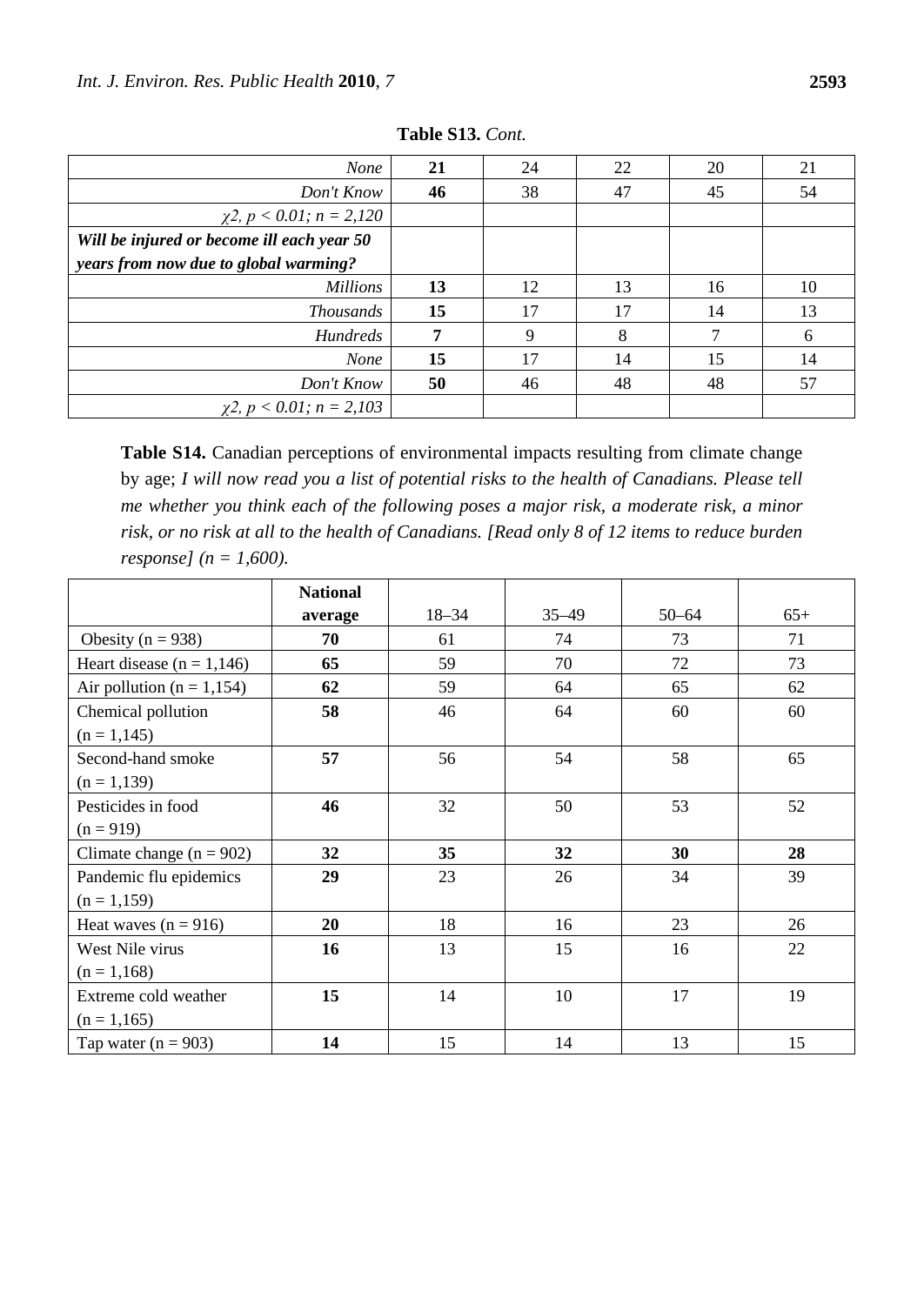Table S15. Maltese perceptions of likelihood of health risks resulting from climate change by age; *How likely do you think it is that each of the following will occur during the next 50 years due to climate change? [Index: 1 = very unlikely to 4 = very likely]*

|                                                       | <b>National</b> |       |           |       |
|-------------------------------------------------------|-----------------|-------|-----------|-------|
|                                                       | average         | 18-34 | $35 - 54$ | $55+$ |
| Worldwide, many people's standard of living will      | 2.85            | 2.82  | 2.94      | 2.76  |
| decrease due to climate change.                       |                 |       |           |       |
| Worldwide, water shortages will occur due to climate  | 2.85            | 2.82  | 2.99      | 2.73  |
| change.                                               |                 |       |           |       |
| Increased rates of serious disease worldwide due to   | 3.28            | 3.24  | 3.36      | 3.22  |
| climate change.                                       |                 |       |           |       |
| You or your family's standard of living will decrease | 2.65            | 2.57  | 2.73      | 2.64  |
| due to climate change.                                |                 |       |           |       |
| Water shortages will occur in Malta due to climate    | 2.66            | 2.52  | 2.75      | 2.67  |
| change.                                               |                 |       |           |       |
| The chance of you or your family getting a serious    | 3.00            | 2.96  | 2.99      | 3.05  |
| disease will increase due to climate change.          |                 |       |           |       |

Table S16. Maltese perceptions of likelihood of health risks resulting from climate change by educational level; *How likely do you think it is that each of the following will occur during the next 50 years due to climate change? [Index: 1 = very unlikely to 4 = very likely]*

|                                          |                 | Primary /      |           |           |          |
|------------------------------------------|-----------------|----------------|-----------|-----------|----------|
|                                          | <b>National</b> | N <sub>0</sub> |           | Post      |          |
|                                          | average         | education      | Secondary | secondary | Tertiary |
| Worldwide, many people's standard of     | 2.85            | 2.75           | 2.93      | 2.83      | 2.72     |
| living will decrease due to climate      |                 |                |           |           |          |
| change.                                  |                 |                |           |           |          |
| Worldwide, water shortages will occur    | 2.85            | 2.51           | 2.85      | 2.90      | 3.04     |
| due to climate change.                   |                 |                |           |           |          |
| Increased rates of serious disease       | 3.28            | 3.25           | 3.33      | 3.21      | 3.26     |
| worldwide due to climate change.         |                 |                |           |           |          |
| You or your family's standard of living  | 2.65            | 2.57           | 2.76      | 2.65      | 2.47     |
| will decrease due to climate change.     |                 |                |           |           |          |
| Water shortages will occur in Malta due  | 2.66            | 2.60           | 2.73      | 2.54      | 2.64     |
| to climate change.                       |                 |                |           |           |          |
| The chance of you or your family getting | 3.00            | 3.16           | 3.05      | 2.85      | 2.92     |
| a serious disease will increase due to   |                 |                |           |           |          |
| climate change.                          |                 |                |           |           |          |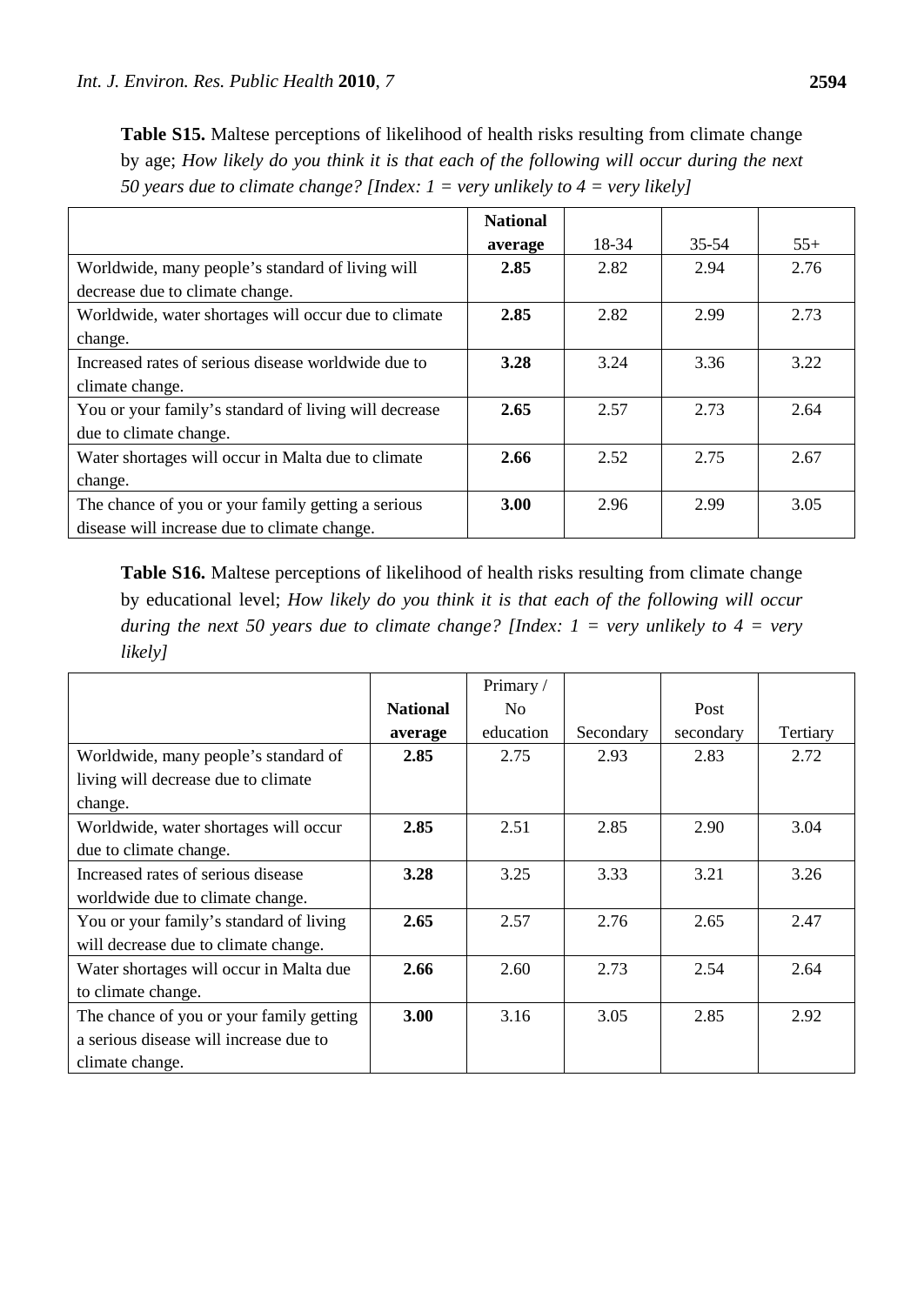|                                    |                 |             |             |              | Bachelor's     |
|------------------------------------|-----------------|-------------|-------------|--------------|----------------|
|                                    | <b>National</b> | Less than   |             |              | degree or      |
|                                    | average         | high school | High school | Some college | higher         |
| You personally                     |                 |             |             |              |                |
| A great deal                       | 10              | 19          | 9           | 8            | $\tau$         |
| A moderate amount                  | 22              | 18          | 20          | 22           | 25             |
| Only a little                      | 24              | 18          | 20          | 27           | 29             |
| Not at all                         | 22              | 17          | 21          | 23           | 24             |
| Don't know                         | 23              | 29          | 31          | 20           | 15             |
| A great deal                       | 10              | 19          | 9           | 8            | $\overline{7}$ |
| Don't know                         | 22              | 18          | 20          | 22           | 25             |
| $\chi$ 2, p < 0.01; n = 2,139      |                 |             |             |              |                |
| Your family                        |                 |             |             |              |                |
| A great deal                       | 11              | 18          | 10          | 10           | 10             |
| A moderate amount                  | 24              | 19          | 24          | 25           | 26             |
| Only a little                      | 23              | 21          | 19          | 24           | 27             |
| Not at all                         | 19              | 14          | 16          | 21           | 21             |
| Don't know                         | 23              | 28          | 31          | 20           | 15             |
| $\chi$ 2, p < 0.01; n = 2,135      |                 |             |             |              |                |
| <b>Your community</b>              |                 |             |             |              |                |
| A great deal                       | 13              | 20          | 12          | 13           | 12             |
| A moderate amount                  | 26              | 21          | 26          | 25           | 30             |
| Only a little                      | 20              | 14          | 18          | 23           | 23             |
| Not at all                         | 17              | 13          | 14          | 19           | 20             |
| Don't know                         | 23              | 32          | 30          | 20           | 15             |
| $\chi$ 2, p < 0.01; n = 2,137      |                 |             |             |              |                |
| <b>People in the United States</b> |                 |             |             |              |                |
| A great deal                       | 21              | 28          | 20          | 20           | 21             |
| A moderate amount                  | 28              | 21          | 26          | 29           | 33             |
| Only a little                      | 15              | 9           | 15          | 17           | 16             |
| Not at all                         | 14              | 11          | 12          | 15           | 16             |
| Don't know                         | 22              | 31          | 28          | 19           | 14             |
| $\chi$ 2, p < 0.01; n = 2,145      |                 |             |             |              |                |
| People in other modern             |                 |             |             |              |                |
| industrialized countries           |                 |             |             |              |                |
| A great deal                       | 22              | 25          | 21          | 22           | 23             |
| A moderate amount                  | 28              | 19          | 27          | 27           | 33             |
| Only a little                      | 13              | 9           | 12          | 15           | 15             |
| Not at all                         | 13              | 9           | 11          | 15           | 15             |
| Don't know                         | 24              | 37          | 29          | 22           | 15             |
| $\chi$ 2, p < 0.01; n = 2,137      |                 |             |             |              |                |

Table S17. U.S. perceptions of how much people will be harmed by educational level; *How much do you think global warming will harm?*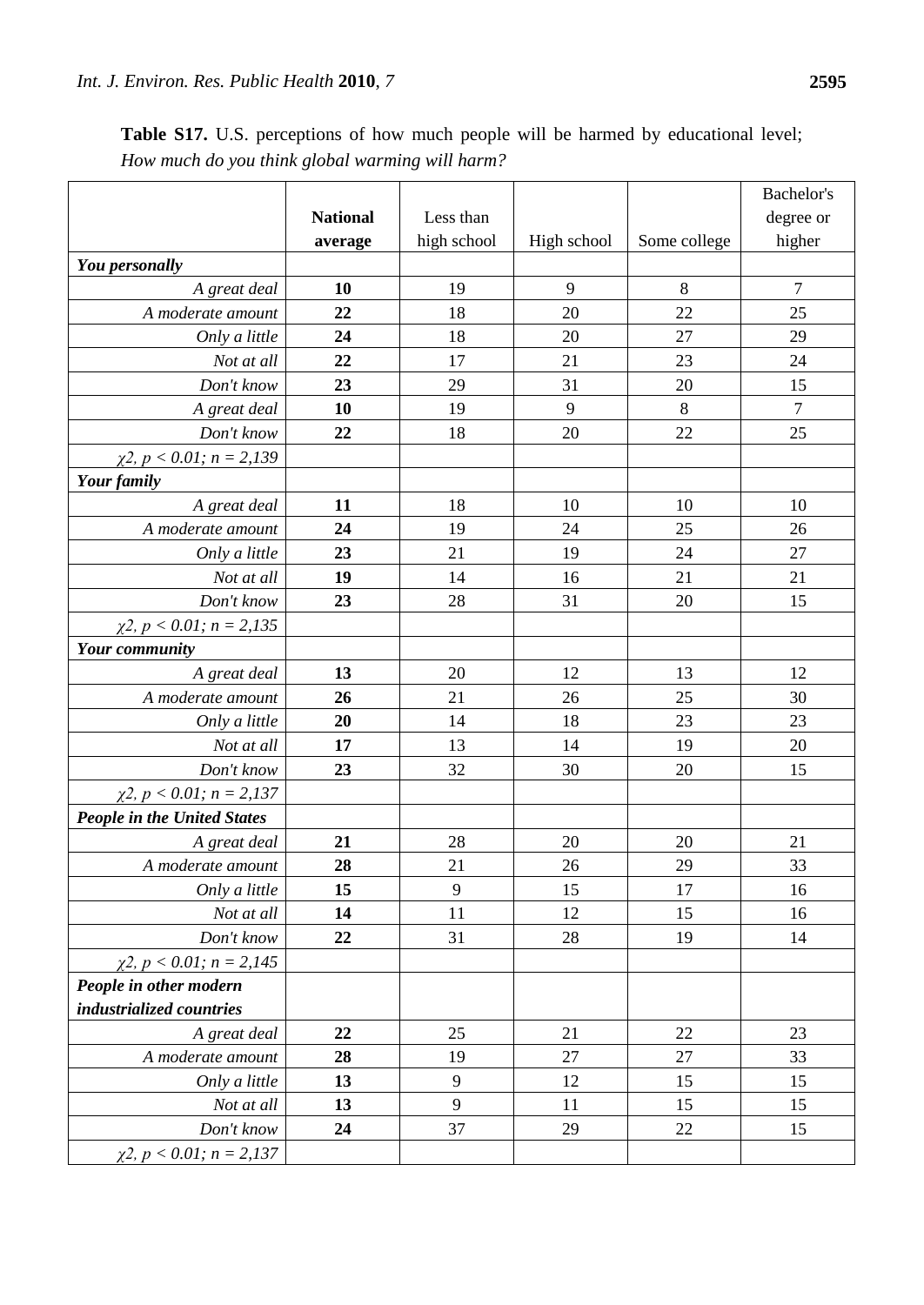| People in developing          |    |    |        |                |        |
|-------------------------------|----|----|--------|----------------|--------|
| countries                     |    |    |        |                |        |
| A great deal                  | 31 | 31 | 24     | 32             | 40     |
| A moderate amount             | 22 | 17 | 26     | 19             | 21     |
| Only a little                 | 10 | 6  | 11     | 13             | 10     |
| Not at all                    | 13 | 10 | 10     | 15             | 15     |
| Don't know                    | 24 | 36 | 30     | 21             | 14     |
| $\chi$ 2, p < 0.01; n = 2,134 |    |    |        |                |        |
| <b>Future generations of</b>  |    |    |        |                |        |
| people                        |    |    |        |                |        |
| A great deal                  | 44 | 45 | 36     | 45             | 51     |
| A moderate amount             | 17 | 12 | 20     | 16             | 16     |
| Only a little                 | 7  | 6  | 8      | $\overline{7}$ | $\tau$ |
| Not at all                    | 10 | 8  | $\tau$ | 11             | 13     |
| Don't know                    | 22 | 28 | 28     | 21             | 13     |
| $\chi$ 2, p < 0.01; n = 2,130 |    |    |        |                |        |

**Table S17.** *Cont.*

**Table S18.** U.S. perceptions of how much people will be harmed by income level; *How much do you think global warming will harm?*

|                         |                 |           | \$25,000 | \$35,000 | \$50,000 | \$75,000 |           |
|-------------------------|-----------------|-----------|----------|----------|----------|----------|-----------|
|                         | <b>National</b> | Less than | to       | to       | to       | to       | \$100,000 |
|                         | average         | \$25,000  | \$34,999 | \$49,999 | \$74,999 | \$99,999 | or more   |
| You personally          |                 |           |          |          |          |          |           |
| A great deal            | 10              | 13        | 6        | 12       | 8        | 9        | 8         |
| A moderate amount       | 22              | 19        | 24       | 22       | 22       | 21       | 24        |
| Only a little           | 24              | 20        | 20       | 20       | 25       | 31       | 29        |
| Not at all              | 22              | 15        | 24       | 24       | 22       | 26       | 24        |
| Don't know              | 23              | 34        | 25       | 23       | 22       | 13       | 14        |
| $\chi^2$ , $p < 0.01$ ; |                 |           |          |          |          |          |           |
| $n = 2,123$             |                 |           |          |          |          |          |           |
| Your family             |                 |           |          |          |          |          |           |
| A great deal            | 11              | 14        | 8        | 13       | 11       | 8        | 11        |
| A moderate amount       | 24              | 20        | 29       | 22       | 26       | 27       | 24        |
| Only a little           | 23              | 21        | 17       | 22       | 24       | 27       | 27        |
| Not at all              | 19              | 10        | 22       | 20       | 18       | 25       | 22        |
| Don't know              | 23              | 35        | 24       | 23       | 22       | 13       | 15        |
| $\chi^2$ , $p < 0.01$ ; |                 |           |          |          |          |          |           |
| $n = 2,121$             |                 |           |          |          |          |          |           |
| Your community          |                 |           |          |          |          |          |           |
| A great deal            | 13              | 17        | 11       | 13       | 13       | 9        | 14        |
| A moderate amount       | 26              | 24        | 30       | 25       | 27       | 27       | 25        |
| Only a little           | 21              | 18        | 14       | 18       | $22\,$   | 28       | 24        |
| Not at all              | 17              | $\,8\,$   | 19       | 18       | 17       | 22       | 21        |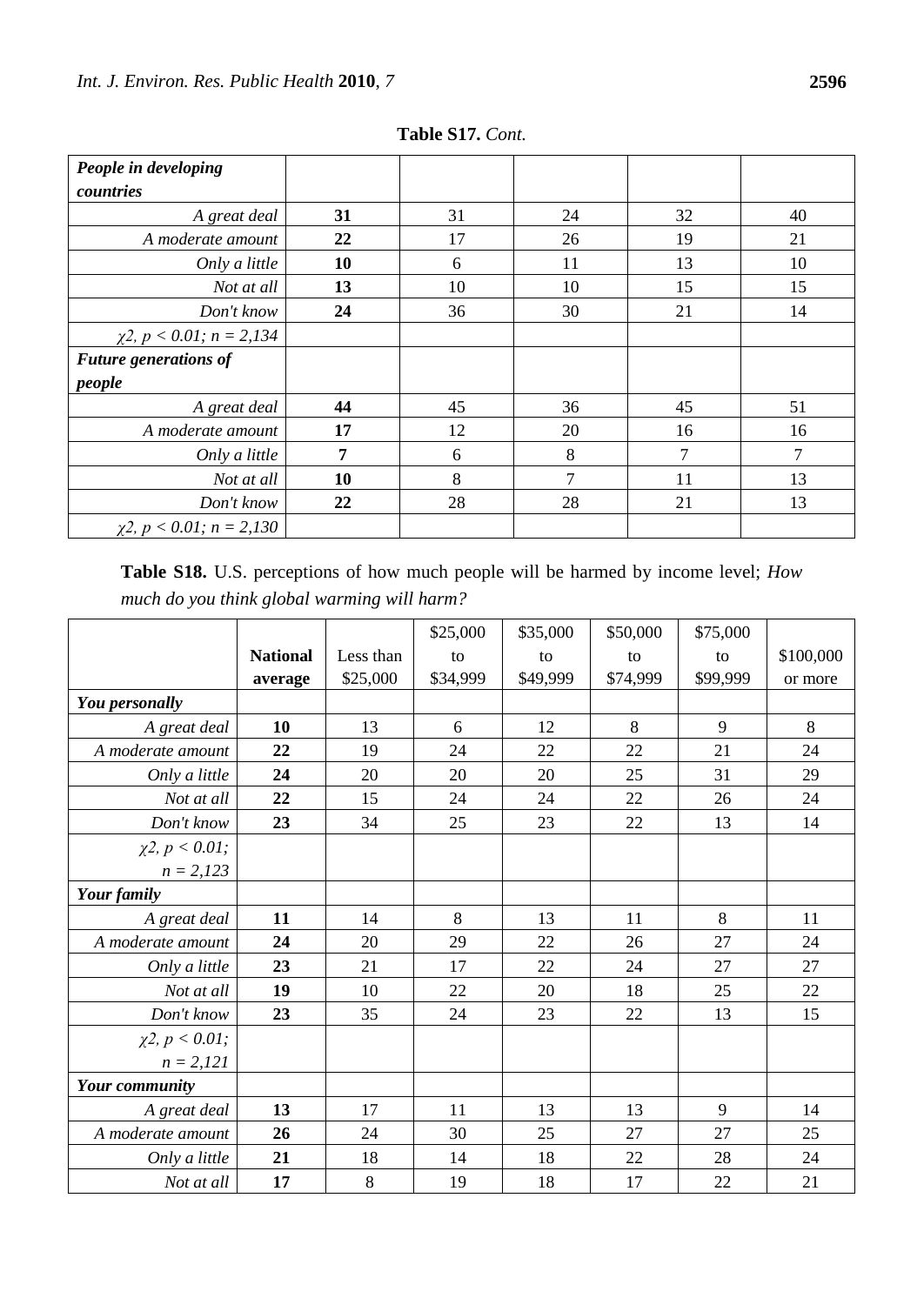| Table S18. Cont. |  |
|------------------|--|
|                  |  |

| Don't know                | 23             | 33               | 25 | 26 | 21               | 14             | 15               |
|---------------------------|----------------|------------------|----|----|------------------|----------------|------------------|
| $\chi^2$ , $p < 0.01$ ;   |                |                  |    |    |                  |                |                  |
| $n = 2,124$               |                |                  |    |    |                  |                |                  |
| People in the United      |                |                  |    |    |                  |                |                  |
| <b>States</b>             |                |                  |    |    |                  |                |                  |
| A great deal              | 22             | 28               | 22 | 20 | 20               | 20             | 18               |
| A moderate amount         | 28             | 25               | 26 | 28 | 31               | 28             | 30               |
| Only a little             | 15             | 10               | 11 | 14 | 17               | 21             | 19               |
| Not at all                | 14             | $\tau$           | 18 | 14 | 13               | 18             | 17               |
| Don't know                | 22             | 30               | 24 | 25 | 19               | 13             | 16               |
| $\chi^2$ , $p < 0.01$ ;   |                |                  |    |    |                  |                |                  |
| $n = 2,128$               |                |                  |    |    |                  |                |                  |
| People in other           |                |                  |    |    |                  |                |                  |
| modern                    |                |                  |    |    |                  |                |                  |
| industrialized            |                |                  |    |    |                  |                |                  |
| countries                 |                |                  |    |    |                  |                |                  |
| A great deal              | 22             | 28               | 21 | 22 | 21               | 23             | 18               |
| A moderate amount         | 27             | 23               | 25 | 25 | 32               | 28             | 32               |
| Only a little             | 13             | 11               | 11 | 12 | 13               | 18             | 17               |
| Not at all                | 13             | 6                | 16 | 13 | 13               | 17             | 17               |
| Don't know                | 24             | 32               | 27 | 28 | 21               | 15             | 17               |
| $\chi^2$ , $p < 0.01$ ;   |                |                  |    |    |                  |                |                  |
| $n = 2,126$               |                |                  |    |    |                  |                |                  |
| People in developing      |                |                  |    |    |                  |                |                  |
| countries                 |                |                  |    |    |                  |                |                  |
| A great deal              | 32             | 33               | 28 | 29 | 29               | 34             | 37               |
| A moderate amount         | 22             | 21               | 18 | 20 | 24               | 23             | 21               |
| Only a little             | 11             | $\overline{7}$   | 10 | 11 | 13               | 13             | 10               |
| Not at all                | 13             | $\boldsymbol{7}$ | 16 | 13 | 13               | 16             | 16               |
| Don't know                | 24             | 32               | 27 | 27 | 22               | 14             | 16               |
| $\chi^2$ , $p < 0.01$ ;   |                |                  |    |    |                  |                |                  |
| $n = 2,123$               |                |                  |    |    |                  |                |                  |
| <b>Future generations</b> |                |                  |    |    |                  |                |                  |
| of people                 |                |                  |    |    |                  |                |                  |
| A great deal              | 44             | 44               | 41 | 38 | 42               | 50             | 51               |
| A moderate amount         | 17             | 14               | 18 | 17 | 22               | 15             | 14               |
| Only a little             | $\overline{7}$ | $\sqrt{6}$       | 6  | 10 | $\boldsymbol{7}$ | $\overline{7}$ | $\boldsymbol{7}$ |
| Not at all                | 10             | 5                | 12 | 11 | $8\,$            | 13             | 14               |
| Don't know                | 22             | 31               | 23 | 24 | 21               | 14             | 13               |
| $\chi^2$ , $p < 0.01$ ;   |                |                  |    |    |                  |                |                  |
| $n = 2,111$               |                |                  |    |    |                  |                |                  |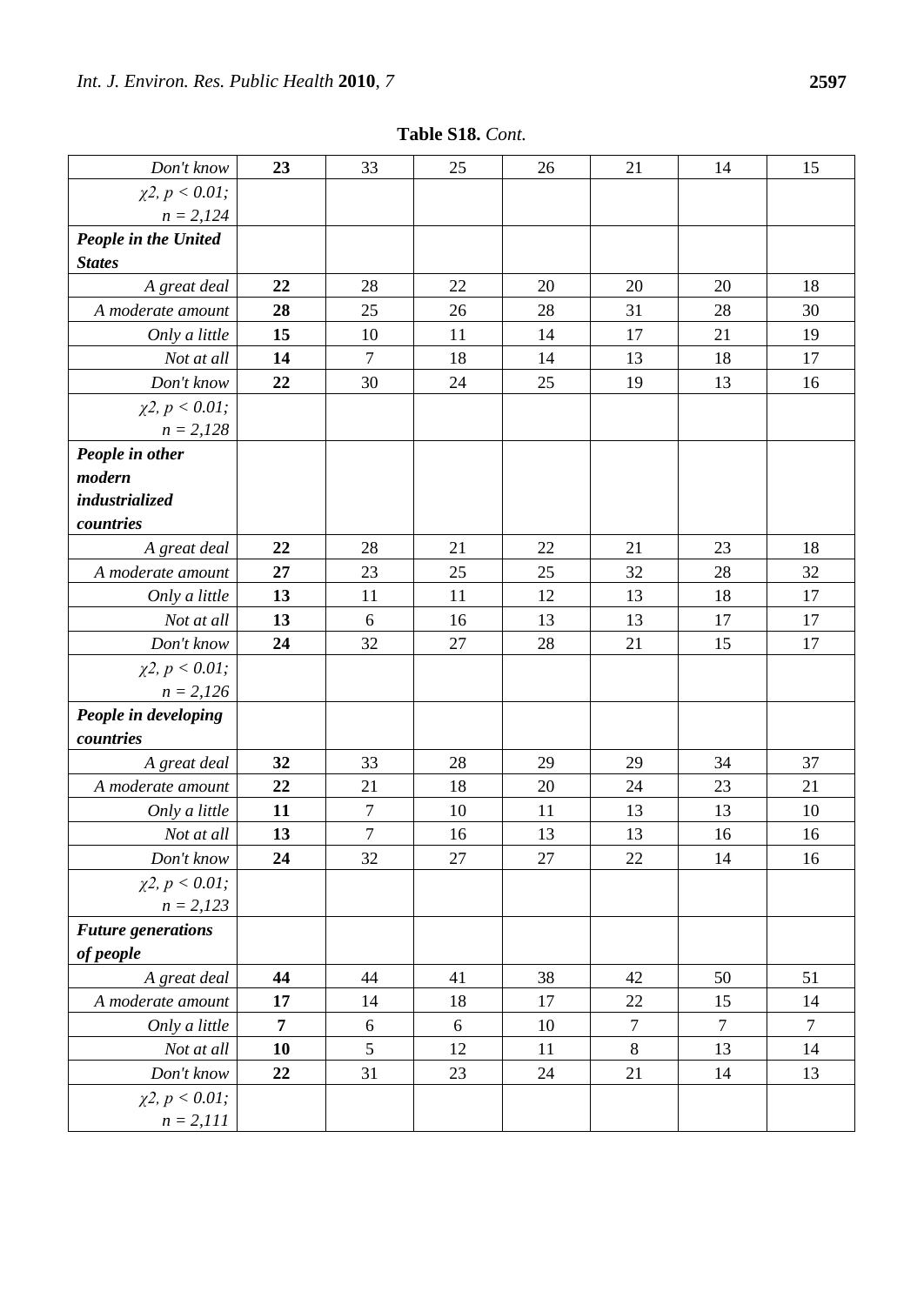|                                    | <b>National</b> |           |           |           |       |
|------------------------------------|-----------------|-----------|-----------|-----------|-------|
|                                    | average         | $18 - 29$ | $30 - 44$ | $45 - 59$ | $60+$ |
| You personally                     |                 |           |           |           |       |
| A great deal                       | 10              | 8         | 13        | 11        | 6     |
| A moderate amount                  | 22              | 23        | 21        | 23        | 21    |
| Only a little                      | 24              | 27        | 26        | 22        | 21    |
| Not at all                         | 22              | 25        | 20        | 19        | 23    |
| Don't know                         | 23              | 18        | 20        | 25        | 27    |
| $\chi$ 2, p < 0.01; n = 2,144      |                 |           |           |           |       |
| Your family                        |                 |           |           |           |       |
| A great deal                       | 11              | $8\,$     | 13        | 13        | 9     |
| A moderate amount                  | 24              | 25        | 22        | 25        | 25    |
| Only a little                      | 23              | 27        | 25        | 20        | 21    |
| Not at all                         | 19              | 21        | 19        | 17        | 18    |
| Don't know                         | 23              | 19        | 20        | 25        | 28    |
| $\chi$ 2, p = 0.001; n = 2,139     |                 |           |           |           |       |
| <b>Your community</b>              |                 |           |           |           |       |
| A great deal                       | 13              | 12        | 14        | 16        | 10    |
| A moderate amount                  | 26              | 25        | 25        | 26        | 28    |
| Only a little                      | 20              | 24        | 23        | 17        | 19    |
| Not at all                         | 17              | 20        | 16        | 16        | 16    |
| Don't know                         | 23              | 19        | 22        | 25        | 27    |
| $\chi$ 2, p = 0.004; n = 2,136     |                 |           |           |           |       |
| <b>People in the United States</b> |                 |           |           |           |       |
| A great deal                       | 21              | 18        | 19        | 27        | 20    |
| A moderate amount                  | 28              | 30        | 32        | 24        | 27    |
| Only a little                      | 15              | 17        | 14        | 14        | 15    |
| Not at all                         | 14              | 17        | 13        | 13        | 12    |
| Don't know                         | 22              | 18        | 22        | 22        | 25    |
| $\chi$ 2, p = 0.001; n = 2,128     |                 |           |           |           |       |
| People in other modern             |                 |           |           |           |       |
| industrialized countries           |                 |           |           |           |       |
| A great deal                       | 22              | 19        | 18        | 27        | 24    |
| A moderate amount                  | 28              | 30        | 33        | 23        | 25    |
| Only a little                      | 13              | 15        | 12        | 12        | 15    |
| Not at all                         | 13              | 16        | 13        | 13        | 10    |
| Don't know                         | 24              | 21        | 24        | 24        | 27    |
| $\chi$ 2, p < 0.01; n = 2,138      |                 |           |           |           |       |
| People in developing               |                 |           |           |           |       |
| countries                          |                 |           |           |           |       |
| A great deal                       | 31              | 31        | 31        | 35        | 29    |
| A moderate amount                  | 21              | 23        | 22        | 19        | 22    |

**Table S19.** U.S. perceptions of how much people will be harmed by age category; *How much do you think global warming will harm?*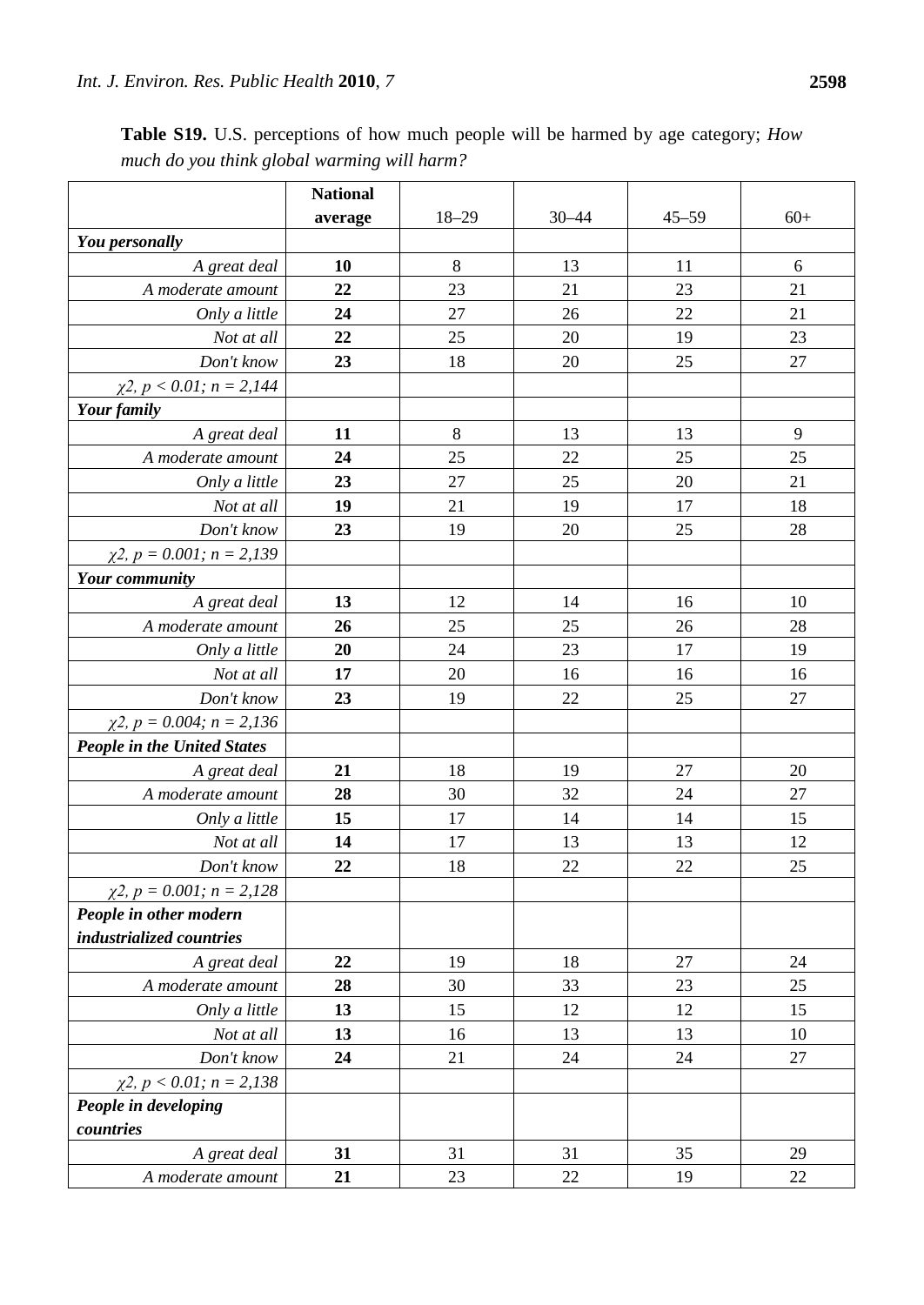| Only a little                  | 11 | 11 | 11 | 9  | 12 |
|--------------------------------|----|----|----|----|----|
| Not at all                     | 13 | 16 | 12 | 13 | 10 |
| Don't know                     | 24 | 19 | 24 | 24 | 27 |
| $\chi$ 2, p = 0.045; n = 2,136 |    |    |    |    |    |
| <b>Future generations of</b>   |    |    |    |    |    |
| people                         |    |    |    |    |    |
| A great deal                   | 44 | 45 | 44 | 46 | 40 |
| A moderate amount              | 17 | 16 | 19 | 15 | 17 |
| Only a little                  | 7  | 8  | ⇁  | 5  | 10 |
| Not at all                     | 10 | 13 | 8  | 11 |    |
| Don't know                     | 22 | 18 | 21 | 23 | 26 |
| $\chi$ 2, p = 0.001; n = 2,130 |    |    |    |    |    |

**Table S19.** *Cont.*

**Table S20.** U.S. concern about who will be impacted by global warming by educational level; *How concerned are you about the impact of global warming on....* [all people, all *children, your children, people in the U.S., you, your health].[not at all concerned = 1, extremely concerned = 7]*

|                                |                  |             |                  |         | Bachelor's |
|--------------------------------|------------------|-------------|------------------|---------|------------|
|                                | <b>National</b>  | Less than   | High             | Some    | degree or  |
|                                | average          | high school | school           | college | higher     |
| All people                     |                  |             |                  |         |            |
| 7                              | 24               | 31          | 25               | 22      | 22         |
| 6                              | 16               | 16          | 15               | 17      | 17         |
| 5                              | 19               | 14          | 18               | 20      | 20         |
| $\overline{4}$                 | 19               | 19          | 23               | 17      | 16         |
| $\mathfrak{Z}$                 | 8                | 8           | $\boldsymbol{7}$ | 9       | $\tau$     |
| $\overline{c}$                 | 5                | 6           | 5                | 5       | 6          |
| 1                              | $\boldsymbol{9}$ | 6           | 8                | 10      | 11         |
| $\chi$ 2, p = 0.016; n = 2,135 |                  |             |                  |         |            |
| All children                   |                  |             |                  |         |            |
| 7                              | 30               | 45          | 31               | 26      | 26         |
| 6                              | 17               | 13          | 15               | 21      | 18         |
| 5                              | 17               | 9           | 18               | 16      | 21         |
| $\overline{4}$                 | 16               | 17          | 18               | 15      | 13         |
| $\mathfrak{Z}$                 | 7                | $\,8\,$     | 6                | $8\,$   | 5          |
| $\overline{c}$                 | 5                | 3           | 5                | 5       | 6          |
| 1                              | 8                | 5           | 8                | 8       | 10         |
| $\chi$ 2, p < 0.01; n = 2,129  |                  |             |                  |         |            |
| <b>Your children</b>           |                  |             |                  |         |            |
|                                |                  |             |                  |         |            |
| $\overline{7}$                 | 30               | 39          | 29               | 29      | 26         |
| 6                              | 15               | 14          | 13               | 16      | 18         |
| 5                              | 15               | 13          | 16               | 14      | 15         |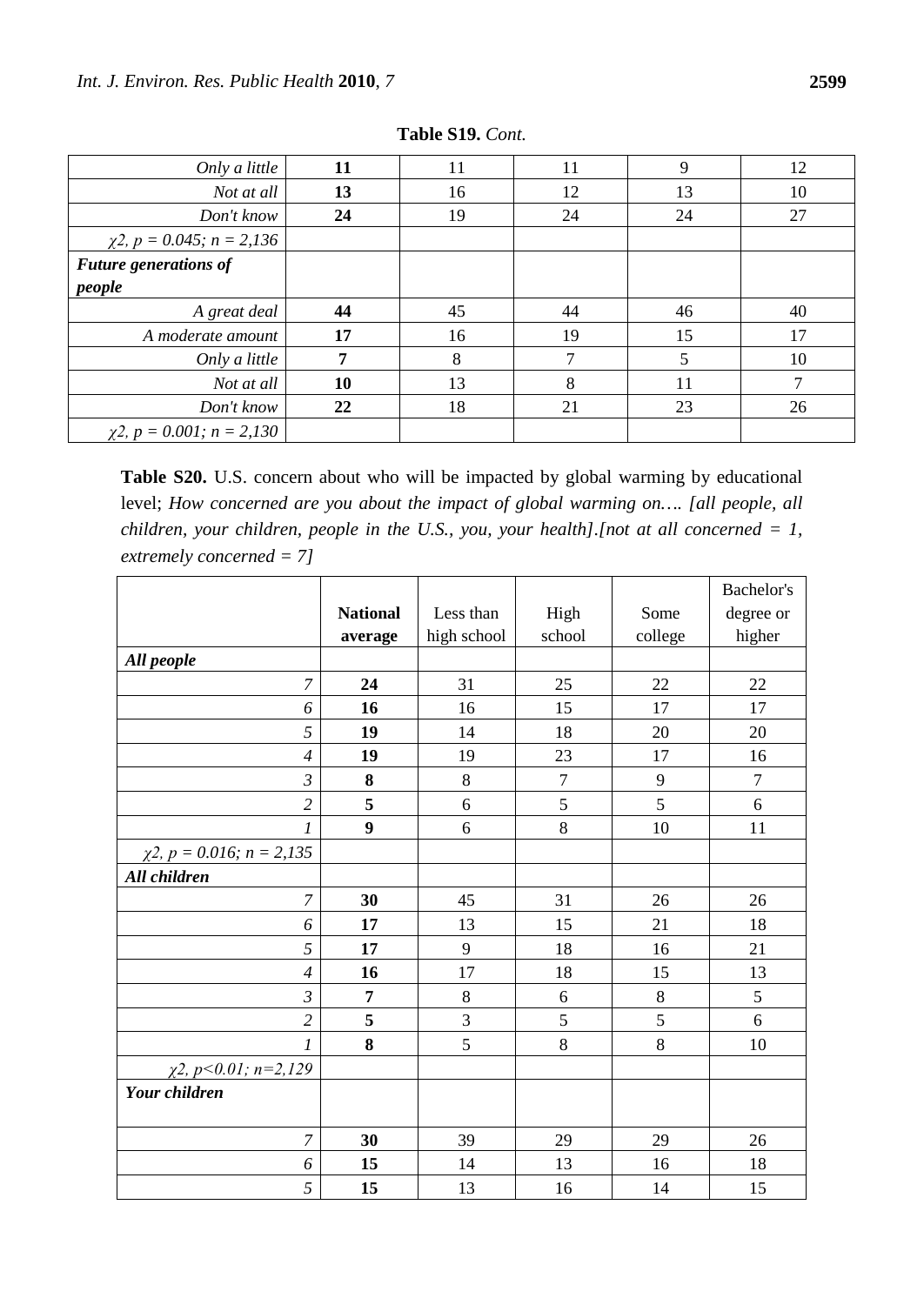| $\boldsymbol{4}$                   | 15               | 17               | 18               | 15             | 12               |
|------------------------------------|------------------|------------------|------------------|----------------|------------------|
| $\mathfrak{Z}$                     | 6                | 7                | 6                | $\tau$         | 6                |
| $\overline{c}$                     | 5                | $\mathfrak{Z}$   | 5                | $\overline{4}$ | 6                |
| $\boldsymbol{l}$                   | 14               | $8\,$            | 13               | 14             | 17               |
| $\chi$ 2, p < 0.01; n = 2,109      |                  |                  |                  |                |                  |
| People in the U.S.                 |                  |                  |                  |                |                  |
|                                    |                  |                  |                  |                |                  |
| $\boldsymbol{7}$                   | 21               | 27               | 23               | 19             | 18               |
| 6                                  | 16               | 17               | 14               | 17             | 16               |
| $\sqrt{2}$                         | 19               | 13               | 19               | 20             | 21               |
| $\overline{4}$                     | 21               | 20               | 23               | 19             | 21               |
| $\mathfrak{Z}$                     | 8                | 14               | $\boldsymbol{7}$ | 9              | $\boldsymbol{7}$ |
| $\overline{c}$                     | 6                | $\overline{4}$   | 6                | 5              | $\boldsymbol{7}$ |
| 1                                  | $\boldsymbol{9}$ | $\mathfrak{S}$   | $8\,$            | 10             | 10               |
| $\chi$ 2, p < 0.01; n = 2,141      |                  |                  |                  |                |                  |
| You                                |                  |                  |                  |                |                  |
| $\boldsymbol{7}$                   | 21               | 23               | 24               | 21             | 17               |
| 6                                  | 14               | 19               | 11               | 13             | 15               |
| 5                                  | 17               | 14               | 18               | 20             | 16               |
| $\overline{4}$                     | 21               | 25               | 22               | 19             | 20               |
| $\mathfrak{Z}$                     | $\boldsymbol{9}$ | $\boldsymbol{7}$ | $\boldsymbol{7}$ | 12             | 10               |
| $\overline{c}$                     | $\overline{7}$   | $\overline{4}$   | $\boldsymbol{7}$ | 6              | $\mathbf{9}$     |
| $\boldsymbol{l}$                   | 11               | $8\,$            | 11               | 10             | 13               |
| $\chi$ 2, $p < 0.01$ ; $n = 2,117$ |                  |                  |                  |                |                  |
| <b>Your health</b>                 |                  |                  |                  |                |                  |
| $\overline{7}$                     | 24               | 38               | 25               | 22             | 18               |
| 6                                  | 15               | 14               | 14               | 15             | 17               |
| 5                                  | 17               | 13               | 15               | 20             | 18               |
| $\overline{A}$                     | 19               | 16               | 22               | 19             | $17\,$           |
| $\mathfrak{Z}$                     | $\boldsymbol{9}$ | 8                | 8                | 9              | 10               |
| $\overline{2}$                     | 6                | $\overline{4}$   | 6                | $\sqrt{6}$     | $8\,$            |
| $\boldsymbol{l}$                   | 10               | $\boldsymbol{7}$ | 10               | 10             | 13               |
| $\chi$ 2, p < 0.01; n = 2,134      |                  |                  |                  |                |                  |
| Your lifestyle                     |                  |                  |                  |                |                  |
| $\boldsymbol{7}$                   | 13               | 24               | 13               | 13             | $\mathbf{9}$     |
| 6                                  | 10               | 10               | 10               | $8\phantom{1}$ | 11               |
| 5                                  | 17               | 17               | 16               | 19             | 14               |
| $\boldsymbol{4}$                   | 25               | 23               | 28               | 24             | 24               |
| $\mathfrak{Z}$                     | 12               | $\,8\,$          | 10               | 14             | 14               |
| $\mathfrak{2}$                     | 10               | $8\,$            | 10               | $\mathbf{9}$   | 12               |
| $\boldsymbol{l}$                   | 13               | 11               | 13               | 13             | 15               |
| $\chi$ 2, $p < 0.01$ ; $n = 2,126$ |                  |                  |                  |                |                  |

**Table S20.** *Cont.*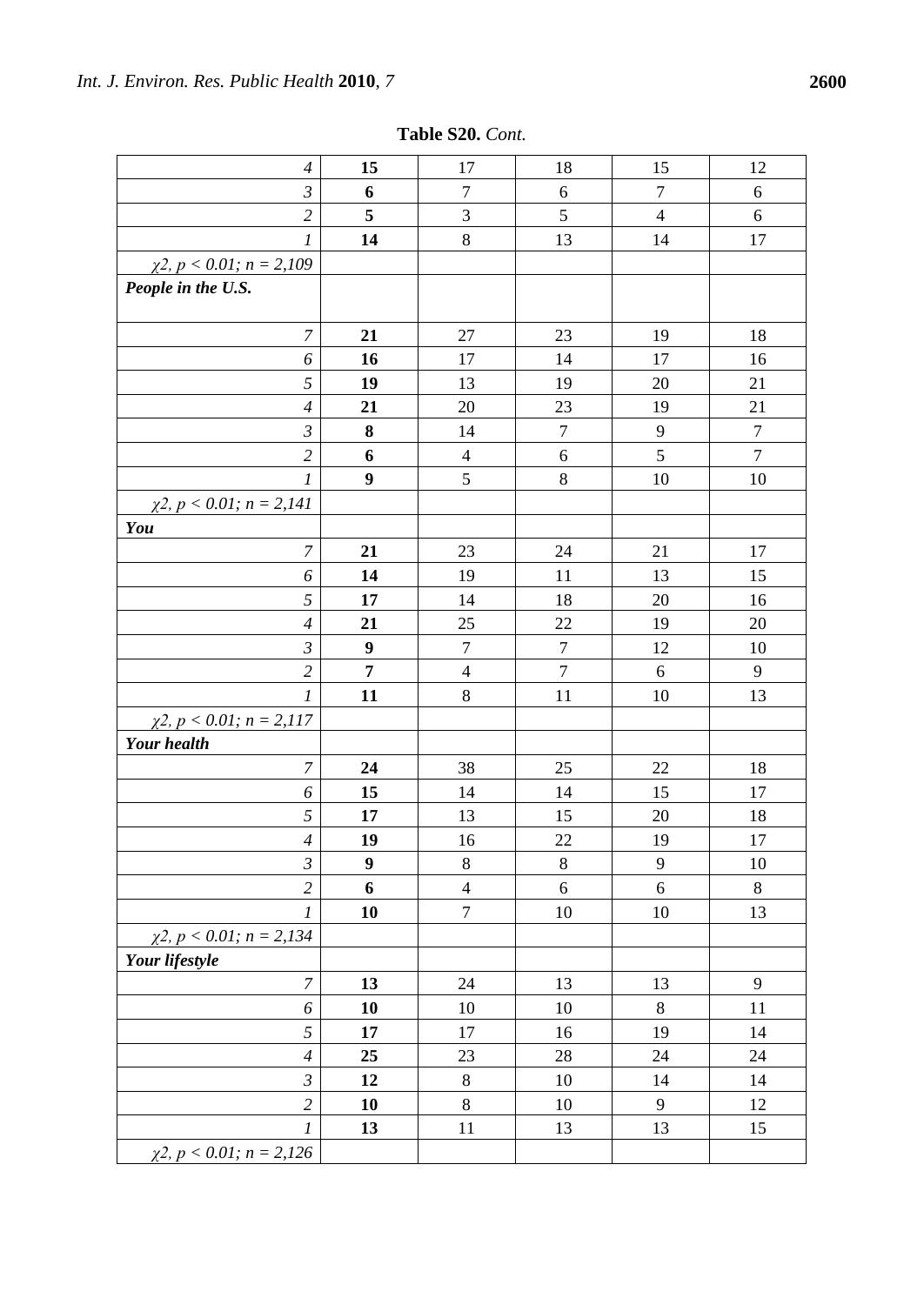| Your future                   |    |    |    |    |    |
|-------------------------------|----|----|----|----|----|
| ⇁                             | 21 | 33 | 23 | 19 | 16 |
| 6                             | 15 | 19 | 14 | 16 | 15 |
| 5                             | 19 | 11 | 16 | 22 | 22 |
| 4                             | 19 | 15 | 23 |    | 18 |
| J                             |    | 10 |    | 10 | 10 |
| ◠                             |    |    |    |    |    |
|                               | 10 |    | 10 | 10 | 13 |
| $\chi$ 2, p < 0.01; n = 2,131 |    |    |    |    |    |

**Table S20.** *Cont.*

Table S21. U.S. concern about who will be impacted by global warming by income level; *How concerned are you about the impact of global warming on…. [all people, all children, your children, people in the U.S., you, your health].[not at all concerned = 1, extremely concerned = 7]*

|                         | <b>National</b>  | Less than      | \$25,000 to      | \$35,000 to      | \$50,000 to      | \$75,000 to    | \$100,000        |
|-------------------------|------------------|----------------|------------------|------------------|------------------|----------------|------------------|
|                         | average          | \$25,000       | \$34,999         | \$49,999         | \$74,999         | \$99,999       | or more          |
| All people              |                  |                |                  |                  |                  |                |                  |
| $\overline{7}$          | 25               | 34             | 25               | 21               | 23               | 21             | 20               |
| 6                       | 17               | 19             | 12               | 18               | 17               | 17             | 15               |
| 5                       | 19               | 14             | 20               | 18               | 20               | 23             | 19               |
| $\overline{4}$          | 19               | 17             | 18               | 20               | 23               | 17             | 16               |
| $\mathfrak{Z}$          | $\overline{7}$   | 6              | 9                | 9                | $\boldsymbol{7}$ | $\sqrt{6}$     | $\,8\,$          |
| $\overline{2}$          | 5                | $\mathfrak{Z}$ | $\overline{7}$   | $\overline{4}$   | 5                | $\,8\,$        | $\overline{7}$   |
| $\boldsymbol{l}$        | $\boldsymbol{9}$ | $\overline{7}$ | $10\,$           | 10               | $\boldsymbol{7}$ | 9              | 14               |
| $\chi^2$ , $p < 0.01$ ; |                  |                |                  |                  |                  |                |                  |
| $n = 2,113$             |                  |                |                  |                  |                  |                |                  |
| All children            |                  |                |                  |                  |                  |                |                  |
| $\overline{7}$          | 30               | 44             | 25               | 29               | 27               | 26             | 25               |
| 6                       | 17               | 15             | 14               | 18               | 19               | 20             | 16               |
| 5                       | 17               | 13             | 22               | 15               | 19               | 18             | 19               |
| $\overline{4}$          | 16               | 14             | 18               | 14               | 18               | 16             | 14               |
| $\mathfrak{Z}$          | $\overline{7}$   | 6              | $\,8\,$          | 9                | $\overline{7}$   | $\overline{4}$ | $\boldsymbol{7}$ |
| $\overline{2}$          | 5                | 3              | 5                | $\boldsymbol{6}$ | 3                | 6              | $\overline{7}$   |
| $\boldsymbol{l}$        | $\bf{8}$         | 6              | $\boldsymbol{7}$ | $\mathbf{9}$     | $\boldsymbol{7}$ | $\mathbf{9}$   | 13               |
| $\chi^2$ , $p < 0.01$ ; |                  |                |                  |                  |                  |                |                  |
| $n = 2,113$             |                  |                |                  |                  |                  |                |                  |
| Your                    |                  |                |                  |                  |                  |                |                  |
| children                |                  |                |                  |                  |                  |                |                  |
| $\boldsymbol{7}$        | 30               | 39             | 24               | 30               | 27               | 29             | 25               |
| 6                       | 15               | 14             | 13               | 16               | 17               | 17             | 15               |
| 5                       | 15               | 12             | 17               | 13               | 18               | 15             | 13               |
| $\overline{4}$          | 15               | 14             | 19               | 13               | 17               | 15             | 17               |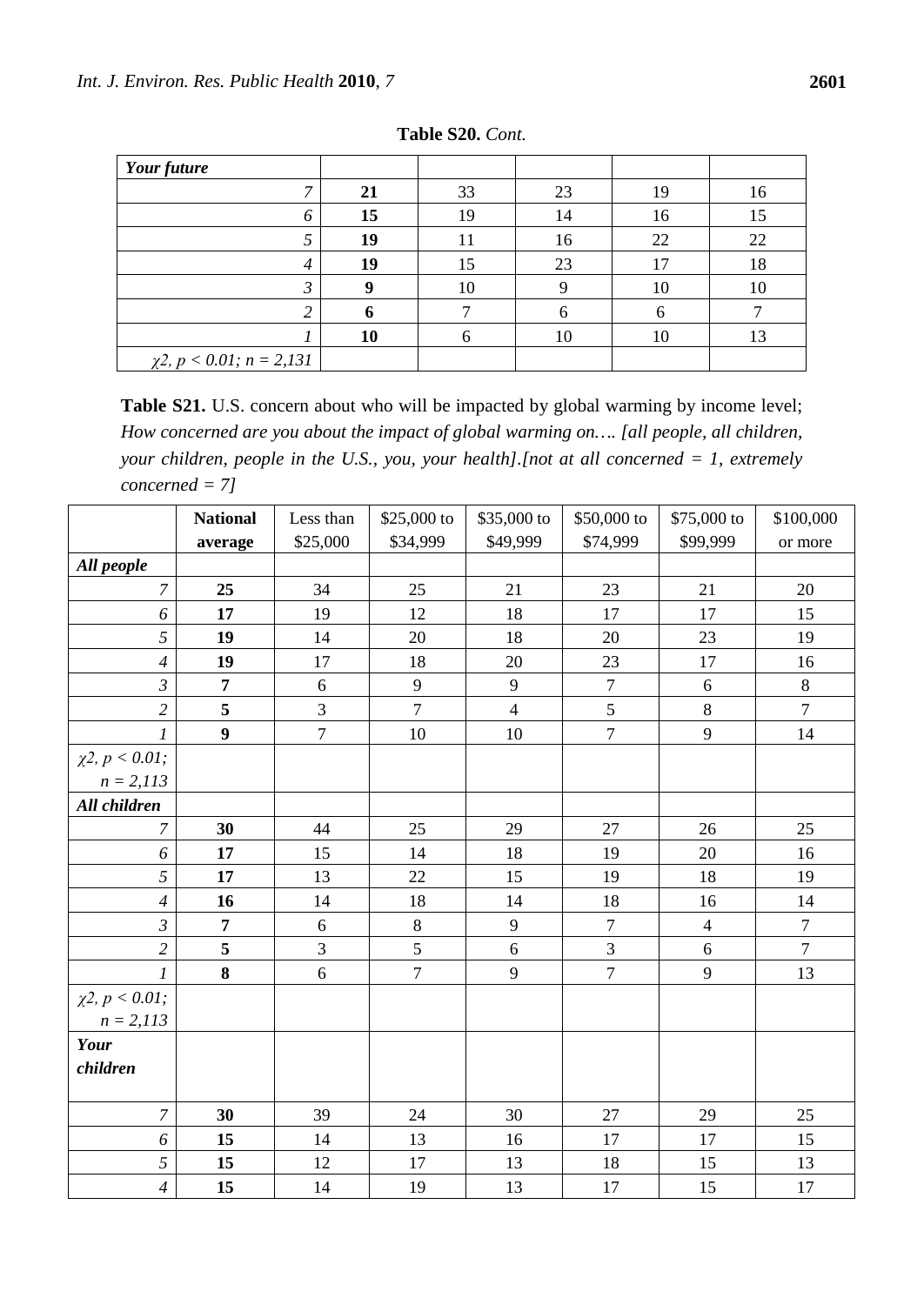| Table S21. Cont. |  |
|------------------|--|
|------------------|--|

| $\mathfrak{Z}$                         | $\overline{7}$   | $\overline{7}$   | $8\,$  | 9              | $\overline{7}$ | $\mathfrak{Z}$   | 5            |
|----------------------------------------|------------------|------------------|--------|----------------|----------------|------------------|--------------|
| $\overline{c}$                         | 5                | $\overline{4}$   | 5      | $\overline{4}$ | $\overline{4}$ | $\boldsymbol{7}$ | $\sqrt{6}$   |
| $\mathfrak{1}$                         | 13               | 11               | 13     | 14             | 11             | 15               | 19           |
| $\chi^2$ , $p = 0.01$ ;                |                  |                  |        |                |                |                  |              |
| $n = 2,095$                            |                  |                  |        |                |                |                  |              |
| People in                              |                  |                  |        |                |                |                  |              |
| the U.S.                               |                  |                  |        |                |                |                  |              |
|                                        |                  |                  |        |                |                |                  |              |
| $\overline{7}$                         | 21               | 32               | 21     | 20             | 18             | 17               | 16           |
| 6                                      | 16               | 19               | 10     | 14             | 16             | 15               | 17           |
| 5                                      | 19               | 14               | 20     | 22             | 22             | 19               | 18           |
| $\overline{4}$                         | 21               | 18               | 19     | 19             | 26             | 26               | 18           |
| $\mathfrak{Z}$                         | $\bf 8$          | $\overline{9}$   | 10     | 10             | $\tau$         | $6\,$            | $\,8\,$      |
| $\overline{2}$                         | 6                | 3                | 9      | $\overline{4}$ | $\overline{4}$ | $\overline{7}$   | $\mathbf{9}$ |
| $\boldsymbol{l}$                       | $\boldsymbol{9}$ | $\sqrt{6}$       | 11     | 10             | $\sqrt{6}$     | 10               | 13           |
| $\chi^2$ , $p < 0.01$ ;                |                  |                  |        |                |                |                  |              |
| $n = 2,119$                            |                  |                  |        |                |                |                  |              |
| You                                    |                  |                  |        |                |                |                  |              |
| $\boldsymbol{7}$                       | 21               | 34               | 19     | 21             | 18             | 16               | 14           |
| 6                                      | 14               | 13               | 12     | 17             | 15             | 15               | 12           |
| 5                                      | 17               | 15               | 16     | 17             | 19             | 22               | 17           |
| $\overline{4}$                         | 21               | 19               | 23     | 17             | 23             | 20               | 22           |
| $\mathfrak{Z}$                         | $\boldsymbol{9}$ | $\boldsymbol{7}$ | 11     | 10             | 10             | $\,8\,$          | $\mathbf{9}$ |
| $\overline{c}$                         | $\overline{7}$   | $\overline{4}$   | 9      | $6\,$          | 5              | $\,8\,$          | 10           |
| $\mathfrak{1}$                         | 11               | $8\,$            | 11     | 12             | $10\,$         | 11               | 15           |
| $\chi^2$ , $p < 0.01$ ;                |                  |                  |        |                |                |                  |              |
| $n = 2,095$                            |                  |                  |        |                |                |                  |              |
| <b>Your</b> health                     |                  |                  |        |                |                |                  |              |
| $\boldsymbol{7}$                       | 24               | 39               | 20     | 25             | 19             | 16               | 17           |
| 6                                      | 16               | 13               | $10\,$ | 19             | 15             | 19               | 16           |
| 5                                      | 17               | 14               | 22     | 12             | 20             | 18               | 16           |
| $\overline{4}$                         | 18               | 15               | 21     | 16             | 21             | 21               | 17           |
| $\mathfrak{Z}$                         | $\boldsymbol{9}$ | $\overline{7}$   | 9      | $11\,$         | $10\,$         | $\overline{6}$   | $10\,$       |
| $\overline{c}$                         | 6                | 5                | 6      | $6\,$          | $\mathfrak{S}$ | $\,8\,$          | 9            |
| $\boldsymbol{l}$                       | 10               | $\overline{7}$   | 11     | 11             | $\mathbf{9}$   | $11\,$           | 15           |
| $\chi^2$ , $p < 0.01$ ;<br>$n = 2,114$ |                  |                  |        |                |                |                  |              |
| Your                                   |                  |                  |        |                |                |                  |              |
| lifestyle                              |                  |                  |        |                |                |                  |              |
| $\boldsymbol{7}$                       | 13               | 22               | 15     | 15             | $\overline{7}$ | $8\,$            | $10\,$       |
| 6                                      | 10               | 12               | $8\,$  | $8\,$          | 10             | 9                | 11           |
| 5                                      | 17               | 15               | 18     | 15             | $18\,$         | 20               | 15           |
| $\overline{4}$                         | 25               | 23               | 20     | 25             | $30\,$         | 28               | 22           |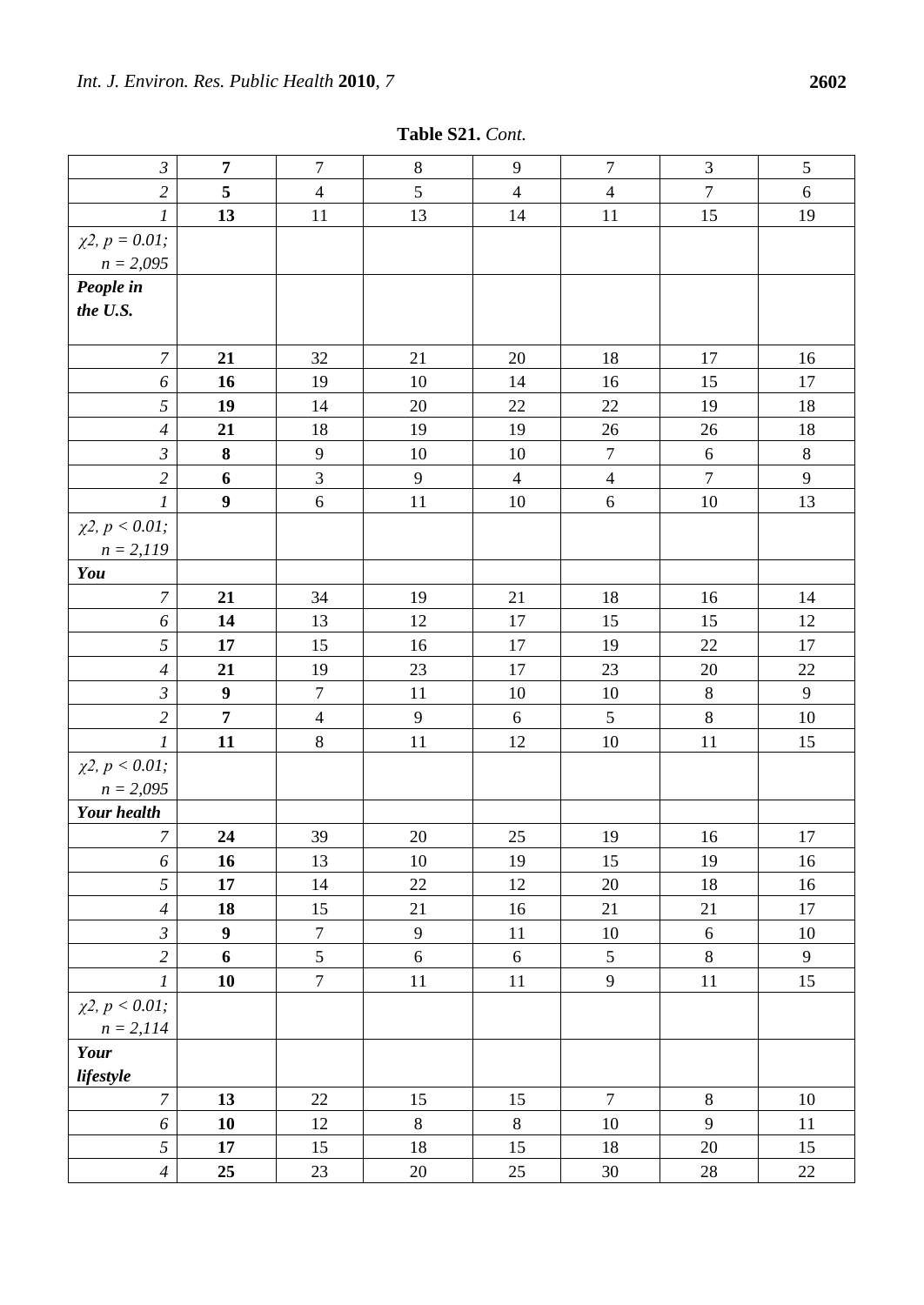| $\mathfrak{Z}$                         | 12 | 10     | 16 | 14 | 12 | 10 | 12 |
|----------------------------------------|----|--------|----|----|----|----|----|
| $\overline{2}$                         | 10 | $\tau$ | 13 | 8  | 11 | 12 | 12 |
| 1                                      | 13 | 11     | 12 | 14 | 13 | 13 | 18 |
| $\chi^2$ , $p < 0.01$ ;                |    |        |    |    |    |    |    |
| $n = 2,105$                            |    |        |    |    |    |    |    |
| Your future                            |    |        |    |    |    |    |    |
| 7                                      | 21 | 33     | 22 | 23 | 16 | 14 | 16 |
| 6                                      | 16 | 17     | 6  | 17 | 17 | 18 | 15 |
| 5                                      | 19 | 16     | 20 | 15 | 20 | 23 | 20 |
| $\overline{4}$                         | 19 | 15     | 21 | 17 | 25 | 19 | 17 |
| $\mathfrak{Z}$                         | 9  | $\tau$ | 11 | 12 | 8  | 9  | 9  |
| $\overline{2}$                         | 6  | 5      | 11 | 6  | 5  | 7  | 8  |
|                                        | 10 | $\tau$ | 8  | 11 | 9  | 10 | 14 |
|                                        |    |        |    |    |    |    |    |
| $\chi^2$ , $p < 0.01$ ;<br>$n = 2,107$ |    |        |    |    |    |    |    |

**Table S21.** *Cont.*

Table S22. U.S. concern about who will be impacted by global warming by age category; *How concerned are you about the impact of global warming on…. [all people, all children, your children, people in the U.S., you, your health].[not at all concerned = 1, extremely concerned = 7]*

|                                     | <b>National</b> |                |                |                |                |
|-------------------------------------|-----------------|----------------|----------------|----------------|----------------|
|                                     | average         | $18 - 29$      | $30 - 44$      | $45 - 59$      | $60+$          |
| All people                          |                 |                |                |                |                |
| $\overline{7}$                      | 24              | 24             | 18             | 29             | 26             |
| 6                                   | 16              | 16             | 18             | 16             | 15             |
| 5                                   | 18              | 19             | 21             | 17             | 17             |
| $\overline{4}$                      | 19              | 18             | 20             | 17             | 20             |
| $\mathfrak{Z}$                      | 8               | $\,8\,$        | 8              | 6              | $8\,$          |
| $\overline{2}$                      | 5               | $\overline{4}$ | 6              | 5              | $\sqrt{6}$     |
| 1                                   | 9               | 11             | $8\,$          | 10             | $\overline{7}$ |
| $\chi$ 2, p = 0.028; n = 2,136      |                 |                |                |                |                |
| All children                        |                 |                |                |                |                |
| $\overline{7}$                      | 30              | 30             | 26             | 34             | 32             |
| 6                                   | 17              | 16             | 22             | 15             | 16             |
| 5                                   | 17              | 17             | 17             | 18             | 16             |
| $\overline{4}$                      | 16              | 17             | 16             | 14             | 15             |
| $\mathfrak{Z}$                      | $\overline{7}$  | 6              | $\tau$         | 5              | $8\,$          |
| $\overline{2}$                      | 5               | 5              | $\overline{4}$ | $\overline{4}$ | $\sqrt{6}$     |
| 1                                   | 8               | 9              | 9              | 9              | $\overline{7}$ |
| $\chi$ 2, $p = 0.072$ ; $n = 2,130$ |                 |                |                |                |                |
| Your children                       |                 |                |                |                |                |
| $\overline{7}$                      | 30              | $30\,$         | 27             | 33             | 29             |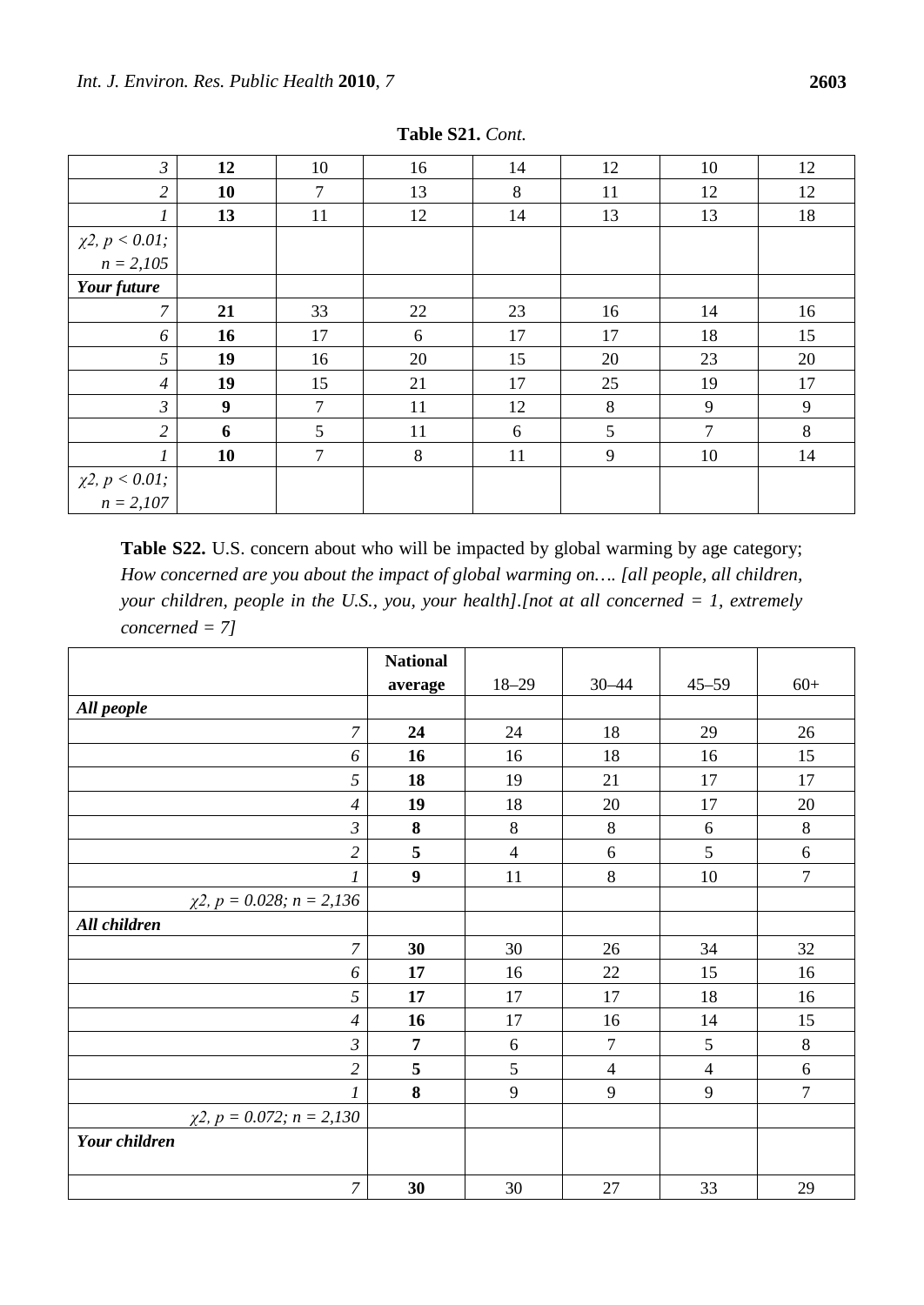| Table S22. Cont. |  |
|------------------|--|
|------------------|--|

| 6                                    | 15               | 17             | 19               | 11               | 15               |
|--------------------------------------|------------------|----------------|------------------|------------------|------------------|
| 5                                    | 15               | 14             | 16               | 14               | 15               |
| $\overline{4}$                       | 15               | 16             | 15               | 15               | 15               |
| $\mathfrak{Z}$                       | $\overline{7}$   | 7              | 6                | 5                | $\,8\,$          |
| $\overline{2}$                       | $\sqrt{5}$       | $\overline{4}$ | $\mathfrak 3$    | $6\,$            | 5                |
| 1                                    | 14               | 12             | 14               | 16               | 11               |
| $\chi$ 2, p = 0.016; n = 2,111       |                  |                |                  |                  |                  |
| People in the U.S.                   |                  |                |                  |                  |                  |
| $\boldsymbol{7}$                     | 21               | 20             | 17               | 24               | 23               |
| 6                                    | 16               | 16             | 15               | 17               | 16               |
| $\sqrt{5}$                           | 19               | 19             | 22               | 17               | 19               |
| $\overline{4}$                       | 21               | 21             | 23               | 22               | 19               |
| $\mathfrak{Z}$                       | 8                | $\tau$         | 9                | $\boldsymbol{7}$ | 10               |
| $\overline{2}$                       | 6                | 5              | 5                | 5                | $\boldsymbol{7}$ |
| $\mathfrak{1}$                       | $\boldsymbol{9}$ | 12             | $8\,$            | 9                | $\boldsymbol{7}$ |
| $\chi$ 2, p = 0.060; n = 2,142       |                  |                |                  |                  |                  |
| You                                  |                  |                |                  |                  |                  |
| $\boldsymbol{7}$                     | 21               | 23             | 18               | 25               | 19               |
| 6                                    | 14               | 13             | 13               | 15               | 14               |
| 5                                    | 17               | 18             | 19               | 15               | 18               |
| $\overline{4}$                       | 21               | 21             | 23               | 21               | 19               |
| $\mathfrak{Z}$                       | $\boldsymbol{9}$ | $\overline{9}$ | $\overline{9}$   | $8\,$            | 10               |
| $\overline{2}$                       | $\overline{7}$   | $\sqrt{6}$     | $\overline{7}$   | $\boldsymbol{7}$ | $\,8\,$          |
| $\mathcal{I}$                        | 11               | 10             | 11               | 11               | 12               |
| $\chi$ 2, $p = 0.343$ ; $n = 2,119$  |                  |                |                  |                  |                  |
| <b>Your</b> health                   |                  |                |                  |                  |                  |
| $\boldsymbol{7}$                     | 24               | 22             | 20               | 28               | 24               |
| 6                                    | 15               | 17             | 17               | 14               | 14               |
| 5                                    | 17               | 19             | 16               | 18               | 15               |
| $\overline{4}$                       | 19               | 16             | 20               | 19               | 18               |
| $\mathfrak{Z}$                       | $\boldsymbol{9}$ | 10             | 9                | $6\,$            | 11               |
| $\overline{2}$                       | 6                | $\overline{4}$ | $\boldsymbol{7}$ | $\sqrt{6}$       | $\boldsymbol{7}$ |
| 1                                    | 10               | 11             | $\mathbf{9}$     | 9                | 11               |
| $\chi$ 2, p = 0.032; n = 2,136       |                  |                |                  |                  |                  |
| Your lifestyle                       |                  |                |                  |                  |                  |
| $\overline{7}$                       | 13               | 15             | 10               | 15               | 12               |
| 6                                    | 10               | 9              | 8                | 10               | 11               |
| 5                                    | 17               | 17             | 17               | 18               | 15               |
| $\overline{4}$                       | 25               | 24             | 27               | 25               | 25               |
| $\mathfrak{Z}$                       | 12               | 9              | 14               | 11               | 13               |
| $\overline{2}$                       | 10               | 11             | 9                | 9                | 11               |
| 1                                    | 13               | 13             | 14               | 12               | 14               |
| $\chi^2$ , $p = 0.124$ ; $n = 2.126$ |                  |                |                  |                  |                  |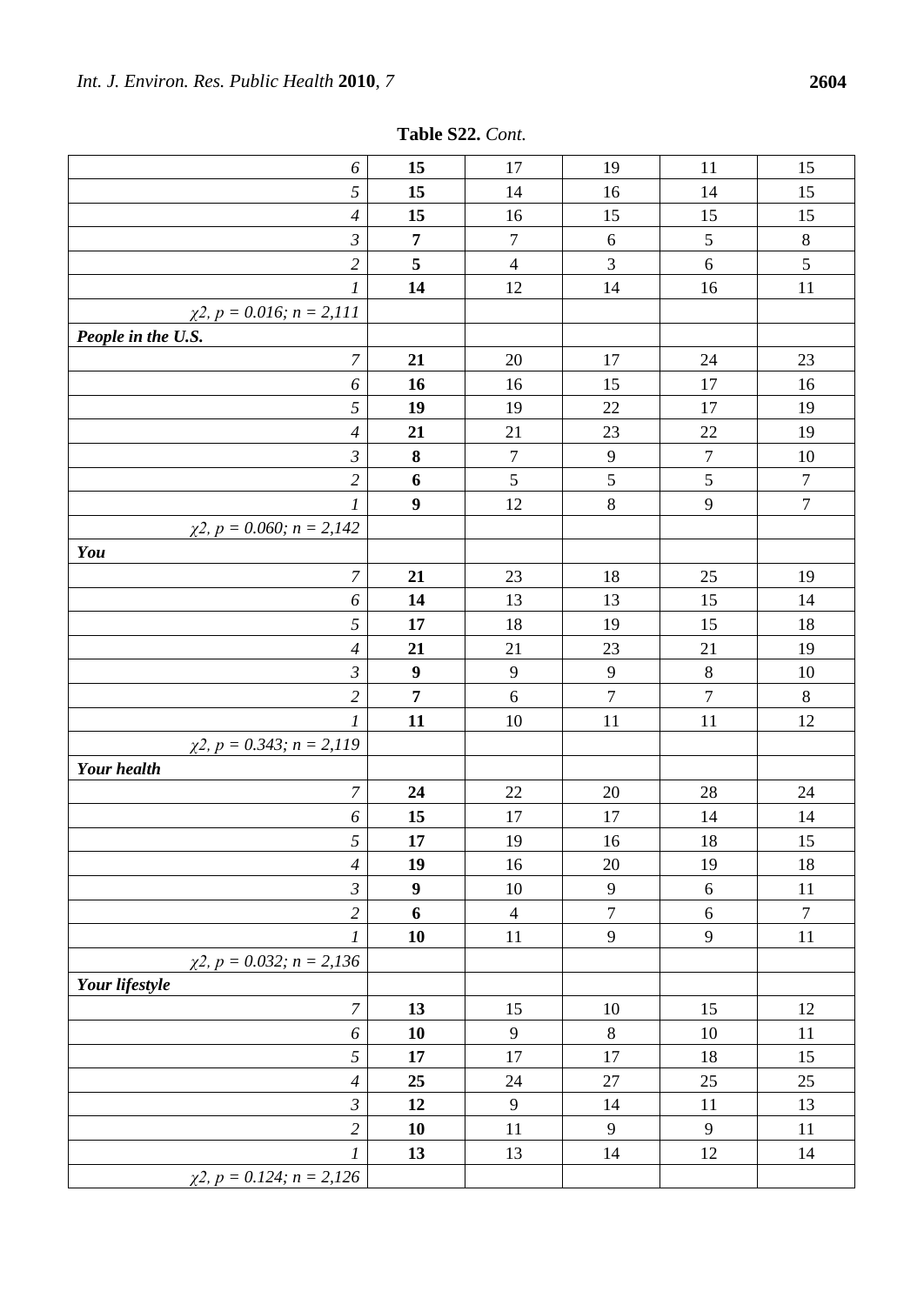| Your future                    |    |    |    |    |    |
|--------------------------------|----|----|----|----|----|
| ⇁                              | 21 | 24 | 18 | 24 | 20 |
| O                              | 15 | 16 | 16 | 16 | 14 |
|                                | 19 | 20 | 21 | 17 | 16 |
|                                | 19 | 18 | 18 | 20 | 19 |
|                                | 10 |    | 11 |    |    |
|                                |    |    |    |    | 10 |
|                                | 10 | 10 |    | 10 | 10 |
| $\chi$ 2, p = 0.014; n = 2,133 |    |    |    |    |    |

**Table S22.** *Cont.*

**Table S23.** Canadian perceptions of likelihood of increased specific risks by education level; *(Prompted) I will now read you a list health risks that affect many Canadians today. Would you say that climate change definitely, likely, likely not or definitely does not increase the risk of:*  $(n = 1,600)$ .

|                        | <b>National</b> | Less than high | High school |              | University |
|------------------------|-----------------|----------------|-------------|--------------|------------|
|                        | average         | school         | graduate    | Some college | degree     |
| Respiratory/breathing  | 46              | 51             | 47          | 49           | 42         |
| problems               |                 |                |             |              |            |
| Sunburn                | 46              | 55             | 49          | 45           | 44         |
| Heat stroke            | 39              | 43             | 42          | 40           | 35         |
| Injuries from          | 32              | 41             | 30          | 33           | 30         |
| storms/extreme weather |                 |                |             |              |            |
| Cancer                 | 32              | 38             | 34          | 31           | 32         |
| Infectious diseases    | 27              | 30             | 31          | 27           | 24         |
| $n =$                  | 1,600           | 168            | 257         | 582          | 577        |

**Percent of definitely responses**

**Table S24.** Canadian perceptions of likelihood of increased specific risks by income level; *(Prompted) I will now read you a list health risks that affect many Canadians today. Would you say that climate change definitely, likely, likely not or definitely does not increase the risk of: (n = 1,600).* **Percent of definitely responses.**

|                        | <b>National</b> | Less than | \$40,000- | \$75,000 to |             |
|------------------------|-----------------|-----------|-----------|-------------|-------------|
|                        | average         | \$40,000  | \$74,999  | \$99,999    | $$100,000+$ |
| Respiratory/breathing  | 46              | 51        | 46        | 46          | 37          |
| problems               |                 |           |           |             |             |
| Sunburn                | 46              | 49        | 47        | 46          | 36          |
| Heat stroke            | 39              | 40        | 40        | 39          | 30          |
| Injuries from          | 32              | 36        | 33        | 29          | 25          |
| storms/extreme weather |                 |           |           |             |             |
| Cancer                 | 32              | 35        | 32        | 31          | 26          |
| Infectious diseases    | 27              | 29        | 28        | 29          | 18          |
| $n =$                  | 1,600           | 392       | 435       | 201         | 299         |